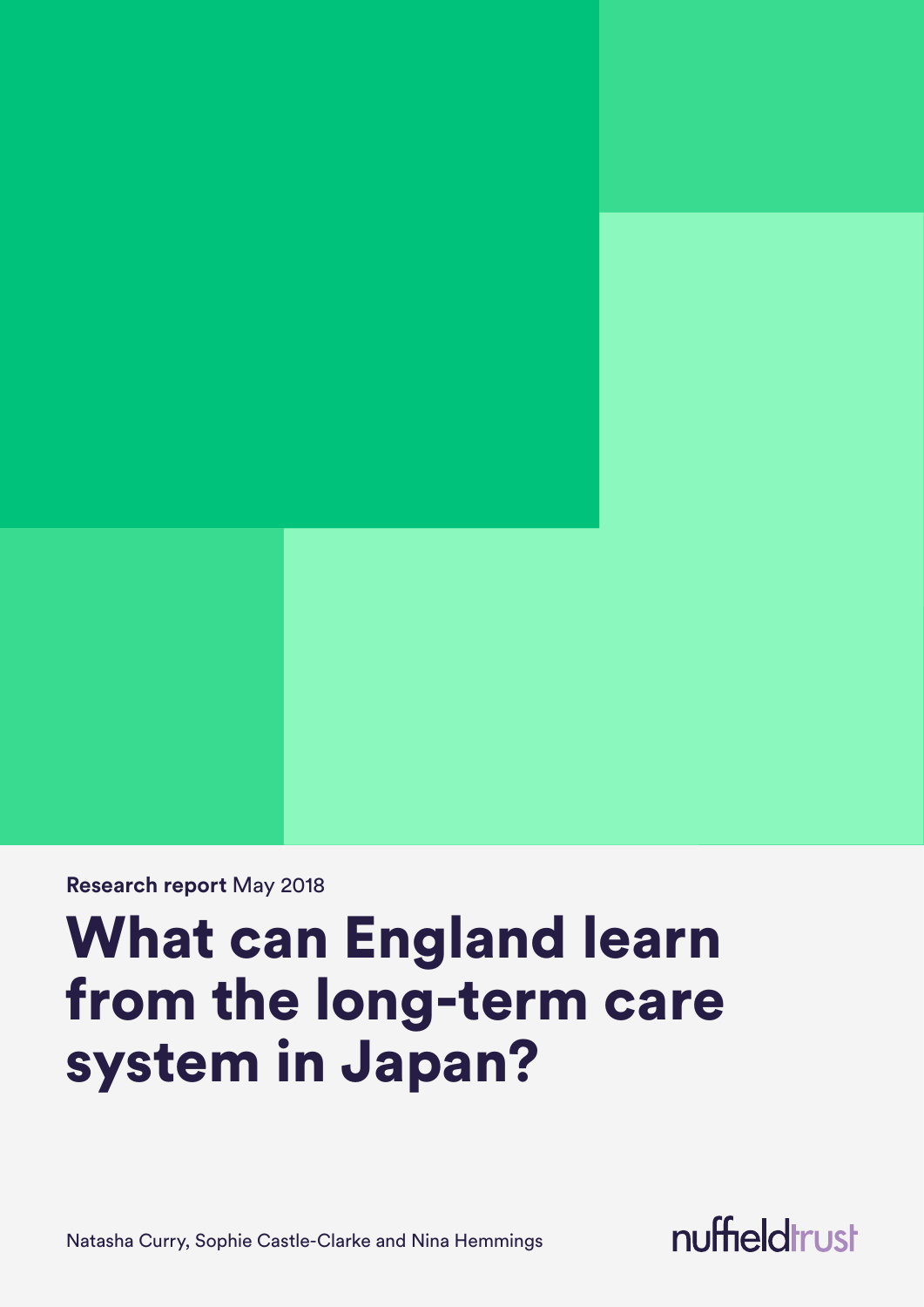### **About this report**

Social care in England is struggling to meet the needs of an increasingly complex and ageing society. Successive cuts to local authority budgets have resulted in fewer people being able to access care and an increasing reliance on informal care to fill in the gaps in state provision. The knock-on impact on the NHS has also been significant. A sustainable and equitable long-term financing and delivery system – while widely acknowledged to be necessary – remains elusive. The government has announced that the long-awaited green paper on adult social care for older people will be published in the summer of 2018.

Within this context, the Nuffield Trust recently undertook a visit to Japan to study the country's social care system. Japan introduced a long-term care insurance system in 2000 which established new models of funding and delivery, and endeavoured to create a positive vision of ageing. Part social insurance, part taxation and part co-payment model, the Japanese system aims to provide comprehensive and holistic care according to need. Over time, the design of the system has successfully created a competitive provider market and facilitated a wholesale shift in care responsibilities, although this has not been without difficulties.

As our government embarks upon its next attempt to grapple with the issues affecting the social care system, this report offers an overview of the Japanese long-term care insurance system and highlights the pertinent points of learning for England, in order to provoke debate and bring new ideas and potential solutions to the green paper discussions.

Suggested citation Curry N, Castle-Clarke S and Hemmings N (2018) *What can England learn from the long-term care system in Japan?* Research report, Nuffield Trust

Find out more online at: [www.nuffieldtrust.org.uk](www.nuffieldtrust.org.uk/research)/research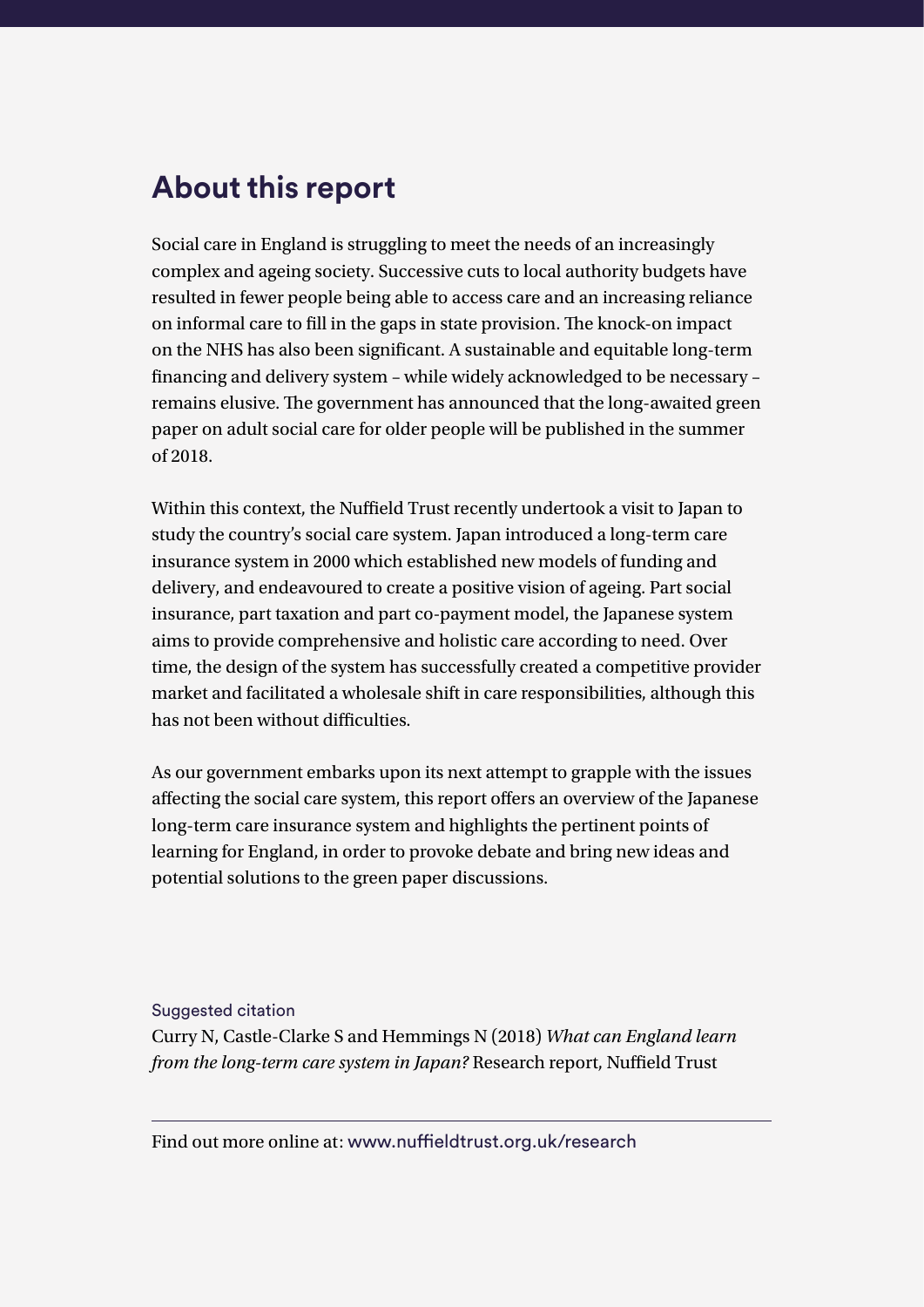# **Contents**

|                         | <b>Executive summary</b>                              | 2  |
|-------------------------|-------------------------------------------------------|----|
| $\overline{2}$          | <b>Introduction</b>                                   | 6  |
| $\overline{\mathbf{3}}$ | The long-term care insurance system:<br>a brief guide | 14 |
| 4                       | <b>What can England learn from Japan?</b>             | 21 |
| 5                       | <b>Discussion</b>                                     | 43 |
| 6                       | <b>References</b>                                     | 47 |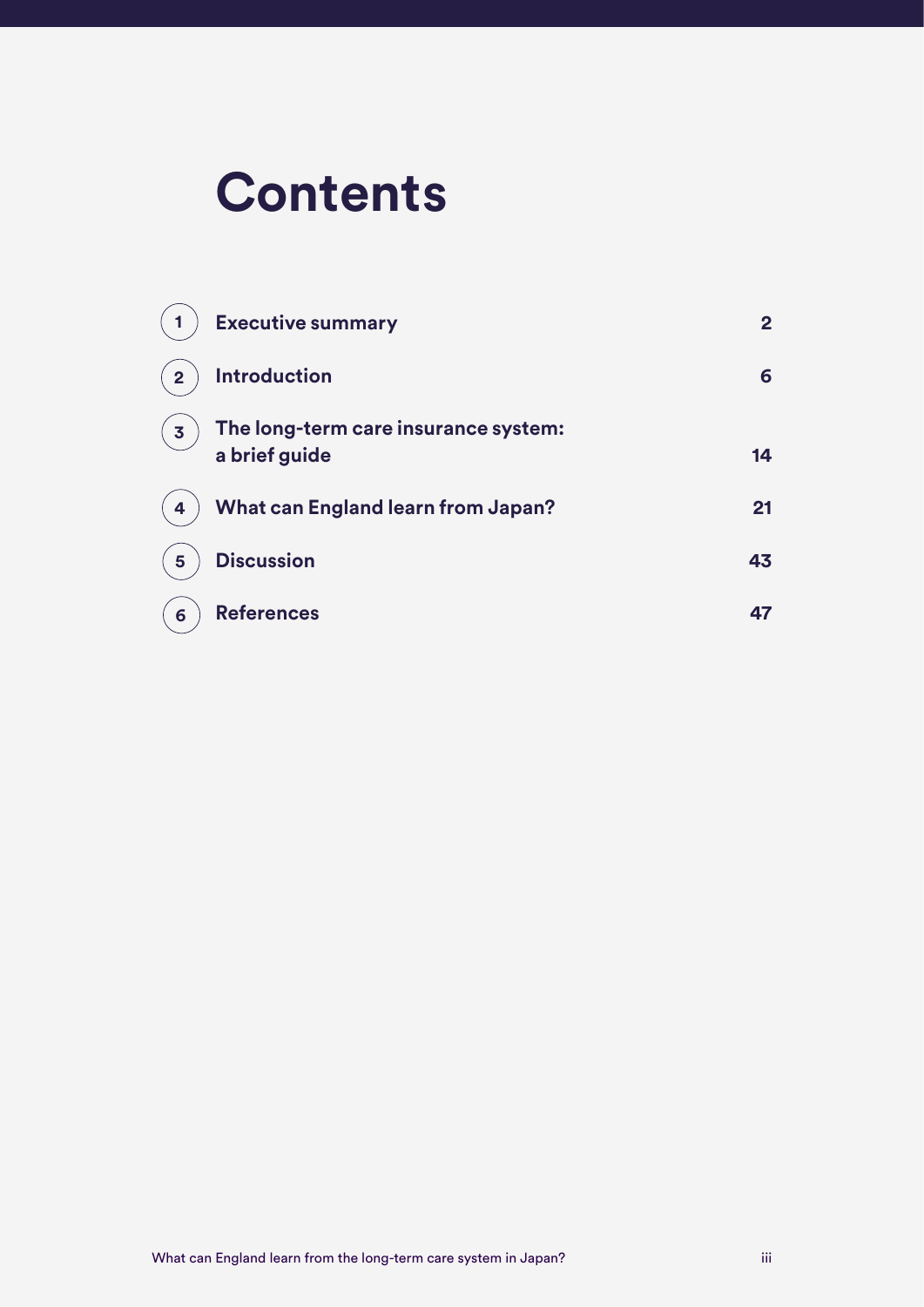**Drivers for the introduction of long-term care insurance in Japan and summary of subsequent reforms**

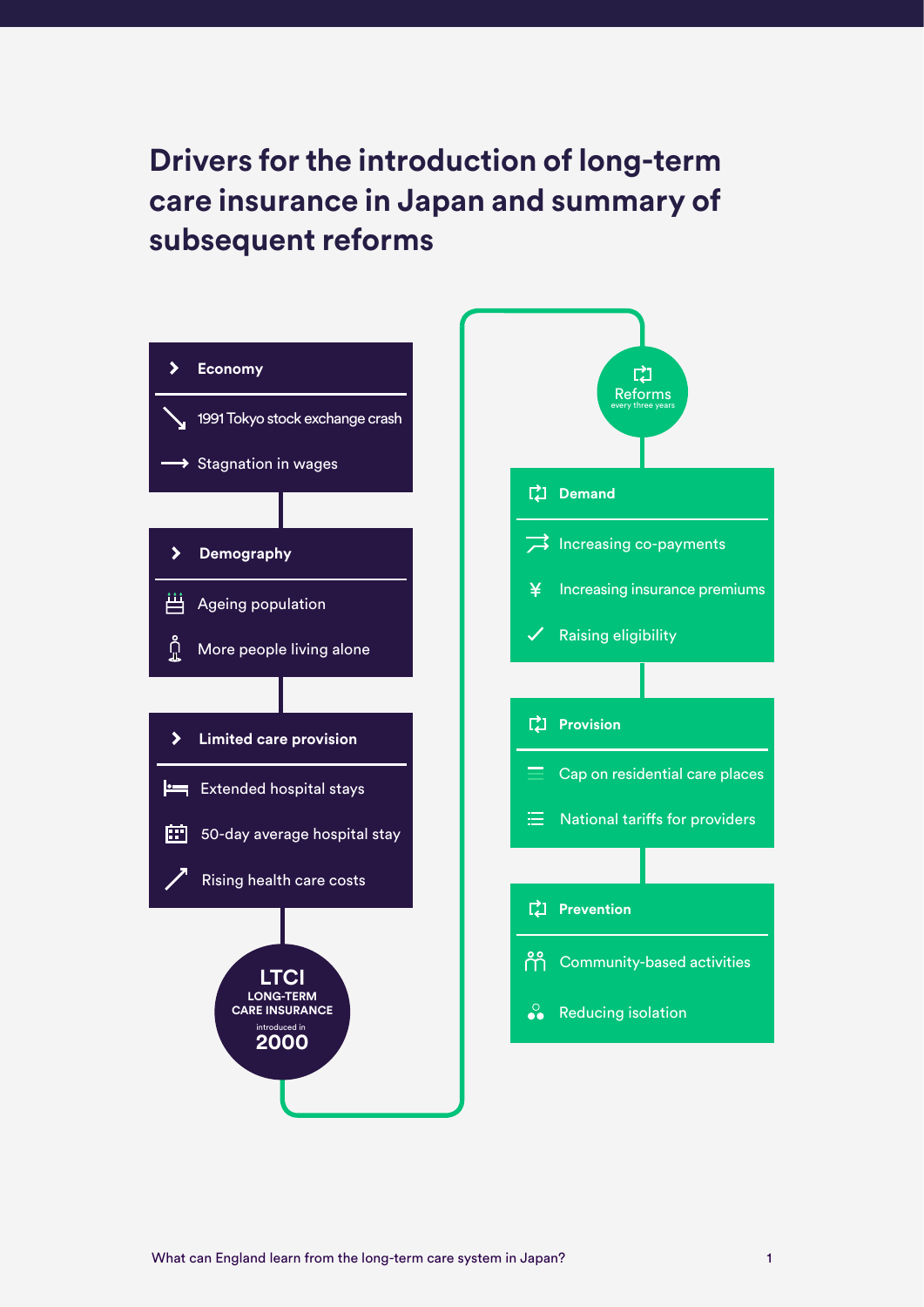#### <span id="page-4-0"></span>**Executive summary 1**

Following years of local authority budget cuts, the English social care system is struggling to provide sufficient care for those who need it. Increasing numbers are forced to self-fund, while others go without. The impact of the social care crisis is also being felt in the NHS, with many people unable to leave hospital as they wait for social care to be put in place. Projections suggest that by 2019/20, social care will be facing a funding shortfall of £2.5 billion (Nuffield Trust and others, 2017). If migration is halted following Brexit, social care faces a shortfall of 70,000 workers by 2025/26 (Dayan, 2017).

While pressures in social care are not a new problem, there is widespread recognition that it is an increasingly pressing priority. A forthcoming green paper is expected to lay the foundations for developing a new system of funding and provision. It is in this context that the Nuffield Trust went to Japan, to consider what lessons may be drawn from the introduction of its comprehensive long-term care system.

### **Japan's social care system**

Japan introduced a long-term care insurance (LTCI) system in 2000 which established new models of funding and delivery, and endeavoured to create a positive vision of ageing. In the 1990s, as a country with a rapidly ageing population, a stagnating economy and decreasing capacity for families to take care of older relatives following high numbers of women joining the workforce, it faced an uncertain future. Health care costs were rising sharply, partly as a consequence of a shortage in affordable care provision.

Part social insurance, part taxation and part co-payment model, the new system aims to provide comprehensive and holistic care according to need. Over time, the design of the system successfully created a competitive provider market and facilitated a wholesale shift in care responsibilities, from families and individuals to society as a whole.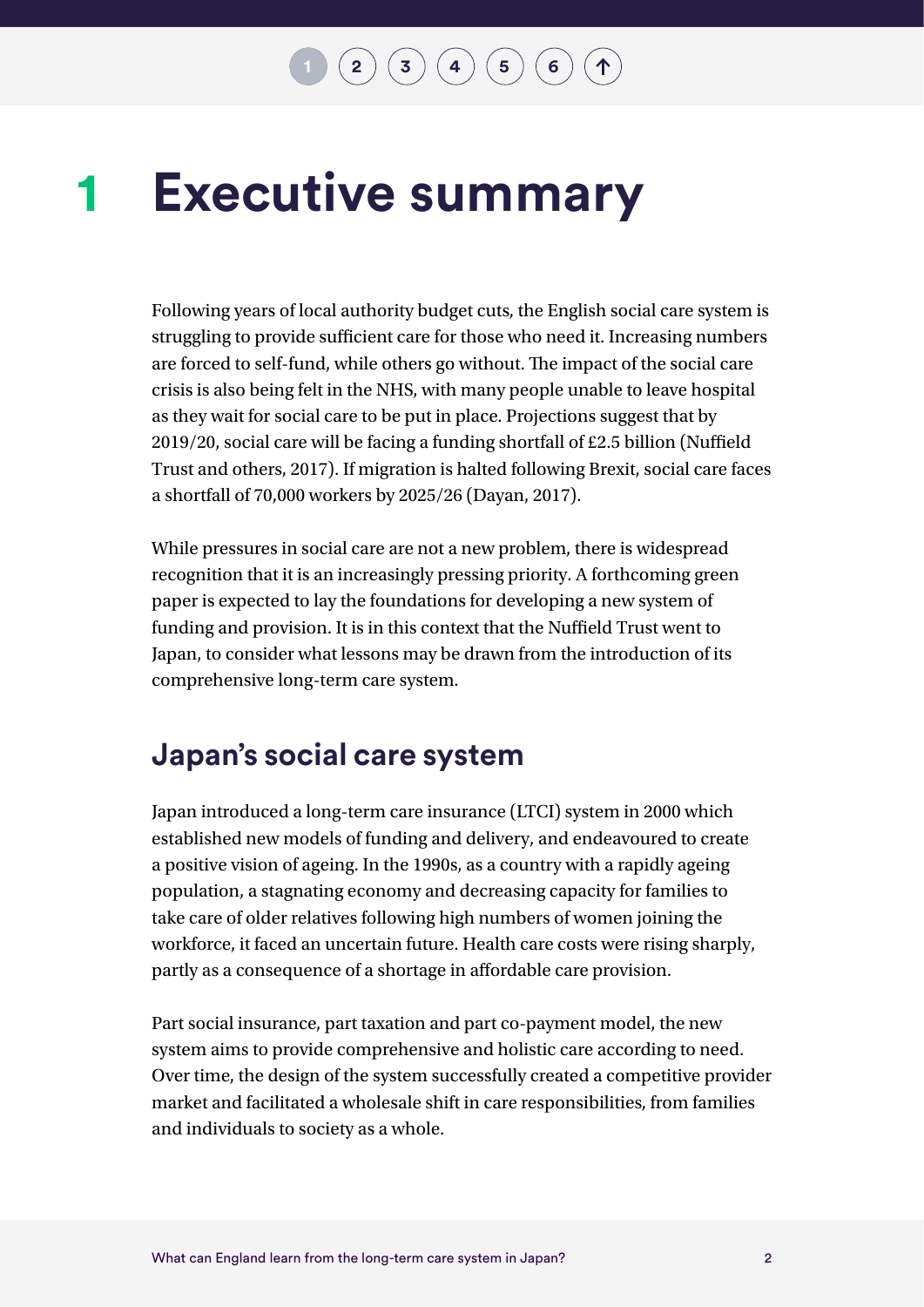$\mathbf{F} \left( \mathbf{a} \right) \left( \mathbf{b} \right) \left( \mathbf{c} \right) \left( \mathbf{c} \right) \left( \mathbf{c} \right)$ 

### **Lessons for England**

Although the specifics of the Japanese funding and delivery model may not be suitable for the English context, there are a number of important lessons England can learn from Japan's experience:

- 1 England has so far failed to gain public buy-in or sufficient cross-party support to implement any previous proposals for reform. By making the initial service offer generous, mandating financial contributions from the age of 40 (when most people would see the benefits of the system for their ageing parents), and embedding the principles of fairness and transparency through national eligibility criteria, the Japanese government was able to gain public support and buy-in. However, this did take time. The government in England should be realistic about how much time is likely to be required to ensure genuinely informed public debate is possible. Implementation of any new system should be viewed as a long-term process.
- 2 Intended as a 'living system', LTCI has a high degree of central control with in-built mechanisms for controlling demand and shaping provision. By reviewing the system at three-year intervals, the Japanese government is able to adjust national levers in order to control expenditure and incentivise (or discourage) certain types of provision. In exploring new proposals, the government in England should consider building in flexibility to ensure that the system is able to adapt to changing circumstances and afford some control over expenditure.
- 3 Embedded at the heart of the LTCI system is the care manager, who supports individuals to create care plans that fulfil their needs within an assigned notional monthly budget. Although the roles of care and case managers exist in health and social care in England, there is no single role definition and they demonstrate variable levels of effectiveness. Creating a role that is consistent across the country would help to offer support and clarity about expectations to those navigating the system and to health and care providers.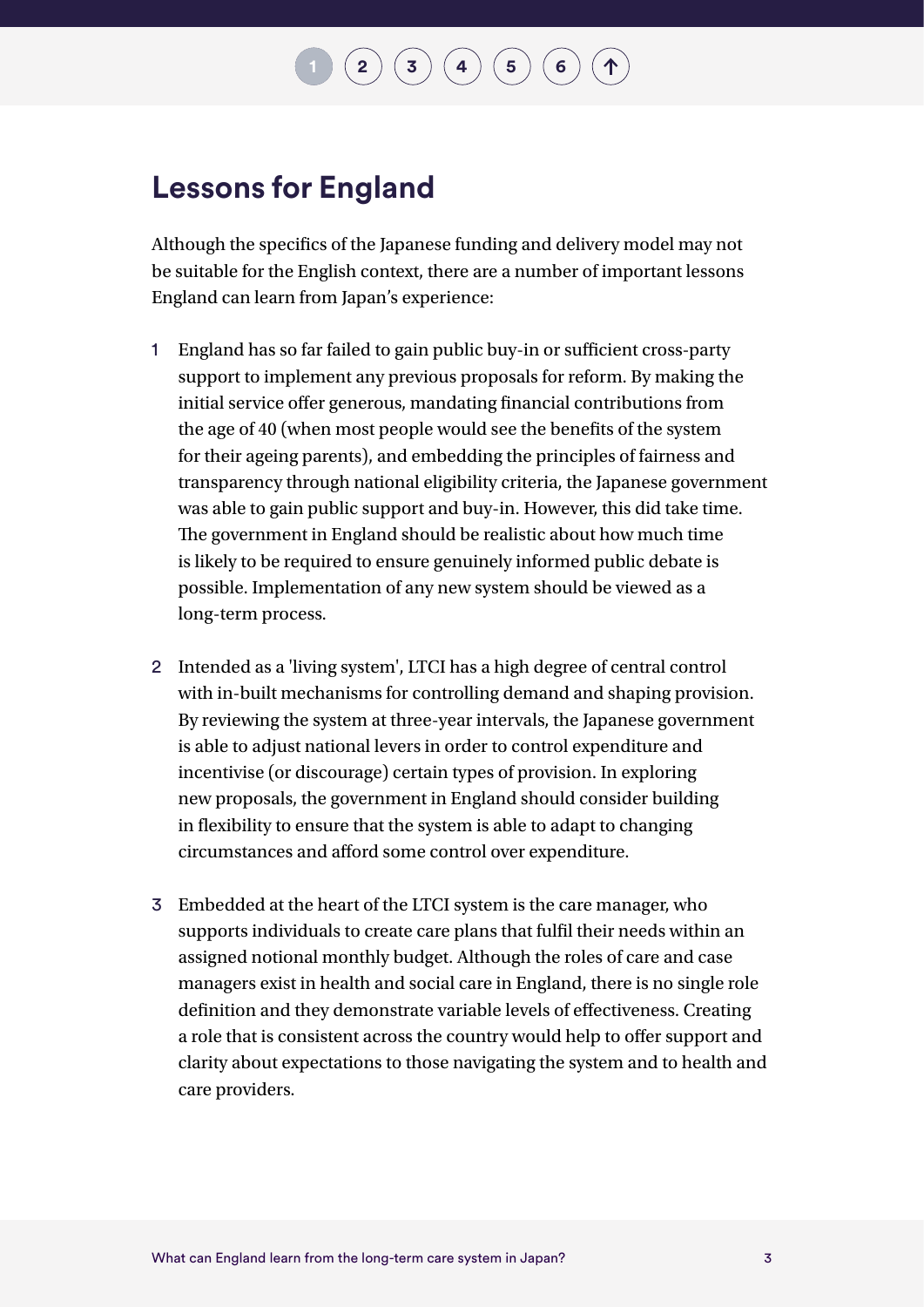4 As part of the implementation of LTCI, Japan has sought to embed a positive vision of ageing, where older people are supported by wider communities to remain independent and active in society. By investing in prevention and in community resources, Japan is creating supportive communities that seek to maintain wellness and reduce social isolation in order to prevent or delay the need for state-funded services. Although these services have not yet been independently evaluated, the approach contrasts with the English situation where, despite rhetoric regarding the value of prevention in the 2014 Care Act, financial realities have seen local authorities increasingly make cuts to preventative services in order to direct scarce resources to those most in need.

**[1](#page-4-0)**  $\left( \begin{array}{c} 3 \end{array} \right) \left( \begin{array}{c} 4 \end{array} \right) \left( \begin{array}{c} 5 \end{array} \right) \left( \begin{array}{c} 6 \end{array} \right)$  $\left( \begin{array}{c} 3 \end{array} \right) \left( \begin{array}{c} 4 \end{array} \right) \left( \begin{array}{c} 5 \end{array} \right) \left( \begin{array}{c} 6 \end{array} \right)$  $\left( \begin{array}{c} 3 \end{array} \right) \left( \begin{array}{c} 4 \end{array} \right) \left( \begin{array}{c} 5 \end{array} \right) \left( \begin{array}{c} 6 \end{array} \right)$  $\left( \begin{array}{c} 3 \end{array} \right) \left( \begin{array}{c} 4 \end{array} \right) \left( \begin{array}{c} 5 \end{array} \right) \left( \begin{array}{c} 6 \end{array} \right)$  $\left( \begin{array}{c} 3 \end{array} \right) \left( \begin{array}{c} 4 \end{array} \right) \left( \begin{array}{c} 5 \end{array} \right) \left( \begin{array}{c} 6 \end{array} \right)$  $\left( \begin{array}{c} 3 \end{array} \right) \left( \begin{array}{c} 4 \end{array} \right) \left( \begin{array}{c} 5 \end{array} \right) \left( \begin{array}{c} 6 \end{array} \right)$  $\left( \begin{array}{c} 3 \end{array} \right) \left( \begin{array}{c} 4 \end{array} \right) \left( \begin{array}{c} 5 \end{array} \right) \left( \begin{array}{c} 6 \end{array} \right)$  $\left( \begin{array}{c} 3 \end{array} \right) \left( \begin{array}{c} 4 \end{array} \right) \left( \begin{array}{c} 5 \end{array} \right) \left( \begin{array}{c} 6 \end{array} \right)$  $\left( \begin{array}{c} 3 \end{array} \right) \left( \begin{array}{c} 4 \end{array} \right) \left( \begin{array}{c} 5 \end{array} \right) \left( \begin{array}{c} 6 \end{array} \right)$ 

### **Learning from Japan's challenges**

Although there are many lessons for us to take away from the Japanese system, there are also cautionary tales. Despite impressive successes in implementing comprehensive long-term care services for 6 million eligible people, the Japanese system is now under significant pressure as a result of its ageing population and shrinking workforce. So far, it has managed to sustain the system by increasing insurance premiums and user co-payments, but it is not clear whether this approach will be sustainable in the long term.

Its depression of provider fees has kept wages low and, as is the case in England, many care workers have left the sector to enter other more lucrative industries. With no history of immigration, Japan has struggled to address this looming crisis. In designing a future system for England, there needs to be a realistic assessment of likely need and the corresponding workforce requirements. In the wake of Brexit, a workable strategy for filling rising numbers of vacancies will be of particular importance. It is crucial that workforce issues are not addressed in isolation and that any reform of social care funding is undertaken in conjunction with a review of workforce.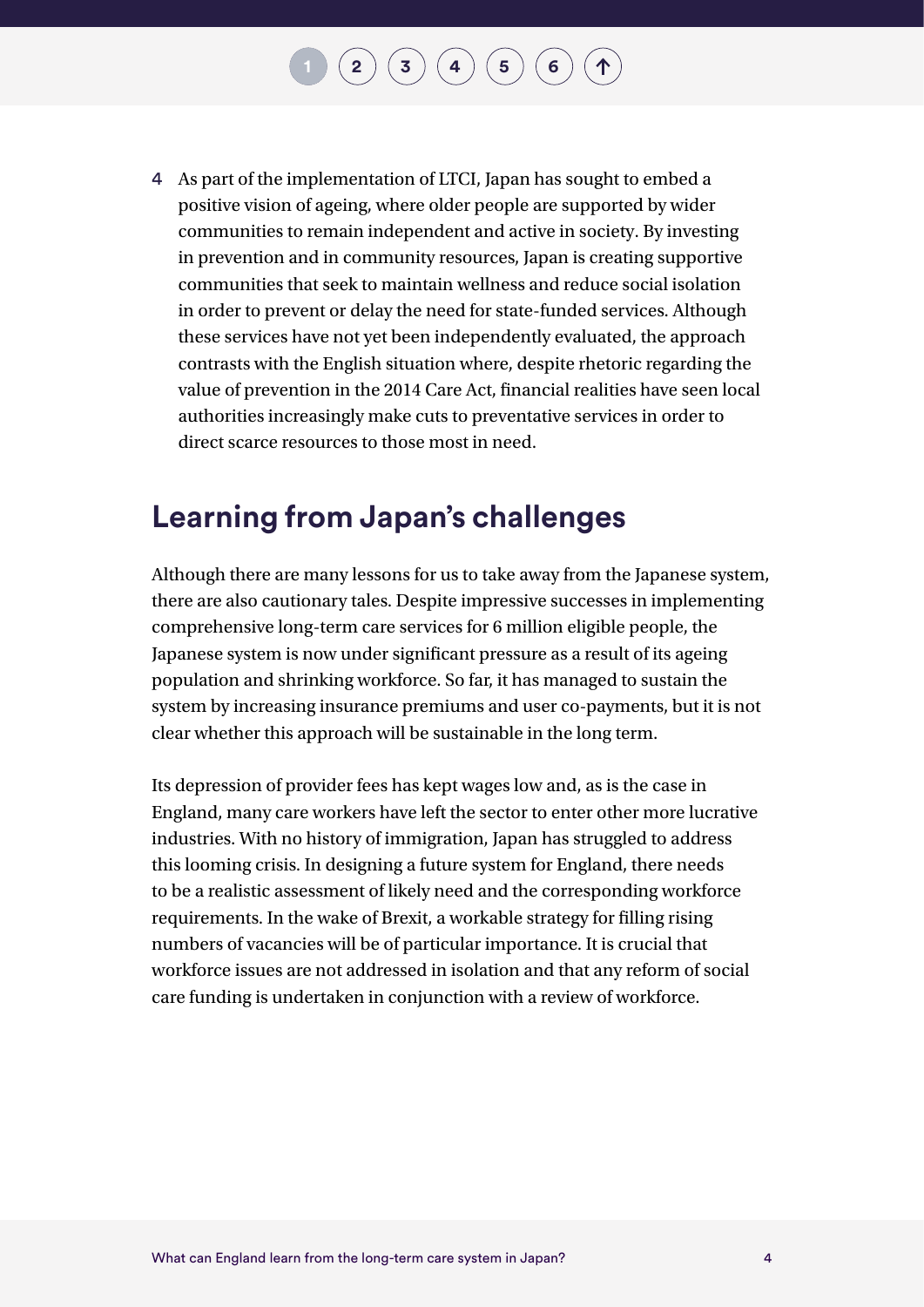### $\mathbf{2} \left( \mathbf{3} \right) \mathbf{3} \left( \mathbf{4} \right) \mathbf{4} \left( \mathbf{5} \right) \mathbf{6}$  $\mathbf{2} \left( \mathbf{3} \right) \mathbf{3} \left( \mathbf{4} \right) \mathbf{4} \left( \mathbf{5} \right) \mathbf{6}$  $\mathbf{2} \left( \mathbf{3} \right) \mathbf{3} \left( \mathbf{4} \right) \mathbf{4} \left( \mathbf{5} \right) \mathbf{6}$  $\mathbf{2} \left( \mathbf{3} \right) \mathbf{3} \left( \mathbf{4} \right) \mathbf{4} \left( \mathbf{5} \right) \mathbf{6}$  $\mathbf{2} \left( \mathbf{3} \right) \mathbf{3} \left( \mathbf{4} \right) \mathbf{4} \left( \mathbf{5} \right) \mathbf{6}$

### **Conclusion**

England, like Japan, faces a very challenging future as both countries grapple with the growing needs of a rapidly expanding older population. It could be argued that England is currently in the situation Japan was in in the mid-1990s, where there was growing consensus that radical reform was necessary. The 2018 green paper represents an opportunity to grasp the thorny issue of social care and to design a viable solution that has so far proved elusive. It will be important that all avenues are explored in arriving at a solution and that, importantly, the debate is taken out of the febrile political environment to allow for informed and genuine public discourse. It will also be essential that the green paper doesn't look at funding options in isolation but that it also considers the wider delivery system and how it interacts with the NHS, and that it has a particular focus on workforce.

As our government embarks upon its next attempt to grapple with the issues within our own system, it will be of utmost importance that we continue to study the experiences and lessons of those countries that are a few steps ahead. Japan is one of a number of countries that have demonstrated that it is possible to achieve fundamental reform. It is our hope that, through consultation and engagement, the green paper will be a significant step on the journey to a solution that is clear, appropriate, equitable and sustainable.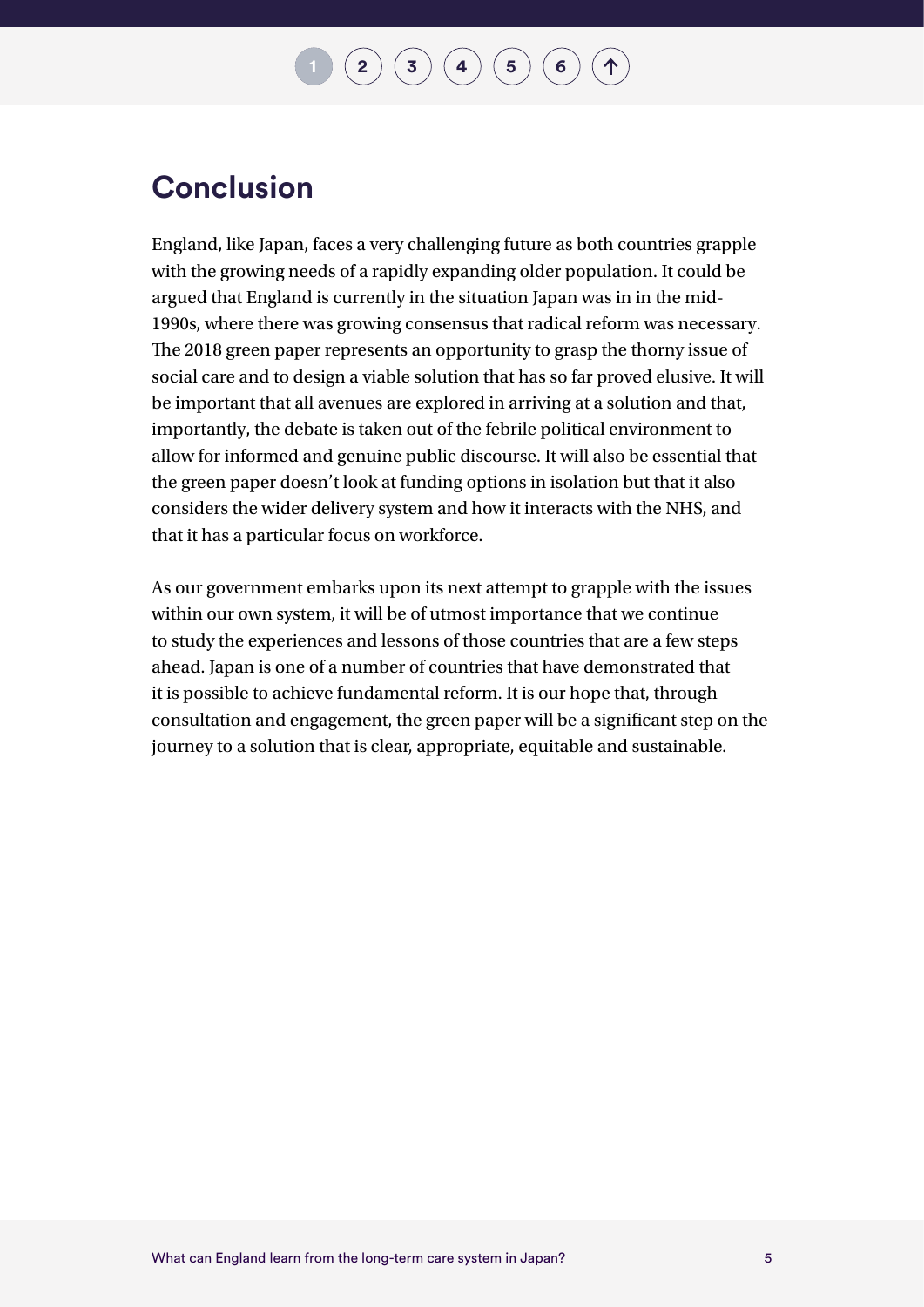$\binom{1}{3}$  $\binom{1}{3}$  $\binom{1}{3}$  $\binom{1}{3}$  $\binom{1}{3}$   $\binom{4}{4}$  $\binom{4}{4}$  $\binom{4}{4}$   $\binom{5}{6}$  $\binom{5}{6}$  $\binom{5}{6}$  $\binom{5}{6}$  $\binom{5}{6}$ 

#### <span id="page-8-0"></span>**Introduction 2**

### **Social care in England**

Social care in England is struggling to meet the needs of an increasingly complex and ageing society. Between 2010 and 2016, successive cuts to local authority budgets resulted in fewer people being able to access care despite a rising older population (Humphries and others, 2016). A 1% real-terms increase in budgets in 2016/17 (NHS Digital, 2017) is unlikely to have reversed this trend. The effects of these cuts are wide-ranging, with people increasingly relying on informal care to fill in the gaps in state provision. The knock-on impact on the NHS has also been significant, with many people being unable to leave hospital as they wait for appropriate social care packages to be put in place (Edwards, 2017).

Despite numerous reviews of social care funding, a sustainable and equitable long-term financing and delivery system remains elusive. Previous attempts to enact reform have become highly political and have failed to gain the cross-party traction, and public support, required. For instance, the 2014 Care

**"The need to find a way to fund social care for the longterm has now become urgent".** House of Commons Communities and Local Government Committee (2017)

Act set out the most radical reforms for many years, making commitments to introduce a lifetime cap on care costs, but these were at first delayed and then abandoned. However, there now appears to be a broad consensus that the system as currently configured is unfit for purpose, inequitable and unsustainable.

In autumn 2017, the government announced that a long-awaited green paper on adult social care for older people – originally due to be published in summer 2017 – would be published in the summer of 2018. Although, at the time of writing, the precise details of this paper are not yet known, in March 2018 the Secretary of State for Health and Social Care articulated seven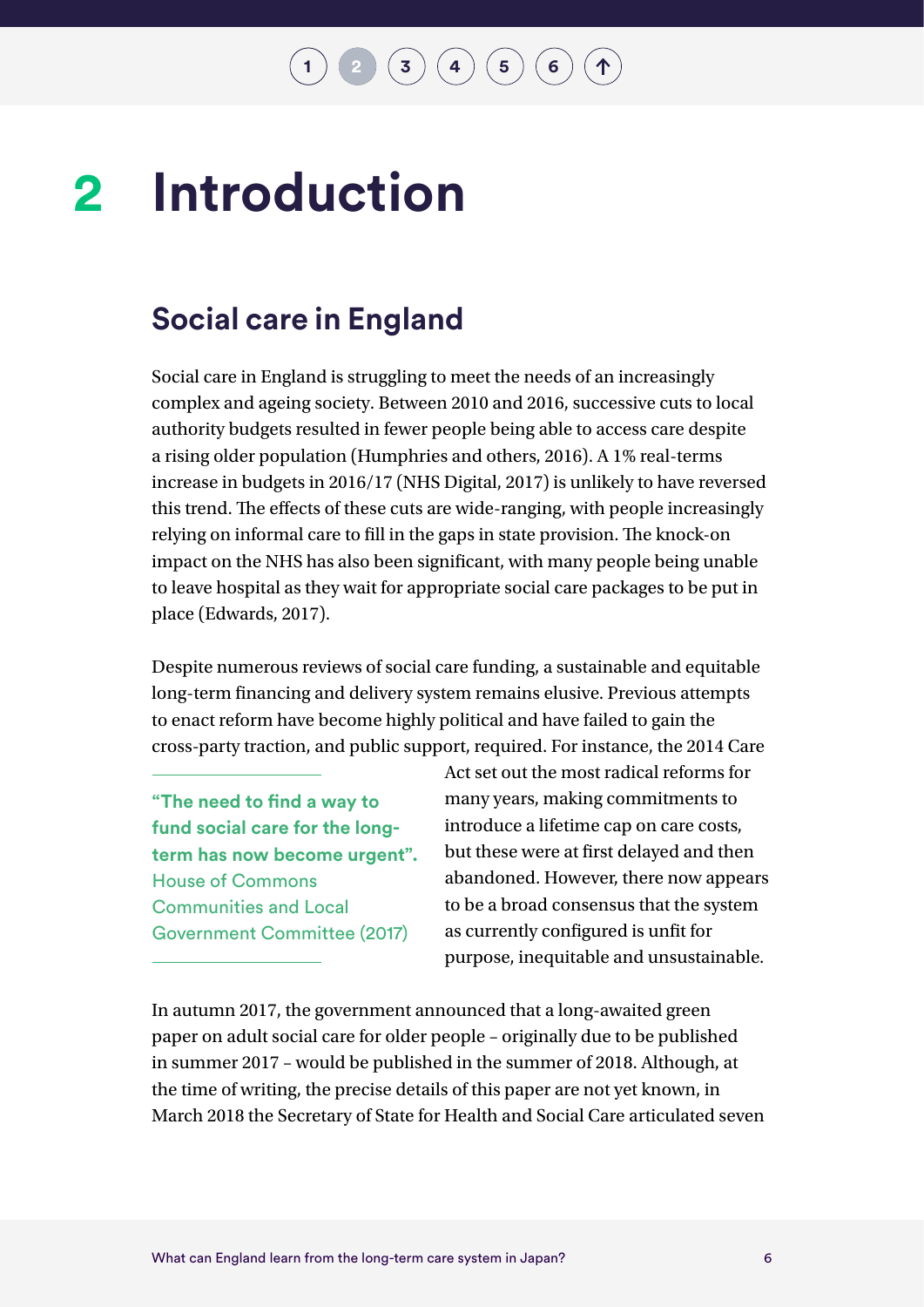principles (see Box 1) that the government is considering. These principles suggest that the green paper will cover more ground than just the funding model and will consider the provider market and workforce.

 $\left( \begin{array}{c} 2 \end{array} \right) \left( \begin{array}{c} 4 \end{array} \right) \left( \begin{array}{c} 5 \end{array} \right) \left( \begin{array}{c} 6 \end{array} \right)$  $\left( \begin{array}{c} 2 \end{array} \right) \left( \begin{array}{c} 4 \end{array} \right) \left( \begin{array}{c} 5 \end{array} \right) \left( \begin{array}{c} 6 \end{array} \right)$  $\left( \begin{array}{c} 2 \end{array} \right) \left( \begin{array}{c} 4 \end{array} \right) \left( \begin{array}{c} 5 \end{array} \right) \left( \begin{array}{c} 6 \end{array} \right)$  $\left( \begin{array}{c} 2 \end{array} \right) \left( \begin{array}{c} 4 \end{array} \right) \left( \begin{array}{c} 5 \end{array} \right) \left( \begin{array}{c} 6 \end{array} \right)$  $\left( \begin{array}{c} 2 \end{array} \right) \left( \begin{array}{c} 4 \end{array} \right) \left( \begin{array}{c} 5 \end{array} \right) \left( \begin{array}{c} 6 \end{array} \right)$  $\left( \begin{array}{c} 2 \end{array} \right) \left( \begin{array}{c} 4 \end{array} \right) \left( \begin{array}{c} 5 \end{array} \right) \left( \begin{array}{c} 6 \end{array} \right)$  $\left( \begin{array}{c} 2 \end{array} \right) \left( \begin{array}{c} 4 \end{array} \right) \left( \begin{array}{c} 5 \end{array} \right) \left( \begin{array}{c} 6 \end{array} \right)$  $\left( \begin{array}{c} 2 \end{array} \right) \left( \begin{array}{c} 4 \end{array} \right) \left( \begin{array}{c} 5 \end{array} \right) \left( \begin{array}{c} 6 \end{array} \right)$  $\left( \begin{array}{c} 2 \end{array} \right) \left( \begin{array}{c} 4 \end{array} \right) \left( \begin{array}{c} 5 \end{array} \right) \left( \begin{array}{c} 6 \end{array} \right)$ 

**Box 1: Seven key principles to consider for social care reform outlined by Secretary of State for Health and Social Care, March 2018**

1. Quality and safety of service provision

**2**

- 2. Whole-person integrated care with the NHS and social care systems operating as one
- 3. The highest possible control given to those receiving support
- 4. A valued workforce an NHS and social care 10-year workforce strategy will be published separately later this year
- 5. Better practical support for families and carers
- 6. A sustainable funding model for social care supported by a diverse, vibrant and stable market
- 7. Greater security for all, including risk-pooling, to ensure greater equity

Source: Department of Health and Social Care (2018)

It was against this backdrop that the Nuffield Trust undertook a visit to Japan in November 2017 to study the country's long-term care insurance (LTCI) system. This report identifies what England may be able to learn from Japan and what we could and should take into account as the next set of reforms develop. It also updates a 2013 report by the Nuffield Trust on the Japanese health and care system (Curry and others, 2013).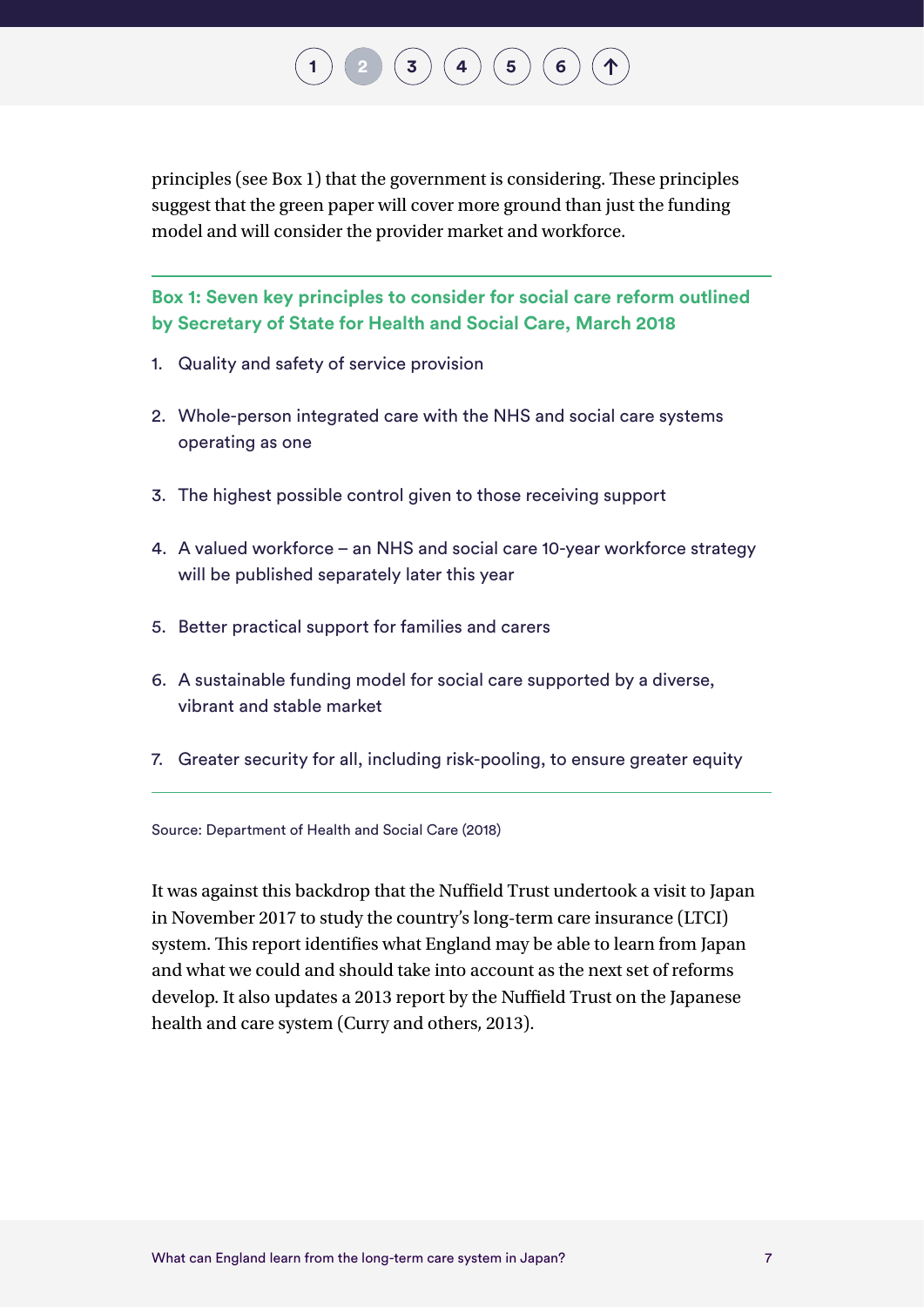$\binom{1}{3}\binom{4}{4}\binom{5}{6}$  $\binom{1}{3}\binom{4}{4}\binom{5}{6}$  $\binom{1}{3}\binom{4}{4}\binom{5}{6}$  $\binom{1}{3}\binom{4}{4}\binom{5}{6}$  $\binom{1}{3}\binom{4}{4}\binom{5}{6}$  $\binom{1}{3}\binom{4}{4}\binom{5}{6}$  $\binom{1}{3}\binom{4}{4}\binom{5}{6}$  $\binom{1}{3}\binom{4}{4}\binom{5}{6}$  $\binom{1}{3}\binom{4}{4}\binom{5}{6}$  $\binom{1}{3}\binom{4}{4}\binom{5}{6}$  $\binom{1}{3}\binom{4}{4}\binom{5}{6}$ 

### **Why Japan?**

Geographically and culturally, Japan is very different from England. However, the country's demographic, economic and social trends make it a source of valuable policy learning, providing the opportunity to examine in detail the design and implementation of a long-term social care system in the context of macro-level pressures. The Japanese system therefore represents a valuable case for informing policy-makers' thinking about potential reform to the English social care system.

#### **Demography**

Japan is a country with stark demographic projections. In 2015, average life expectancy was 84, compared to 81 in the UK (OECD, 2017a). By 2040, the number of people aged 65 or over in Japan is projected to increase to over one third of the total population, compared to nearly one quarter of the population in the UK (UN, 2017). The population aged 80 or older in Japan has also risen sharply, from 0.9% in 1970 to 8.2% in 2016 – nearly twice the proportion in the UK (OECD 2017a) and outstripping the OECD average of 4.1% in 2011 (OECD, 2016).

At the same time (and as with most other developed nations), Japan's population is shrinking, as the birth rate continues to fall. The overall population is estimated to decrease from 127.4 million in 2016 to 124.3 million in 2025 (UN, 2017). As a result, recent projections have estimated that the number of older people (aged 65 or older) per 100 people of working age (aged 20–64) will increase from 46.2 in 2015 to 54.4 in 2025 (OECD, 2017b). In the UK, the increase has been less marked, from 31.0 in 2015 to 35.9 in 2025 (ibid). Wider social changes have also created greater need for care. In 1980, among the population aged 65 or older, 4.3% of men and 11.2% of women lived alone (Cabinet Office, Government of Japan, 2011); by 2015, this had increased to 12.5% and 20% respectively (Census 2015, cited in Yoshida, 2016). This is largely comparable to the current situation in the UK – where in 2016, 32% of the total population aged 65 or older lived alone (Age UK, 2018) – but signals a significant shift in Japanese society (Tamiya and others, 2011).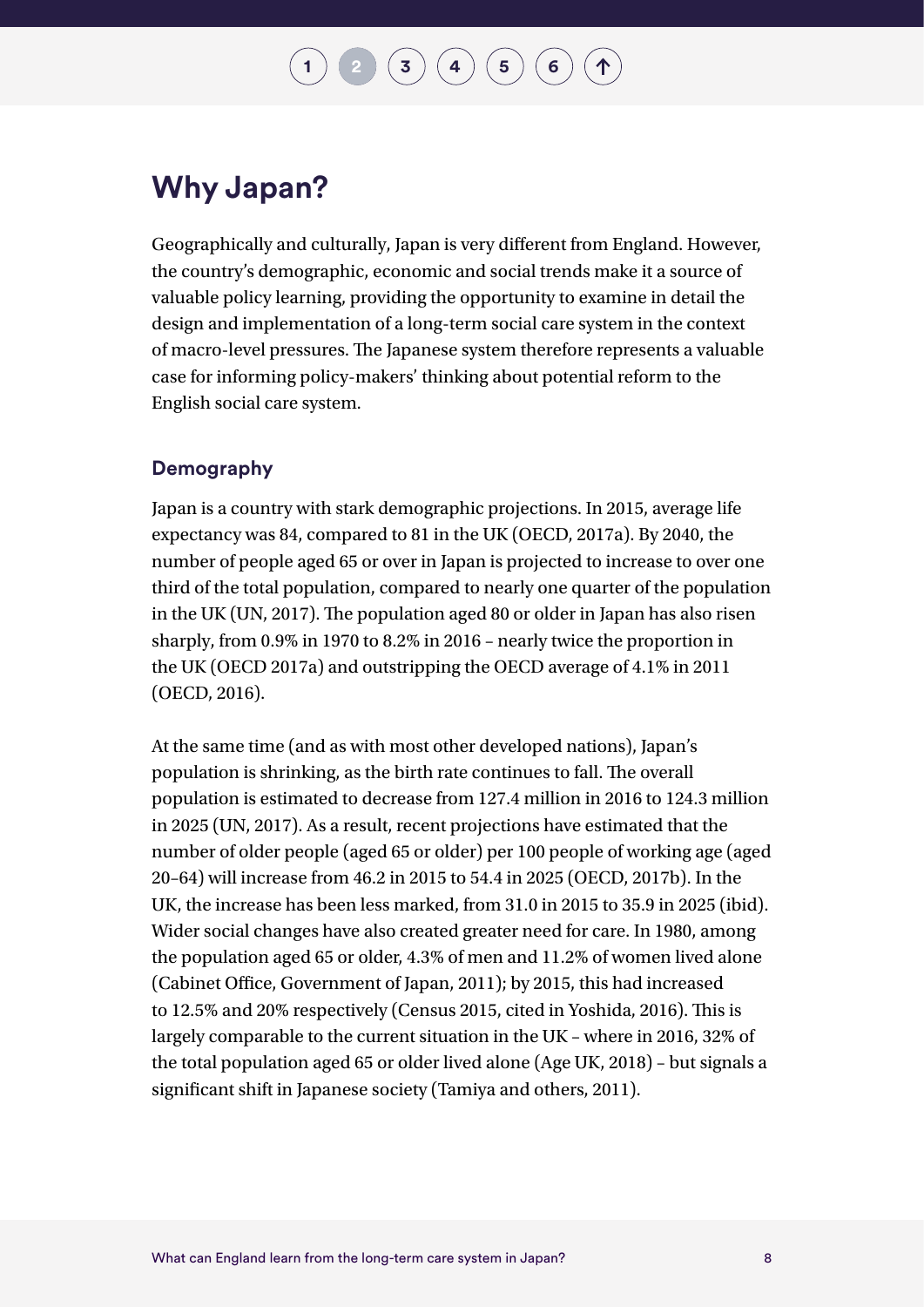$\mathbf{I} \left( \mathbf{3} \right) \left( \mathbf{4} \right) \left( \mathbf{5} \right) \left( \mathbf{6} \right)$  $\mathbf{I} \left( \mathbf{3} \right) \left( \mathbf{4} \right) \left( \mathbf{5} \right) \left( \mathbf{6} \right)$  $\mathbf{I} \left( \mathbf{3} \right) \left( \mathbf{4} \right) \left( \mathbf{5} \right) \left( \mathbf{6} \right)$  $\mathbf{I} \left( \mathbf{3} \right) \left( \mathbf{4} \right) \left( \mathbf{5} \right) \left( \mathbf{6} \right)$  $\mathbf{I} \left( \mathbf{3} \right) \left( \mathbf{4} \right) \left( \mathbf{5} \right) \left( \mathbf{6} \right)$  $\mathbf{I} \left( \mathbf{3} \right) \left( \mathbf{4} \right) \left( \mathbf{5} \right) \left( \mathbf{6} \right)$  $\mathbf{I} \left( \mathbf{3} \right) \left( \mathbf{4} \right) \left( \mathbf{5} \right) \left( \mathbf{6} \right)$  $\mathbf{I} \left( \mathbf{3} \right) \left( \mathbf{4} \right) \left( \mathbf{5} \right) \left( \mathbf{6} \right)$  $\mathbf{I} \left( \mathbf{3} \right) \left( \mathbf{4} \right) \left( \mathbf{5} \right) \left( \mathbf{6} \right)$ 

#### **Economy**

Japan's economy has experienced a prolonged period of stagnation. Japan suffered a severe economic setback with the crash of the Tokyo Stock Exchange in 1991. After decades of rapid economic expansion, growth during the 1990s was slow compared with other developed economies and the economy remains sluggish today. Japan's total debt now amounts to over 200% of its GDP, compared to a debt of over 100% of GDP in the UK. It is important to note that the implementation of LTCI was carried out within a context of economic difficulty.

#### **Care provision**

Japan has struggled with meeting the care needs of its ageing population, in terms of both provision and financing. Before the turn of this century, Japan's social care system suffered from high levels of local variation, had little by way of choice for service users and was becoming increasingly expensive (Tamiya and others, 2011). State-funded provision was limited to those with very low means and high needs, and most people relied heavily upon informal care by families (Umegaki and others, 2014).

There were attempts to drive up the number of care homes in the 1970s, and further reforms (the Gold Plan) were introduced in 1989 to increase the number of home-helpers and adult day care centres and to further increase the number of care homes. Despite this, provision remained inadequate and increasingly unaffordable (Hayashi, 2011; Traphagan and Nagasawa, 2008; Ikegami, 2007). To address these issues, in 2000 the government implemented the LTCI system (see next chapter for details).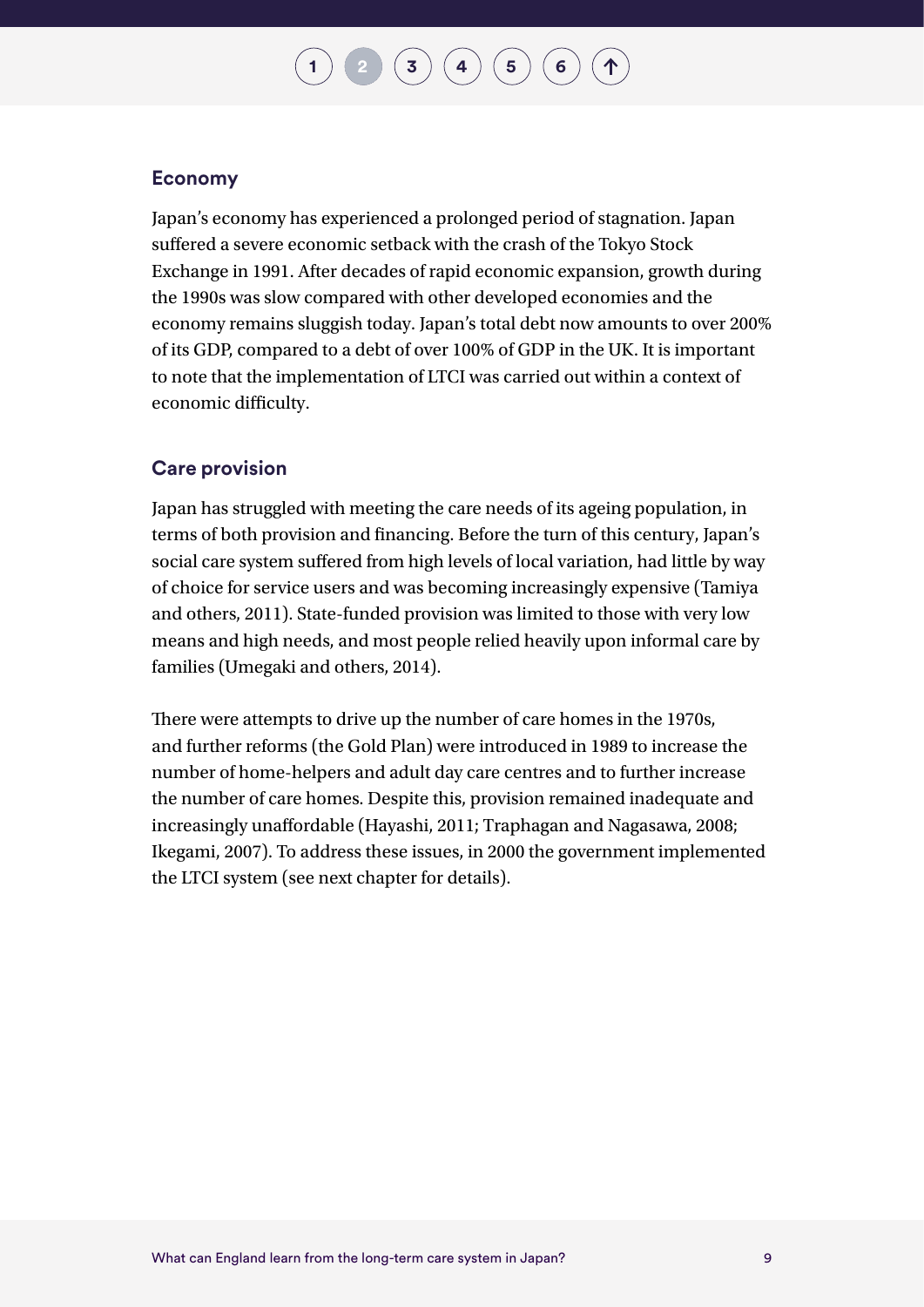#### <span id="page-12-0"></span>**Figure 1: Key comparisons between Japan and the UK**

 $\begin{pmatrix} 1 \end{pmatrix}$  $\begin{pmatrix} 1 \end{pmatrix}$  $\begin{pmatrix} 1 \end{pmatrix}$   $\begin{pmatrix} 2 \end{pmatrix}$  $\begin{pmatrix} 2 \end{pmatrix}$  $\begin{pmatrix} 2 \end{pmatrix}$   $\begin{pmatrix} 3 \end{pmatrix}$  $\begin{pmatrix} 3 \end{pmatrix}$  $\begin{pmatrix} 3 \end{pmatrix}$   $\begin{pmatrix} 4 \end{pmatrix}$  $\begin{pmatrix} 4 \end{pmatrix}$  $\begin{pmatrix} 4 \end{pmatrix}$   $\begin{pmatrix} 5 \end{pmatrix}$  $\begin{pmatrix} 5 \end{pmatrix}$  $\begin{pmatrix} 5 \end{pmatrix}$   $\begin{pmatrix} 6 \end{pmatrix}$  $\begin{pmatrix} 6 \end{pmatrix}$  $\begin{pmatrix} 6 \end{pmatrix}$ 

 $\uparrow$ 

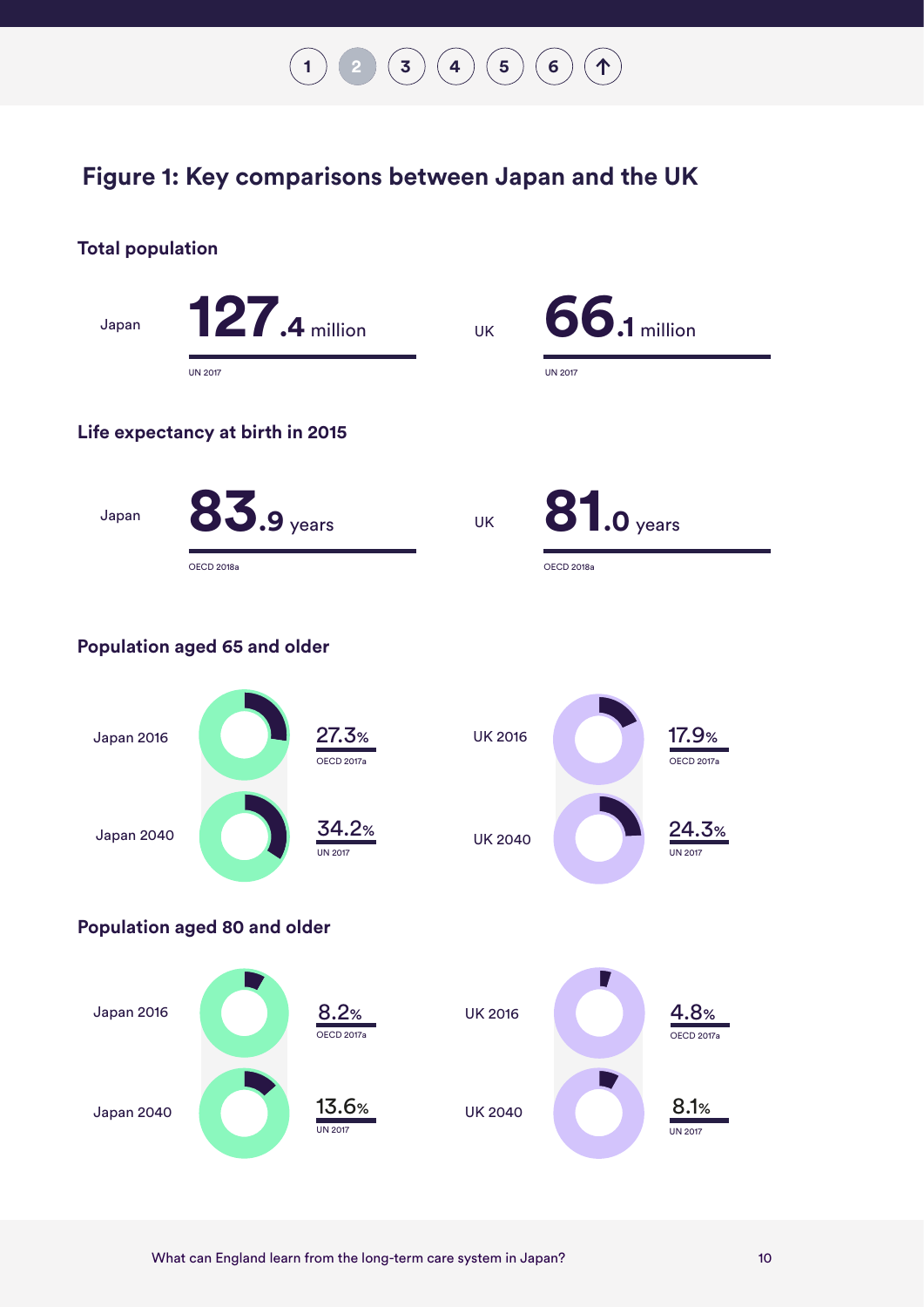$\begin{pmatrix} 1 \end{pmatrix}$  $\begin{pmatrix} 1 \end{pmatrix}$  $\begin{pmatrix} 1 \end{pmatrix}$  **[2](#page-8-0)**  $\begin{pmatrix} 3 \end{pmatrix}$  $\begin{pmatrix} 3 \end{pmatrix}$  $\begin{pmatrix} 3 \end{pmatrix}$   $\begin{pmatrix} 4 \end{pmatrix}$  $\begin{pmatrix} 4 \end{pmatrix}$  $\begin{pmatrix} 4 \end{pmatrix}$   $\begin{pmatrix} 5 \end{pmatrix}$  $\begin{pmatrix} 5 \end{pmatrix}$  $\begin{pmatrix} 5 \end{pmatrix}$   $\begin{pmatrix} 6 \end{pmatrix}$  $\begin{pmatrix} 6 \end{pmatrix}$  $\begin{pmatrix} 6 \end{pmatrix}$ 1



#### **Number of dependent older people (over 65) for every 10 working-age adults**

Note: although this report focuses on the social care system in England, UK figures are presented here as the best available comparable data.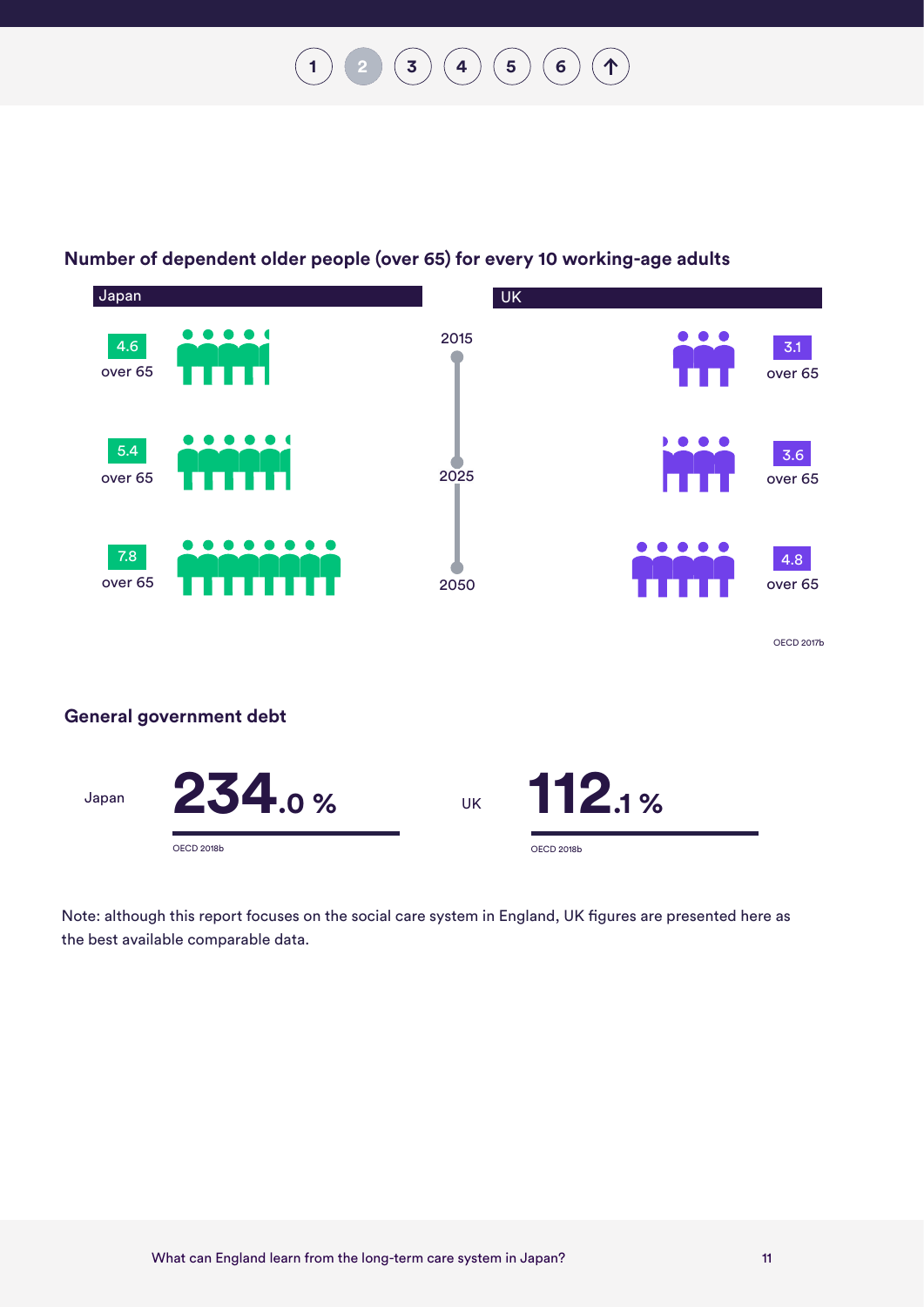### **This report and our approach**

This report seeks to offer a brief overview of the Japanese LTCI system and to highlight the pertinent points of learning for England. We are mindful of the complexities of international comparisons and the perils of transferring ideas from one context to another. With that in mind, we have not attempted to make direct comparisons between England and Japan. Instead, we have tried to draw out the elements of the Japanese system that we feel could be incorporated into our thinking or that offer cautionary tales. Our intention is to provoke debate and to bring new ideas and potential solutions to the green paper discussions.

#### **Our approach**

This report builds on the learning we published from a previous visit to Japan in 2013 that looked more widely across health and social care (Curry and others, 2013). In preparation for our visit in 2017, we undertook an extensive literature search using a range of databases. We also searched grey literature for updated information about the LTCI system and the Japanese context in general.

There is limited published literature in English about the technicalities of the Japanese system, so we engaged with a number of academics and other experts over email and Skype to establish a good understanding of the system.

During our visit to Japan we visited two Tokyo municipalities, five separate care delivery services and the Ministry of Health, Labour and Welfare. We also received a range of background documents from the Ministry of Health, Labour and Welfare and from social care providers. We interviewed the following people:

- three Senior Policy Officers for Elderly Welfare Affairs and Social Security Finance from the Ministry of Health, Labour and Welfare
- the Director General of Elderly Welfare in Setagaya Ward (municipality), Tokyo
- the General Manager of Health and Welfare Department in Musashino City (municipality), Tokyo
- four staff who assess eligibility applications in one municipality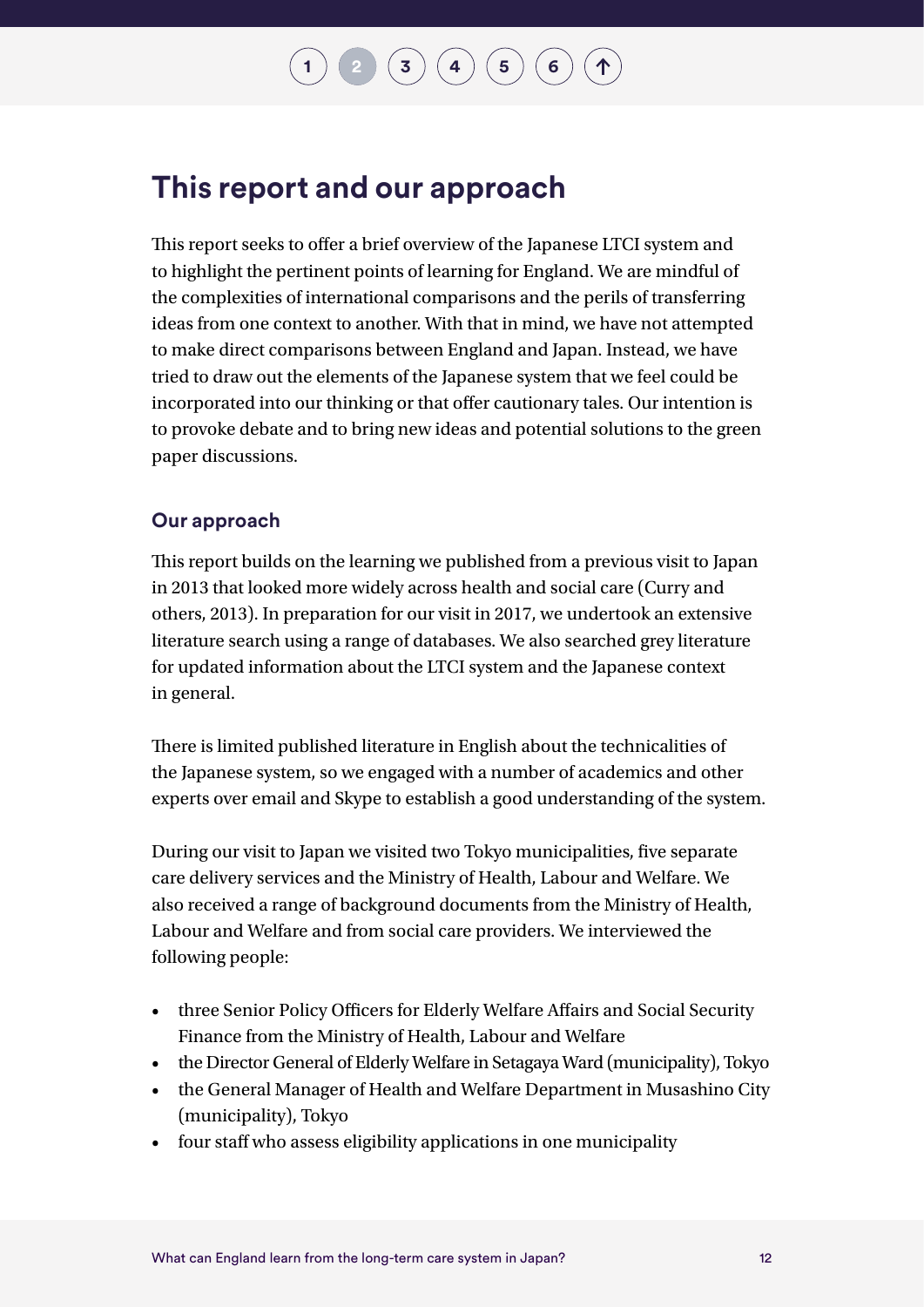- one care manager
- the managers of five care facilities which provide a group home for people with dementia, a day service, outpatient day long-term care, a multifunctional facility, short-term respite care and elderly living facilities

**[1](#page-4-0) [2](#page-8-0) [3](#page-16-0) [4](#page-23-0) [5](#page-45-0) [6](#page-49-0) 2**

 $\left( \bigwedge$ 

- three care workers
- a consultant involved in advising the government about reforms to the system.

Our write-up of the visit offers a high-level summary of our key observations. It is not intended as a comprehensive analysis of the Japanese or English system.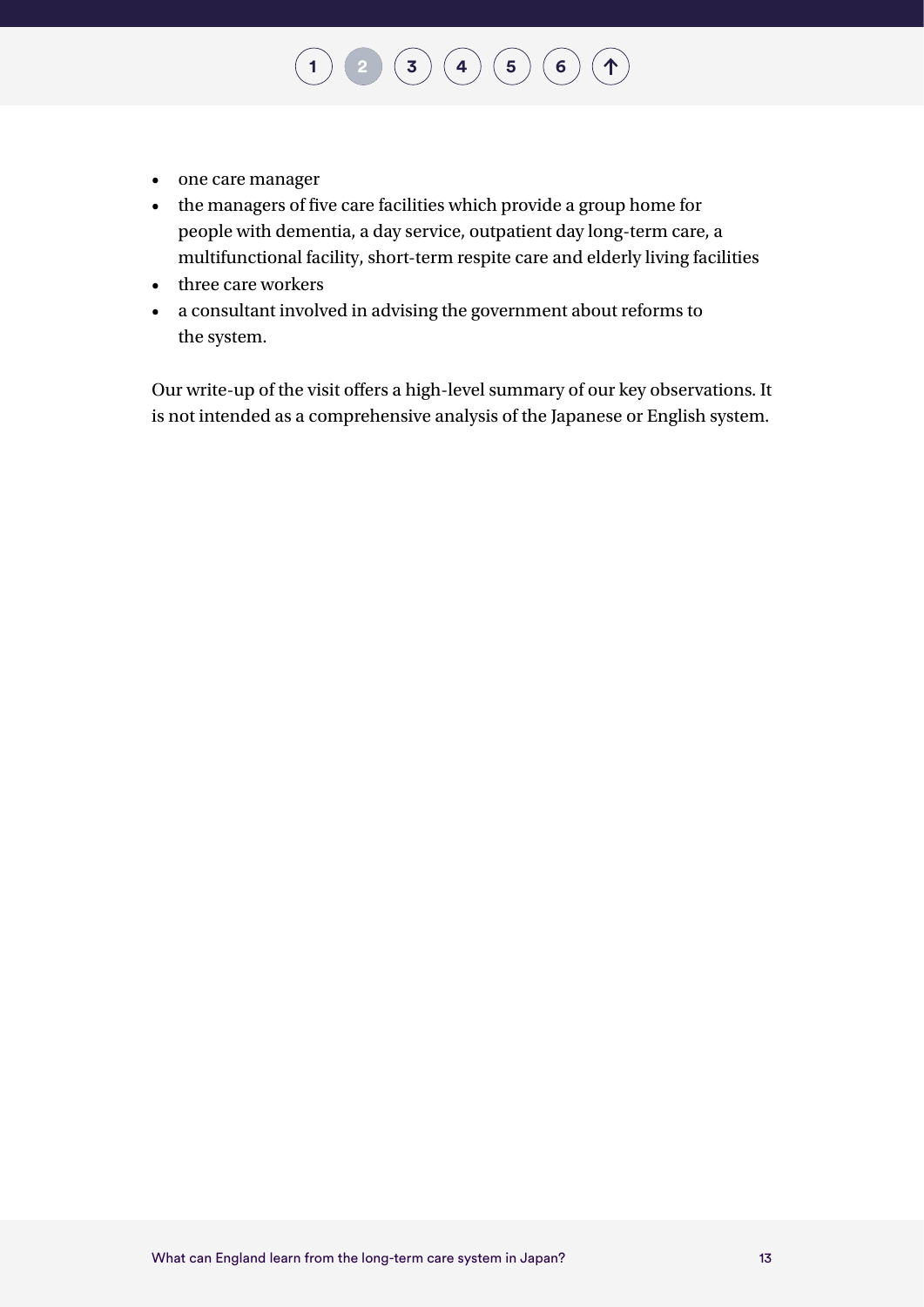$\binom{1}{2}$  $\binom{1}{2}$  $\binom{1}{2}$  $\binom{1}{2}$  $\binom{1}{2}$   $\binom{3}{3}$   $\binom{4}{4}$  $\binom{4}{4}$  $\binom{4}{4}$   $\binom{5}{6}$  $\binom{5}{6}$  $\binom{5}{6}$  $\binom{5}{6}$  $\binom{5}{6}$   $\binom{6}{6}$ 

# <span id="page-16-0"></span>**The long-term care insurance system: a brief guide 3**

### **The introduction of LTCI**

A number of factors and forces drove the development of LTCI during the 1990s. Demographic pressures, coupled with concern over the rising cost of health care, played a central role. The comparatively lower cost of health care, combined with a social stigma attached to the use of what limited social care there was, resulted in high rates of what has become known as 'social hospitalisation' (Hayashi, 2011). When families were unable to care for older people, they were often admitted to hospital with little medical justification, where meals and board were included in health insurance payments (Tamiya and others, 2011; Ikegami, 2007). Many hospitals became de facto nursing homes, although they were still designated as hospitals, so still had all the associated staffing requirements (Ikegami, 2007). In 1990, the average length of hospital stay for over-65s exceeded 50 days (OECD, 1990). A further driver of the reforms was a recognition of the care burden on families, and particularly on women who were unable to join the shrinking workforce (Ikegami, 2007).

In response to these pressures, the Japanese government set about designing a system that would provide care to older people that was universal, equitable, affordable and sustainable. By shifting caring responsibilities from individuals and families to society, there was a hope that the impact of the system would be felt widely across society and the economy. Its earlier 10-year reform plan (the Gold Plan) implemented in 1989 was widely felt to be inadequate. Although it successfully increased the provision of home helpers and day centres, access was limited to those with few means and no family support and it did little to alleviate pressures on the health service. Furthermore, provision and access were highly variable, people had no choice over care and access was tightly controlled by local government (Ikegami, 2007).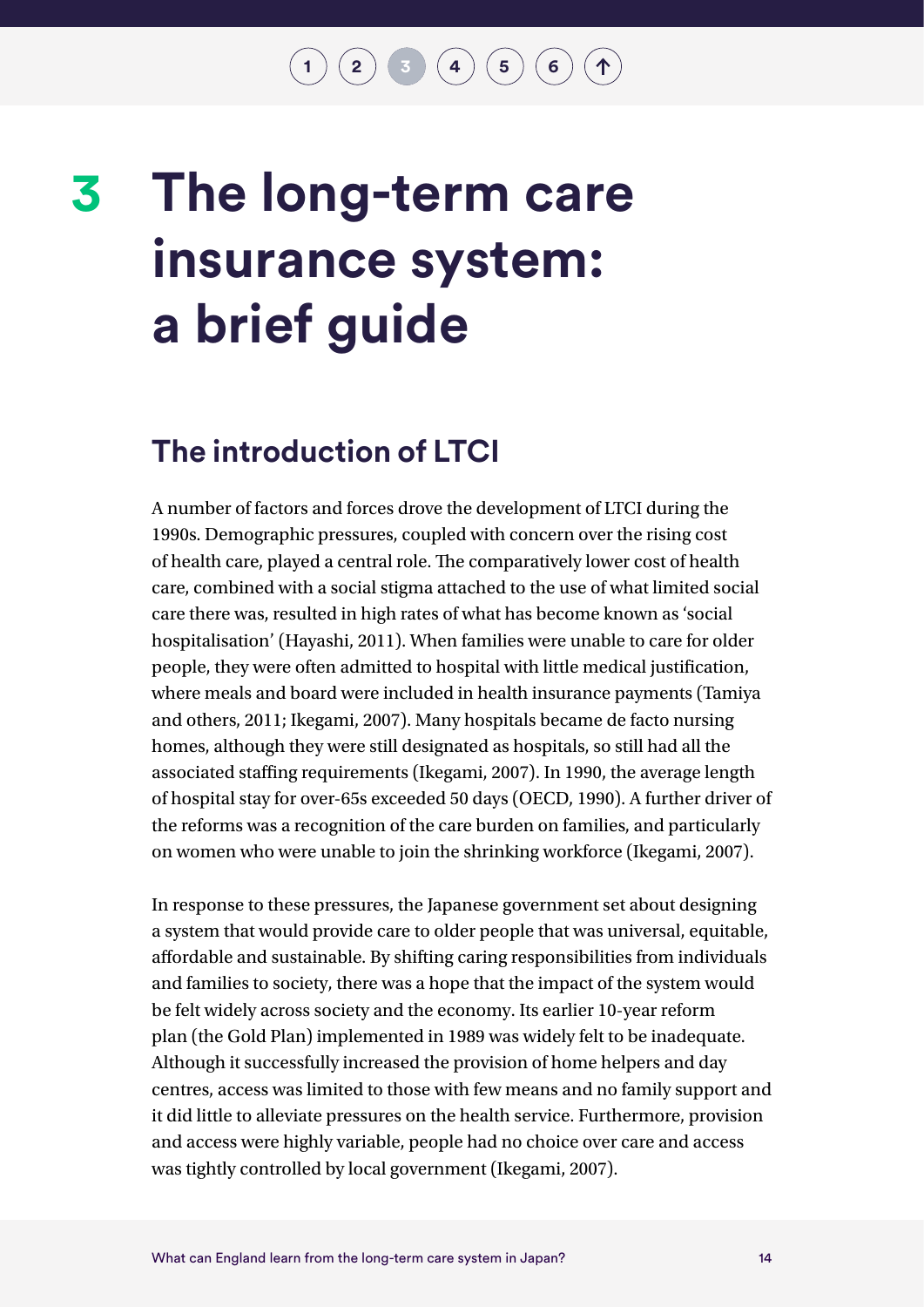$\begin{pmatrix} 2 \end{pmatrix}$  $\begin{pmatrix} 2 \end{pmatrix}$  $\begin{pmatrix} 2 \end{pmatrix}$   $\begin{pmatrix} 3 \end{pmatrix}$  $\begin{pmatrix} 3 \end{pmatrix}$  $\begin{pmatrix} 3 \end{pmatrix}$   $\begin{pmatrix} 4 \end{pmatrix}$  $\begin{pmatrix} 4 \end{pmatrix}$  $\begin{pmatrix} 4 \end{pmatrix}$   $\begin{pmatrix} 5 \end{pmatrix}$  $\begin{pmatrix} 5 \end{pmatrix}$  $\begin{pmatrix} 5 \end{pmatrix}$   $\begin{pmatrix} 6 \end{pmatrix}$  $\begin{pmatrix} 6 \end{pmatrix}$  $\begin{pmatrix} 6 \end{pmatrix}$ **3**

<span id="page-17-0"></span>An opportunity for reform emerged in 1994 when an attempt to raise VAT to fund the existing system failed and brought the government down. At that point, plans for LTCI began to develop (Ikegami, 2007). Legislation was passed in 1997 and the scheme was implemented in 2000. We describe its main features below.

### **What is LTCI?**

LTCI in Japan provides universal, comprehensive care to people over the age of 65 and those with a disability aged between 40 and 65. Based largely on the principles of equality and fairness, this needs-based system provides care to all, regardless of wealth or income (Campbell and others, 2016). It was introduced with an intentionally wide remit that sought to promote wellness, prevention and independence in older adults (Houde and others, 2007). LTCI also includes a large proportion of nursing services. As such, it is markedly different to England's focus on providing personal care to those with very high levels of need and low levels of income and wealth.

Services that fall under LTCI are listed in Table 1. In addition to these services, 3% of the LTCI budget is spent on prevention services, such as exercise classes and community centres. These are available to all over-65s, regardless of their level of need.

| Type of service                     | <b>Description</b>                                                                                                                                       |  |  |
|-------------------------------------|----------------------------------------------------------------------------------------------------------------------------------------------------------|--|--|
| Care delivered in a<br>user's home  | • Includes home visits for nursing, bathing and<br>rehabilitation                                                                                        |  |  |
| Day-care and short-stay<br>services | • Includes day service for dementia and multi-service<br>packages that combine day care and home help<br>• Respite services                              |  |  |
| Care delivered in a<br>facility     | • Nursing home for severely dependent elderly<br>• Institutional rehabilitation<br>• Group homes for people with dementia<br>• Elderly living facilities |  |  |

|  | Table 1: Summary of services offered under LTCI |  |  |
|--|-------------------------------------------------|--|--|
|  |                                                 |  |  |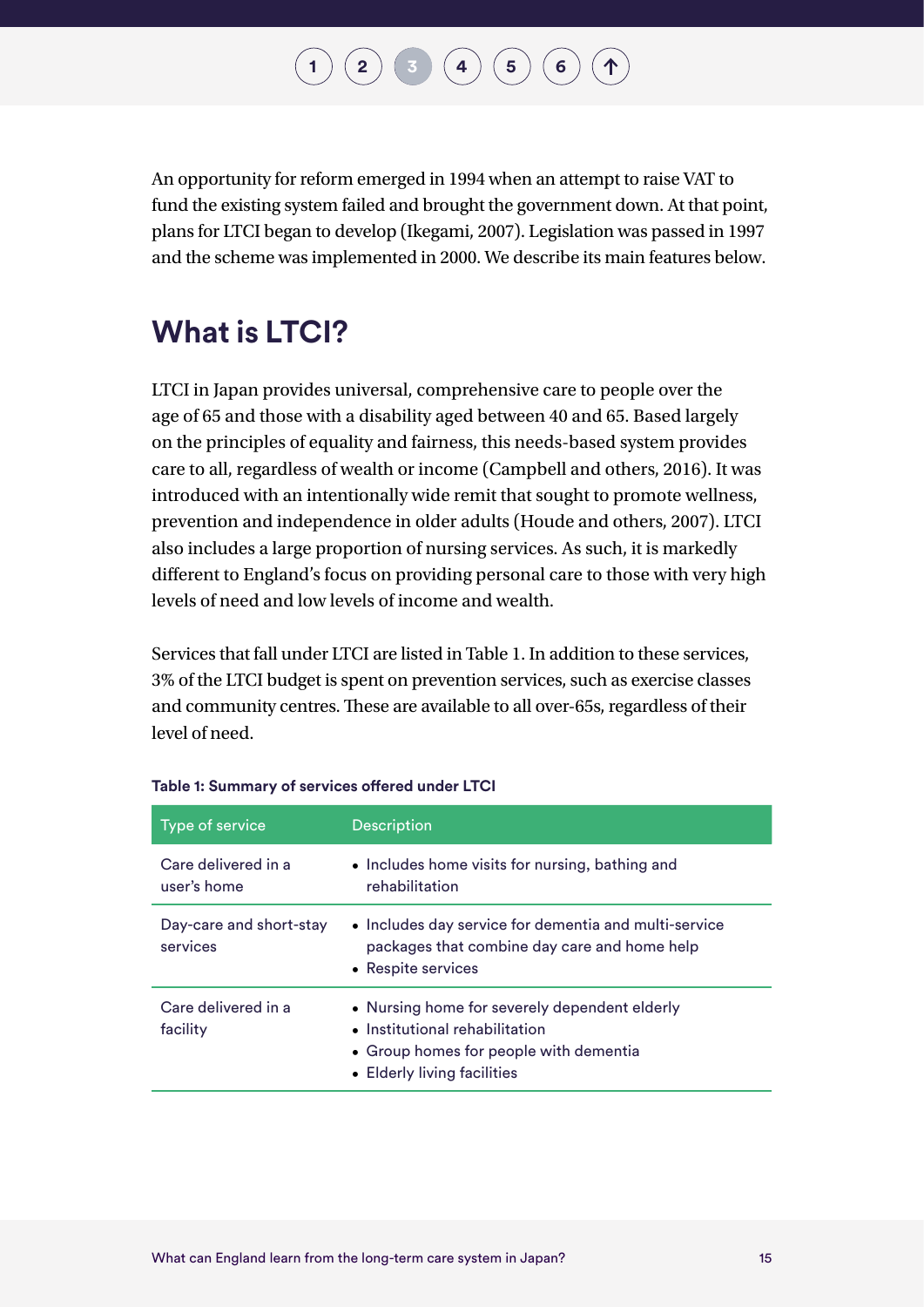$\begin{pmatrix} 2 \end{pmatrix}$  $\begin{pmatrix} 2 \end{pmatrix}$  $\begin{pmatrix} 2 \end{pmatrix}$   $\begin{pmatrix} 3 \end{pmatrix}$  $\begin{pmatrix} 3 \end{pmatrix}$  $\begin{pmatrix} 3 \end{pmatrix}$   $\begin{pmatrix} 4 \end{pmatrix}$  $\begin{pmatrix} 4 \end{pmatrix}$  $\begin{pmatrix} 4 \end{pmatrix}$   $\begin{pmatrix} 5 \end{pmatrix}$  $\begin{pmatrix} 5 \end{pmatrix}$  $\begin{pmatrix} 5 \end{pmatrix}$   $\begin{pmatrix} 6 \end{pmatrix}$  $\begin{pmatrix} 6 \end{pmatrix}$  $\begin{pmatrix} 6 \end{pmatrix}$ 

### **How is it funded?**

The LTCI system is administered at municipality level and funded through a combination of social insurance contributions, general taxation and user contributions (known as co-payments). Every member of the population must pay into the system from the age of 40. As the system has matured, contributions and benefits have been adapted. Further discussion about these changes can be found in the chapter 'What can England learn from Japan?'.**1**

#### **The funding model: premiums and tax**

Half of LTCI funding comes from general taxation, collection of which is divided between the three levels of the Japanese state (municipalities, prefectures and national government). The other half of funding is raised through social insurance premiums. People who pay premiums are split into two groups: those known as the 'primary insured' are over the age of 65 and their contributions are withheld from their pension payments and collected at municipality level (see Figure 2).

The 'secondary insured' are those between 40 and 64 years of age. Their premiums are paid via social insurance funds that were already in place for health insurance prior to LTCI implementation. For those in employment, individuals' contributions are shared with employers. These premiums are determined and collected nationally and redistributed to municipalities. When redistributing, the municipality's ratio of the 65–74 and 75+ age groups to the working-age population is taken into consideration to ensure that allocations reflect need.

1 The Japanese state is made up of 1,719 municipalities, 47 prefectures and national government. Municipalities are local public authorities with a strong and direct relationship with local residents. Municipalities have responsibility for most of health and welfare services; prefectures oversee public health (see [www.soumu.go.jp/main\\_](http://www.soumu.go.jp/main_content/000295099.pdf) [content/000295099.pdf](http://www.soumu.go.jp/main_content/000295099.pdf)). Municipalities are roughly equivalent to local authorities in England.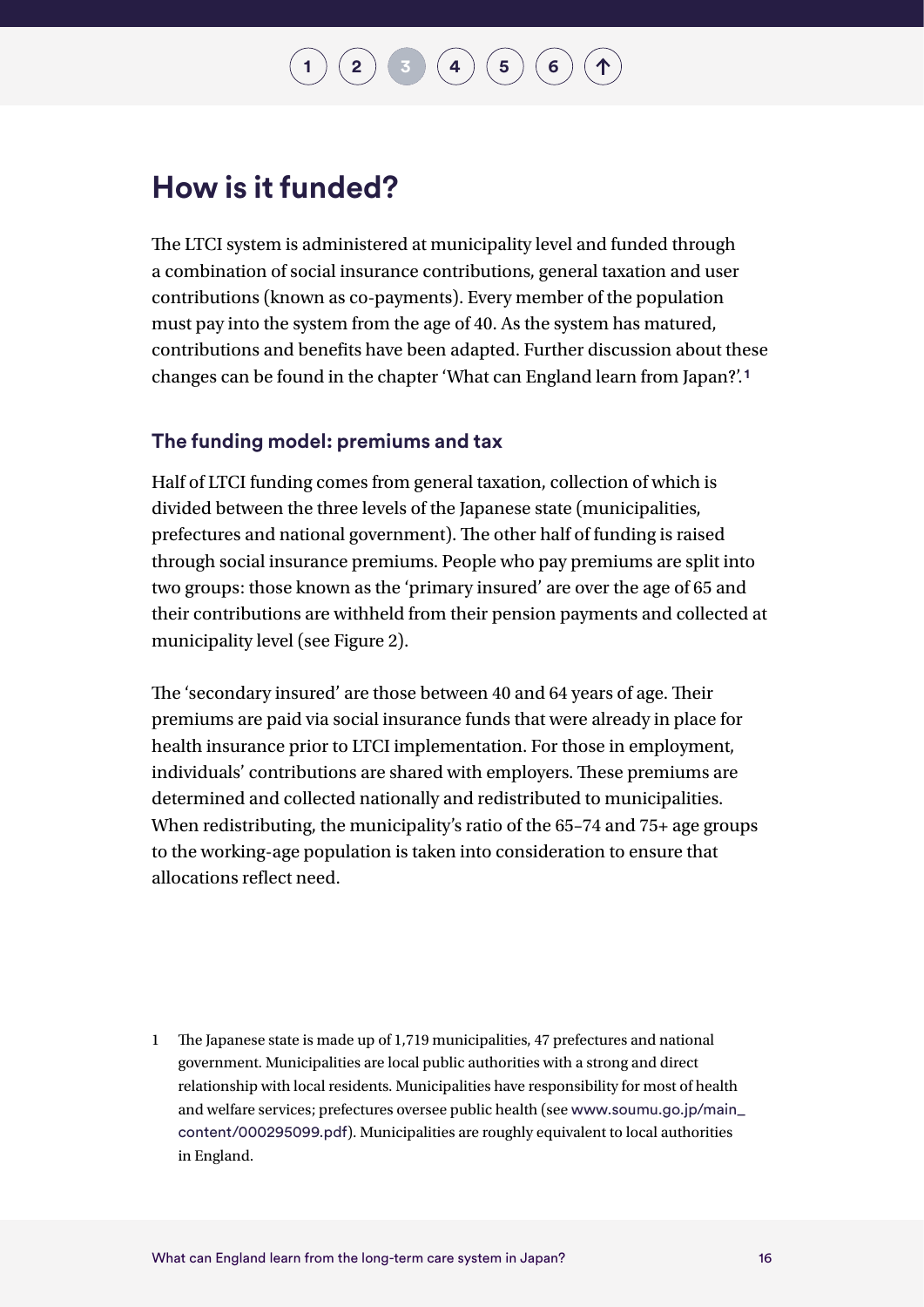# **[2](#page-8-0)**  $\binom{1}{3}$  $\binom{1}{3}$  $\binom{1}{3}$  $\binom{1}{3}$  $\binom{1}{3}$   $\binom{4}{4}$  $\binom{4}{4}$  $\binom{4}{4}$   $\binom{5}{5}$  $\binom{5}{5}$  $\binom{5}{5}$

#### **Figure 2: The basic LTCI funding model**



The proportions paid in premiums between the 'primary' and 'secondary' groups varies according to changes in demographics; these figures relate to 2016/17.

#### **Box 2: A note on the Japanese health system**

Japan has operated a social insurance system for health care since 1961 that is similar to LTCI in structure. Social health insurance premiums are based on ability to pay rather than risk of illness (Ikegami and others, 2011). It is compulsory to belong to one of 3,500 insurance plans, most of which are administered by employers. Plans offer the same benefits package, which is determined by national government. On accessing care, individuals are required to pay co-payments, which are typically 30% of the cost of treatment up to a pre-determined monthly cap. Older people, children and those on low incomes pay lower co-payments and annual payment ceilings apply for all. (Matsuda, n.d.).

|                                         | 2000   | 2016   |
|-----------------------------------------|--------|--------|
| National average<br>monthly income      | £2,000 | £2,400 |
| National average<br>monthly premium     | £17    | £37    |
| Percentage of average<br>monthly income | 0.85%  | 1.5%   |

#### **Table 2: How much (approximately) does LTCI cost the average citizen?**

Income data taken from OECD average wages indicator (https://data.oecd.org/earnwage/ average-wages.htm); premium data taken from materials provided by Ministry of Health, Labour and Welfare; contemporaneous exchange rates used.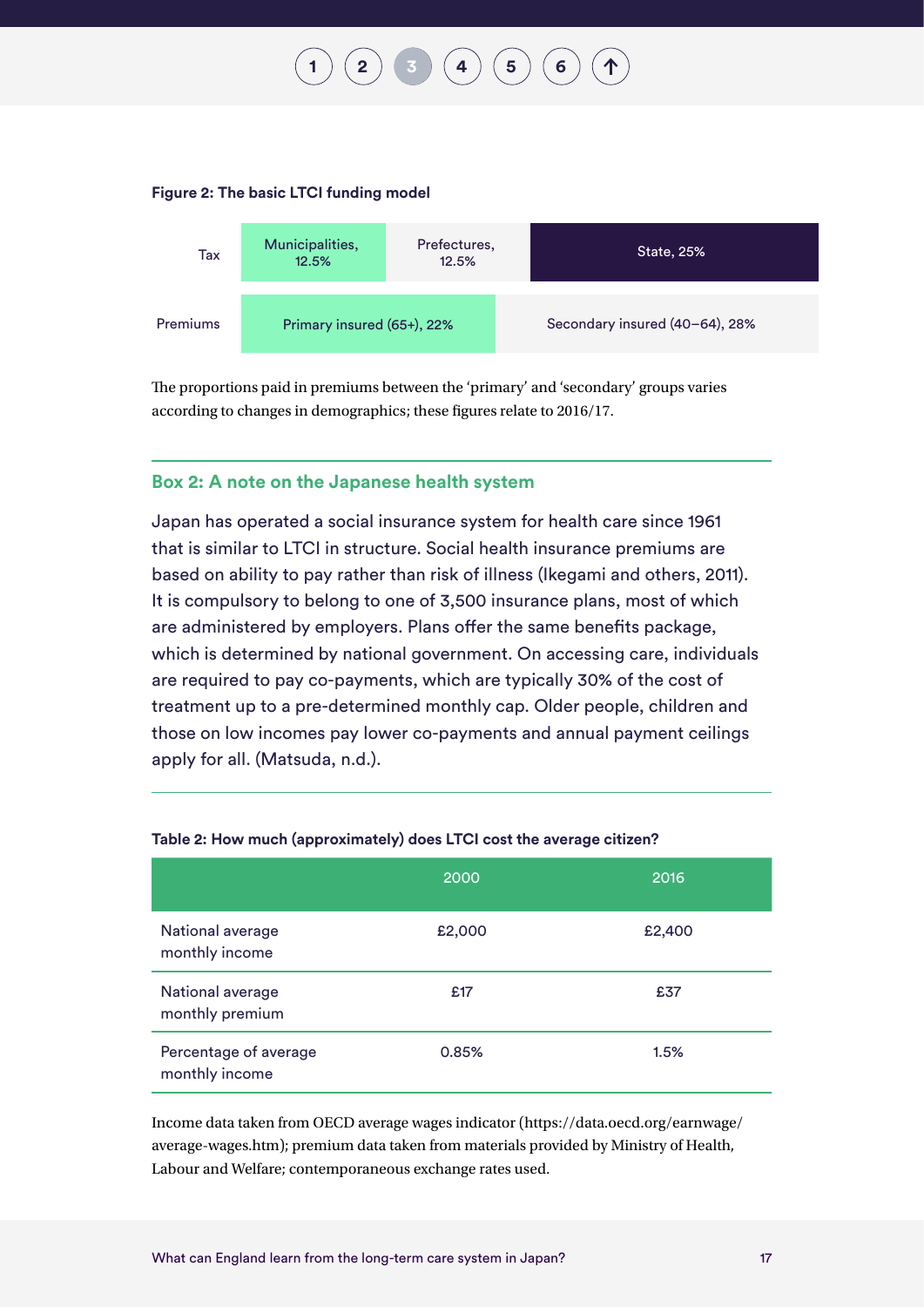#### **The funding model: user co-payments**

In addition to paying premiums, service users must pay a co-payment (financial contribution) when accessing services, although those on very low incomes are exempt. When the service was first introduced, this was 10% of the total cost of care, rising to up to 30% for some in more recent years (see 'Controlling demand' for more on this). Co-payments are paid up to a ceiling. If individuals want to access care beyond their entitlement, they must pay 100% of their costs out of pocket (Rhee and others, 2015). In reality, because provision is relatively generous, only a very small proportion of service users self-fund at all. It is estimated that eligible people take up only around half of the service amount they are entitled to because of concerns over the co-payment (Campbell and others, 2016).

 $\begin{pmatrix} 2 \end{pmatrix}$  $\begin{pmatrix} 2 \end{pmatrix}$  $\begin{pmatrix} 2 \end{pmatrix}$   $\begin{pmatrix} 3 \end{pmatrix}$  $\begin{pmatrix} 3 \end{pmatrix}$  $\begin{pmatrix} 3 \end{pmatrix}$   $\begin{pmatrix} 4 \end{pmatrix}$  $\begin{pmatrix} 4 \end{pmatrix}$  $\begin{pmatrix} 4 \end{pmatrix}$   $\begin{pmatrix} 5 \end{pmatrix}$  $\begin{pmatrix} 5 \end{pmatrix}$  $\begin{pmatrix} 5 \end{pmatrix}$   $\begin{pmatrix} 6 \end{pmatrix}$  $\begin{pmatrix} 6 \end{pmatrix}$  $\begin{pmatrix} 6 \end{pmatrix}$ 

Since 2005, people using services have been required to pay 'hotel costs' (for residential care) and a contribution to meals. These contributions are meanstested and capped for people on low incomes (Rhee and others, 2015). Further explanation of changes to the payment model is provided in the next chapter, 'What can England learn from Japan?'.

#### **How do people access care?**

LTCI services are provided when people aged 65 or over require care or support. It is also accessible to people aged 40–64 who require care or support as a result of developing age-related diseases, such as terminal cancer or rheumatoid arthritis. The decision to set these parameters of eligibility was not without controversy, as any care needs resulting from an accident, for example, are not covered under LTCI (Ikegami, 2007).

There is a national process, managed by municipalities, through which all individuals wishing to access care are assessed for eligibility. A standard computerised form, consisting of 74 criteria, is administered by a municipality assessor who assigns a level according to seven eligibility levels. The result is submitted, along with a doctor's opinion, to the LTCI certification committee. The committee alters the level calculated by the algorithm in around a fifth of cases, usually to a more severe level (Ikegami, 2007). The assigned level of need determines the monthly notional budget individuals have available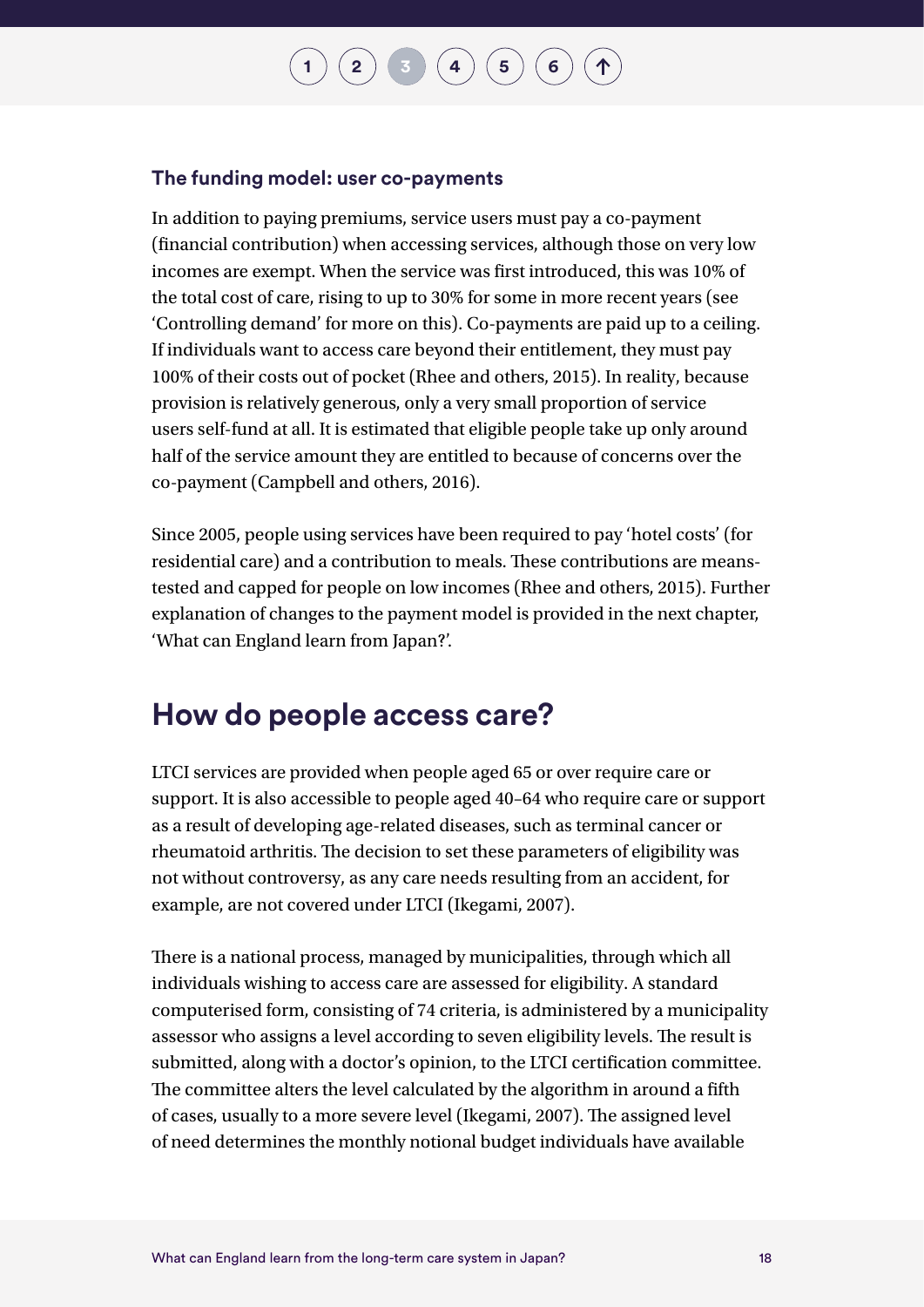### $\begin{pmatrix} 2 \end{pmatrix}$  $\begin{pmatrix} 2 \end{pmatrix}$  $\begin{pmatrix} 2 \end{pmatrix}$   $\begin{pmatrix} 3 \end{pmatrix}$  $\begin{pmatrix} 3 \end{pmatrix}$  $\begin{pmatrix} 3 \end{pmatrix}$   $\begin{pmatrix} 4 \end{pmatrix}$  $\begin{pmatrix} 4 \end{pmatrix}$  $\begin{pmatrix} 4 \end{pmatrix}$   $\begin{pmatrix} 5 \end{pmatrix}$  $\begin{pmatrix} 5 \end{pmatrix}$  $\begin{pmatrix} 5 \end{pmatrix}$   $\begin{pmatrix} 6 \end{pmatrix}$  $\begin{pmatrix} 6 \end{pmatrix}$  $\begin{pmatrix} 6 \end{pmatrix}$

to them and the services they can access. Income levels and the amount of informal care/family support available are not taken into consideration when making these needs-based assessments. Importantly, there are no cash benefits. This was decided in order to help shift the burden of caring from families – in contrast to other countries (e.g. Germany and England) where cash benefits are available to facilitate family members caring for people with needs (Campbell and others, 2016). People who do not qualify for any care are able to access community support programmes and some longterm care prevention projects (see 'Mobilising community assets: focusing on prevention').

### **How is care delivered?**

Once an individual is deemed eligible for LTCI services, they are assigned a care manager who is then responsible for working with the individual to agree a package of care that meets their needs, within the budget available. The allocated budget for long-term care can only be used to purchase services and is not available as a cash allowance. Service users are able to 'top up' their care and buy services beyond those provided under the scheme, although few do.

The care manager, in partnership with the individual, is responsible for designing, monitoring and overseeing care plans. Care managers were introduced as part of the LTCI reforms to empower individuals to make choices and decisions about their own care – this had previously been done by bureaucrats (Tamiya and others, 2011). The care management fee is paid by the LTCI system and users are not required to contribute.

Care managers typically have a caseload of around 30 individuals. The majority of care managers are employed by providers of services, although they are obliged to ensure they do not purchase care solely from their employer. If a care manager is found to have purchased more than a prespecified proportion of care from a single provider (usually 80%), the fee paid to the care manager is reduced. Individual recipients can opt to change care managers at any time. To qualify to be a care manager, five years of prior care work is required. This could be as a nurse, a carer, a social worker or associated profession. A further qualification is then required to become a care manager.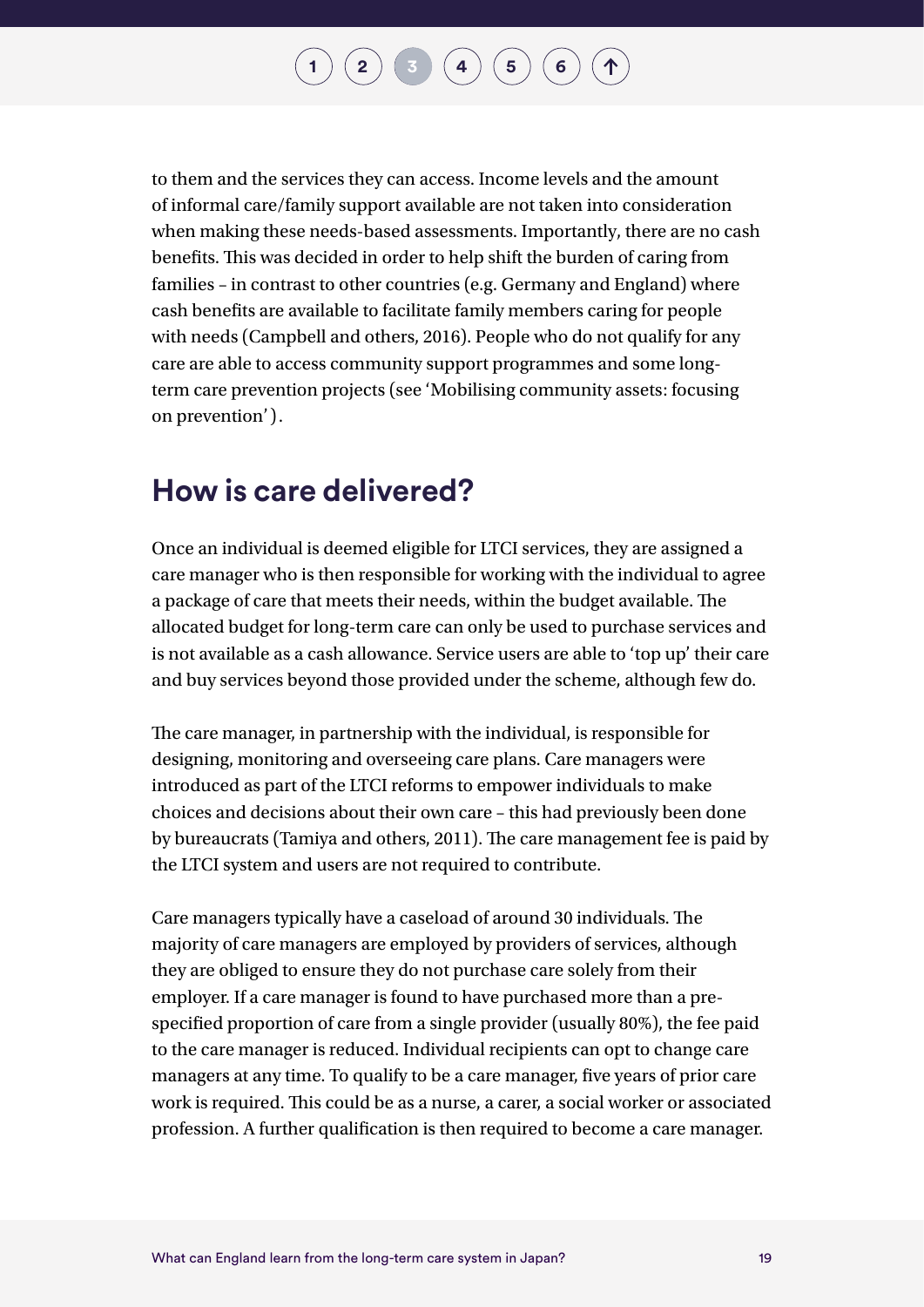### **Who provides care?**

The introduction of LTCI has resulted in a very active competitive market, comprising thousands of mostly small providers which are a mix of for-profit and not-for-profit companies, social enterprises and charities. The small size of the providers is in line with Japanese convention, wherein over 99% of businesses are classed as 'small or medium-sized entities' (Ministry of Economy, Trade and Industry, 2016). Within five years of its inception, the number of home care providers had more than doubled (Ministry of Health, Labour and Welfare, 2011). In order to entice new providers in to the market, they were allowed to make profit (something that had not been allowed under the previous system). However, new providers were not allowed to provide institutional care as the government wanted to incentivise community and home-based provision (Ikegami, 2007).

Providers compete on the basis of perceived quality, convenience and reputation. The market is very lightly regulated, with minimal national standards that focus on staffing ratios and floor size of residential accommodation. There is an inspection regime, but it largely seeks to maintain minimum levels of quality rather than to drive quality improvement (Hiraoka, 2014; Campbell and Saito, 2014). It is not possible, therefore, to compare quality and safety in Japan with other countries.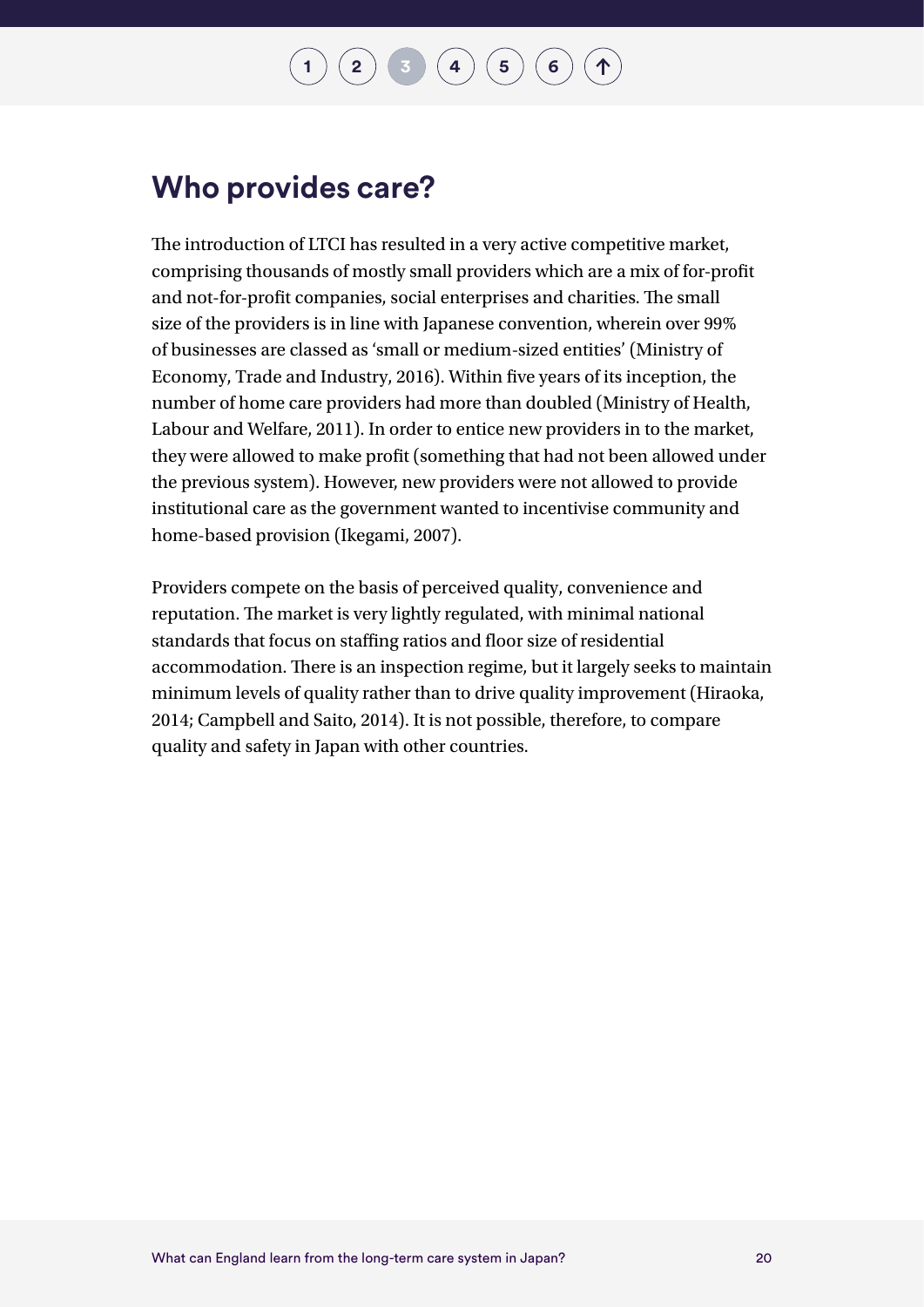$\binom{2}{\frac{3}{4}} \binom{4}{4} \binom{5}{6}$  $\binom{2}{\frac{3}{4}} \binom{4}{4} \binom{5}{6}$  $\binom{2}{\frac{3}{4}} \binom{4}{4} \binom{5}{6}$  $\binom{2}{\frac{3}{4}} \binom{4}{4} \binom{5}{6}$  $\binom{2}{\frac{3}{4}} \binom{4}{4} \binom{5}{6}$  $\binom{2}{\frac{3}{4}} \binom{4}{4} \binom{5}{6}$  $\binom{2}{\frac{3}{4}} \binom{4}{4} \binom{5}{6}$  $\binom{2}{\frac{3}{4}} \binom{4}{4} \binom{5}{6}$  $\binom{2}{\frac{3}{4}} \binom{4}{4} \binom{5}{6}$ 

## <span id="page-23-0"></span>**What can England learn from Japan? 4**

The social care green paper is likely to set out various options for reforming the funding and delivery of the social care sector, in line with the seven principles articulated by the Secretary of State. It may consider some of the proposals previously put forward in the reviews and commissions that have come before, such as a lifetime cap on care costs (Jarrett, 2018). What is evident is that any reform will need to go beyond simply increasing budgets and instead introduce a new, sustainable and equitable funding mechanism for providing sufficient care in the long term for our increasingly ageing and complex population. It is also important that any new system of funding and provision works alongside the NHS in order to maximise the efficient use of resources and to ensure that people do not fall between the gaps of care provision. Furthermore, it is crucial that proposals include considerations of workforce requirements across health and social care.

With these considerations in mind, we now draw out what we think are the most pertinent elements of the Japanese system for England, regardless of the funding model it adopts.

### **1 Getting public buy-in**

Despite limited provision and widespread social stigma attached to the use of state-funded social care, Japan managed to implement an entirely new system involving additional financial contributions and take the public along. The government officials we spoke to described the need for social care becoming the 'number one public issue' in the 1990s. During this period, there was a growing acceptance that demographic pressures were such that radical reform was required. There was also widespread support for the burden on families to be shifted to the three levels of the Japanese state.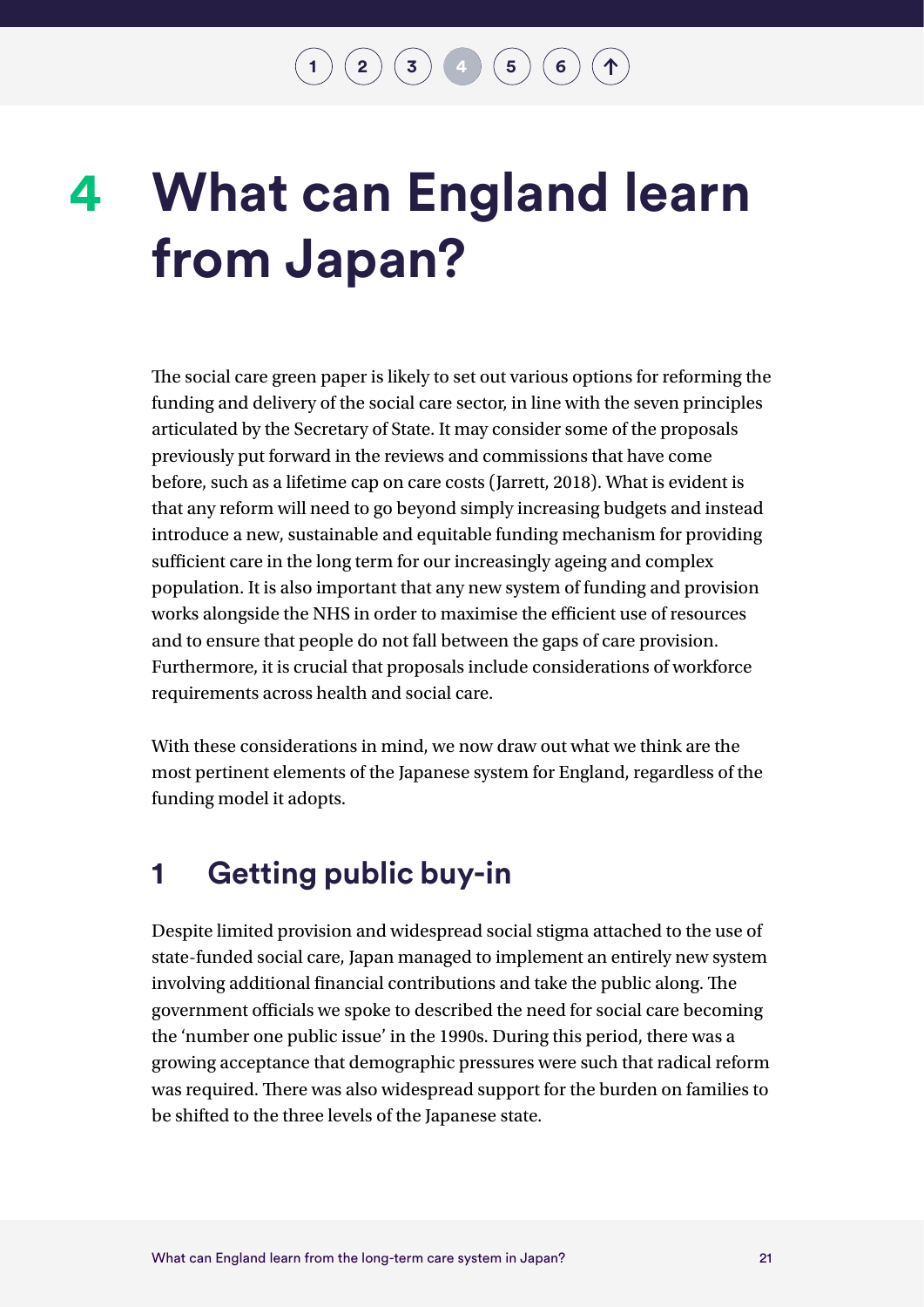Several factors made the introduction of the system more palatable to the public. First, careful consideration was given to the age at which people should begin to contribute to the system. It was felt that, at the age of 40, most people would know someone who required care, so would see the benefit of the system firsthand and therefore be more willing to contribute. Subsequent attempts to lower the age of contributions (to 20 in 2005) were met with opposition, largely from employers who argued they would be adversely affected (Ikegami, 2007).

To help with the process of public acceptance, the system was made deliberately generous at launch so that contributors felt they were getting value for money. This was also to ensure that those who were already receiving long-term care under the previously variable system did not have any benefits removed (Ikegami, 2007). By designing a universal system with a wide remit that had relatively low thresholds for eligibility, it ensured that a large number of people would benefit from the outset. When compared to Germany (which operates a social insurance system), it is estimated that twice the amount of community-based services are used by those with the same level of need. Because of this low threshold for accessing services, 17% of the 65+ population are eligible for services in Japan compared with just 10% in Germany (Tamiya and others, 2011). This was a deliberate move by the government, which felt it would be more acceptable to reduce the offer at a later date rather than introduce a more limited offer initially (Ikegami, 2007). By ensuring large numbers could be beneficiaries, the reforms engineered a shift in social attitudes that took the shame out of utilising state-run care services.

Second, the system was designed in a progressive way, with those on higher incomes contributing more. To ease the transition to the new system, premiums and co-payments – though adjusted in more recent years (see 'Raising co-payments' for more information) – were set at low levels at implementation and were designed to ensure that the largest burden in terms of contributions and co-payments fell on those most able to pay. The monthly co-payment cap was lowered for those on low incomes during the first three years of the system to encourage them to use the system (Ikegami, 2007). However, co-payments are not without their downsides, and it is noted in the literature that recipients typically only take up around half of the services to which they are entitled (Campbell and others, 2016).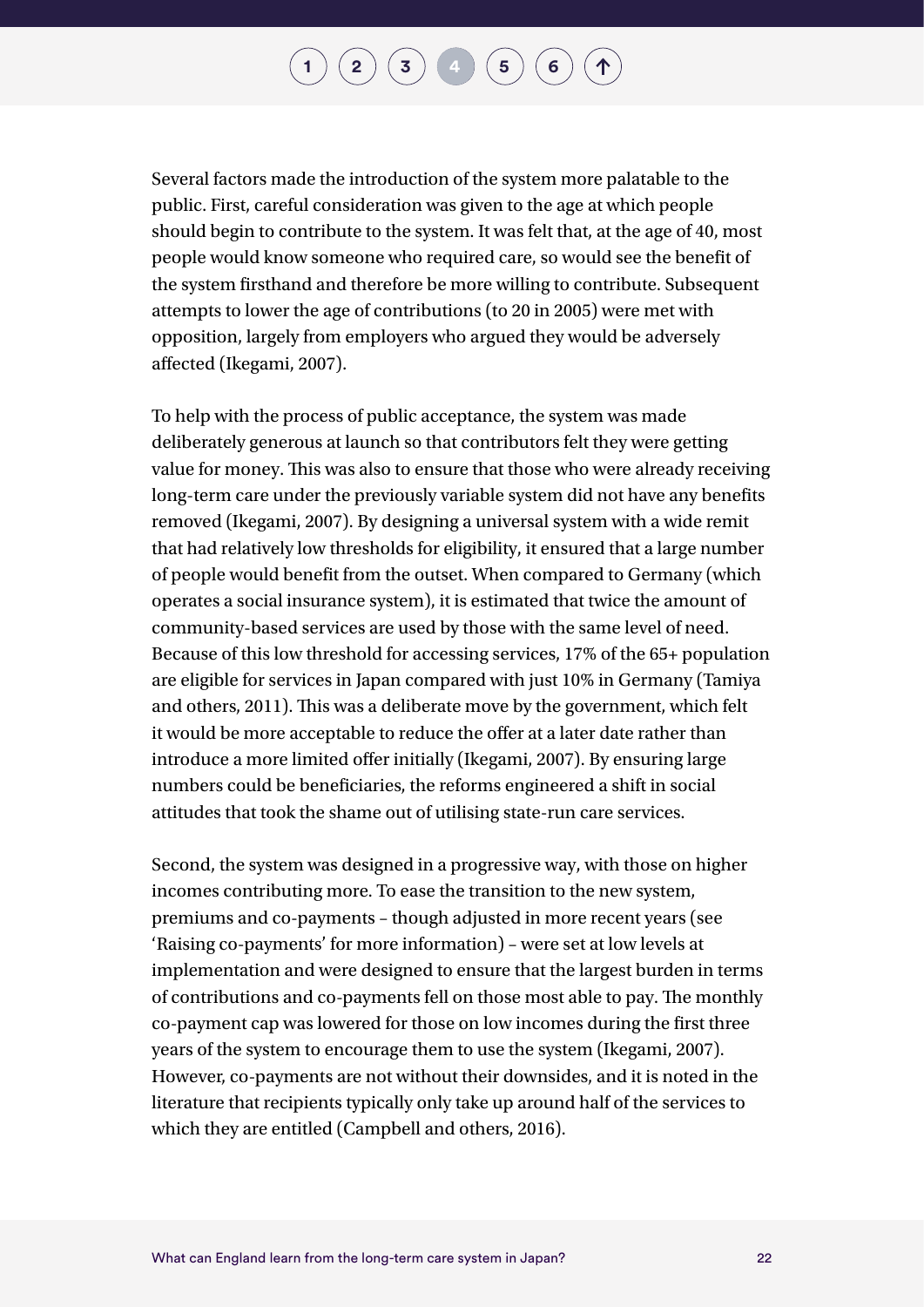$\binom{1}{2}\binom{3}{4}\binom{4}{5}\binom{6}{6}$  $\binom{1}{2}\binom{3}{4}\binom{4}{5}\binom{6}{6}$  $\binom{1}{2}\binom{3}{4}\binom{4}{5}\binom{6}{6}$  $\binom{1}{2}\binom{3}{4}\binom{4}{5}\binom{6}{6}$  $\binom{1}{2}\binom{3}{4}\binom{4}{5}\binom{6}{6}$  $\binom{1}{2}\binom{3}{4}\binom{4}{5}\binom{6}{6}$  $\binom{1}{2}\binom{3}{4}\binom{4}{5}\binom{6}{6}$  $\binom{1}{2}\binom{3}{4}\binom{4}{5}\binom{6}{6}$  $\binom{1}{2}\binom{3}{4}\binom{4}{5}\binom{6}{6}$  $\binom{1}{2}\binom{3}{4}\binom{4}{5}\binom{6}{6}$  $\binom{1}{2}\binom{3}{4}\binom{4}{5}\binom{6}{6}$  $\binom{1}{2}\binom{3}{4}\binom{4}{5}\binom{6}{6}$  $\binom{1}{2}\binom{3}{4}\binom{4}{5}\binom{6}{6}$ 

Third, the government has sought to be responsive to public concerns. Initially, LTCI was intended to target services only at those with high levels of need. This was seen to potentially disadvantage poorer older people who needed low-level support with activities of daily living. In response to their concerns, LTCI was re-written during the 1990s to emphasise services to support the prevention of decline (Ikegami, 2007). In 2005, reforms that restricted entitlements to those with families and introduced hotel and meal charges for some services caused a public outcry and there was concern that the biggest impact was felt by poorer service users who were discouraged from using services (Hayashi, 2015). The government managed to quell the discontent to some extent by easing some of the restrictions and introducing subsidies for those most affected (Hayashi, 2015).

Fourth, the government was at pains to ensure there was clarity around benefits and contributions and that the system could be easily understood by the public (Campbell and others, 2016). Establishing computerised national criteria for eligibility means that, although the type and range of providers varies between municipalities, the processes of applying and assessing eligibility are consistent across the country. Establishing the system as a partial social insurance system also means there has been a degree of transparency about how much is spent on it. The public were more willing to pay a new premium for LTCI than they were to fund the new system via a higher consumption tax, because the latter is perceived to lack transparency (Ikegami, 2007). Already having a health system based on social insurance meant that the population was familiar with the concept and the mechanisms were already in place.

Finally, the process of public engagement did not happen overnight. Planning for LTCI began in 1994 and negotiations and consultations with different interests groups and the public took place over the subsequent three years. It wasn't until 1997 that legislation was passed to introduce the new universal system. By the point of implementation, there was widespread acceptance (Ikegami, 2007). There is little published work on public perceptions of the system but one poll that was conducted suggested that the system quickly gained popularity: in 2000, 44% of the public gave a 'high' to 'moderate' approval rating of the LTCI system compared with 61% in 2005 (Hayashi, 2013, cited in Hayashi, 2015).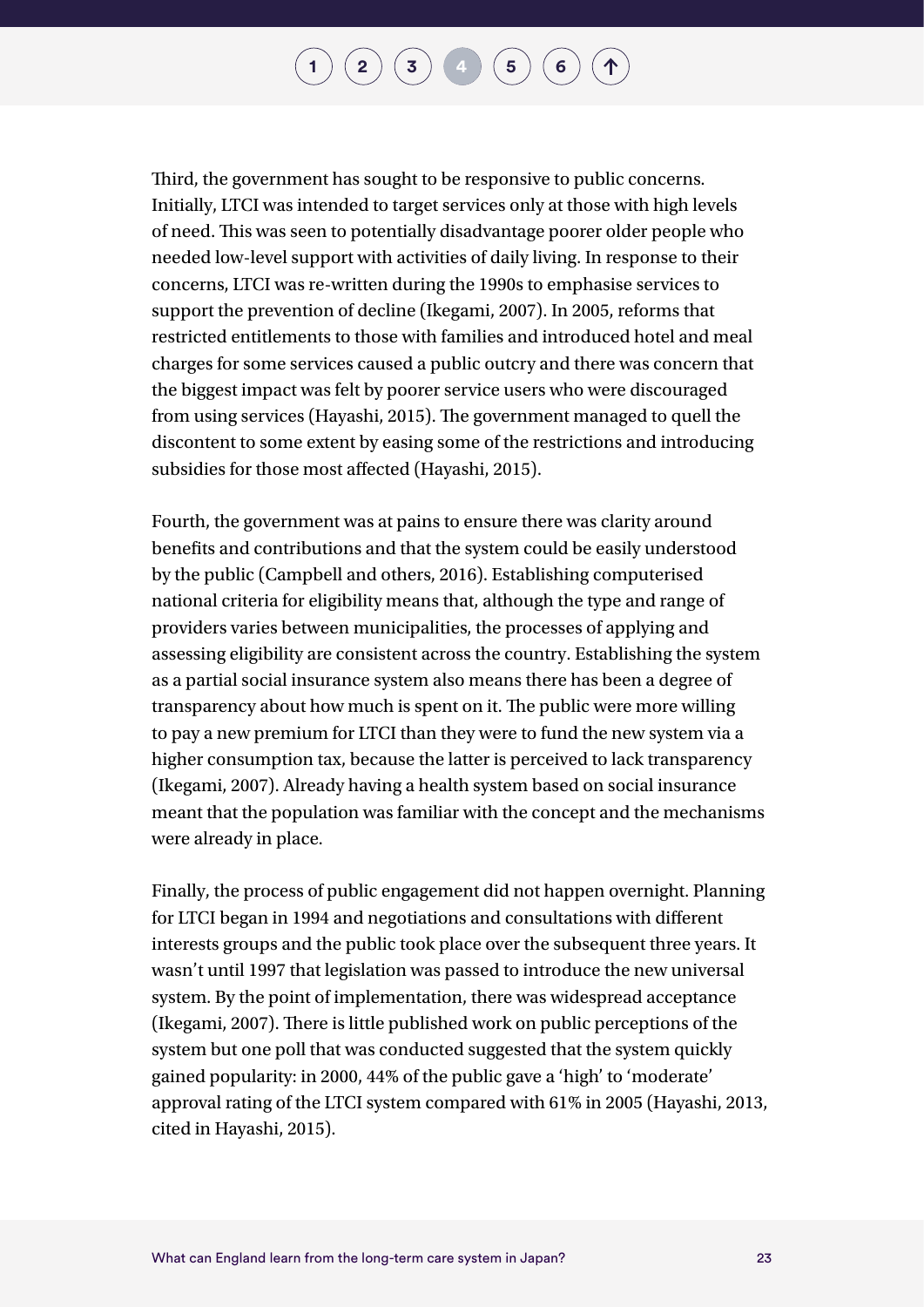$\binom{1}{2}$  $\binom{1}{2}$  $\binom{1}{2}$  $\binom{1}{2}$  $\binom{1}{2}$   $\binom{3}{4}$  $\binom{3}{4}$  $\binom{3}{4}$  $\binom{3}{4}$  $\binom{3}{4}$   $\binom{4}{5}$  $\binom{4}{5}$  $\binom{4}{5}$   $\binom{5}{6}$  $\binom{5}{6}$  $\binom{5}{6}$ 

#### **Learning for England**

Despite a Royal Commission and multiple independent reviews, green papers and white papers about social care over the last two decades, England has singularly failed to bring about any substantial change to the funding or delivery system. A large part of why it has not happened has been the failure to gain cross-party support for proposals, which have become hugely political. The most recent example of this was the handling and subsequent abandoning of the social care reform proposals (dubbed 'dementia tax' in the media) set out in the incumbent government's election manifesto (Conservative Party, 2017). In the 2010 election, the Labour Party had a similar experience with its proposals being branded a 'death tax' in the media. The political climate and negative media coverage of the issues have made it difficult for the public to engage in an informed debate. Research suggests that the public has a limited understanding of the complexities of the social care system and many people do not appreciate that their care costs will not be met by the state (Gregory, 2014).

Although details on the future funding model were unknown at the time of writing this report, the green paper is likely to raise for debate the potential options for means-testing; the level and design of a cap on care costs (Jarrett, 2018); and the appropriateness of risk-pooling and the potential costs of this (Department of Health and Social Care, 2018). As such, the green paper is likely to question whether more of the cost should be met through public expenditure. As outlined in the Barker Commission, increasing costs cannot be avoided, but the question is whether those costs should fall on the individual or on society as a whole (Barker and others, 2014). There have already been a number of calls for a change from our current system where the burden falls almost entirely on individuals and families (see, for example, Ahmad and others, 2018; Dilnot, 2010). There has been some recognition of this by the government, who have suggested that "there has to be a partnership between the state and individuals" and have raised the possibility that the best long-term solution may require different arrangements for different age cohorts (Department of Health and Social Care, 2018).

To ensure the smooth implementation of a new system or (in particular) a reform to funding, it will be imperative that the public are supportive of intended changes and fully understand their individual liabilities under both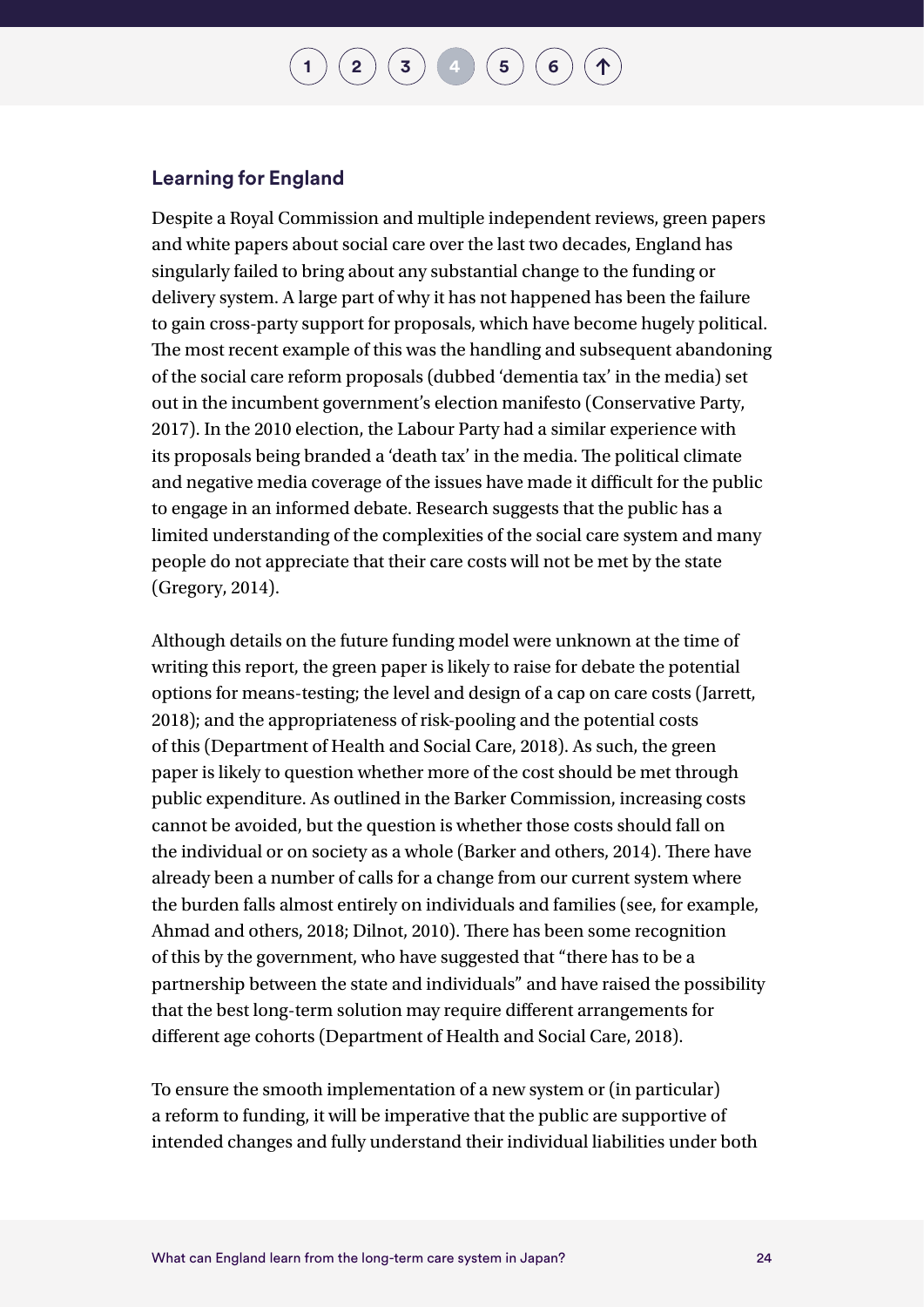

the existing system and whatever is being proposed for the future. In order for that to happen, there needs to be genuine cross-party consensus and a healthy and informed public and political debate – something that has been severely lacking in this area. However, any process of meaningful public engagement is likely to take time, and this will pose a significant challenge in addressing this urgent issue.

To help make reform more palatable, careful consideration should be given to who should pay in, who will benefit and – crucially – how those benefits and responsibilities will be communicated to the public. Ensuring transparency over contribution and benefit will be important. Japan made sure that the benefits were highly visible by making the offer relatively generous at the outset. England may wish to take a more cautious approach to entitlements, as reducing an initially generous offer may be less acceptable to the public here. It will be important to ensure that the public understand what they might be entitled to under the current system and how it would compare to a different approach. At present there is limited understanding among the public that social care costs fall upon the individual, so any proposed changes could easily be perceived as services being removed or access being limited (Gregory, 2014).

Part of the challenge with the English system at present is its opaqueness, and the sense of injustice that stems from the complexity of means testing and from national variation in access to services (Wenzel and others, 2018). In particular, the demarcation between social care and NHS continuing care is an ongoing source of confusion. The 2014 Care Act has gone some way to addressing variation in eligibility thresholds, but service provision still varies and the amount spent on care is determined locally (Humphries and others, 2016; Wenzel and others, 2018). Social insurance was selected as the main funding mechanism in Japan because of the clarity it offers for those contributing and because it built upon mechanisms already established for health care. Unlike Japan, England has no precedent of national health insurance, so it may not be perceived to be an appropriate mechanism. Any system involving extra contribution from the public would need to be communicated clearly, be seen to be transparent and, ideally, build upon existing mechanisms.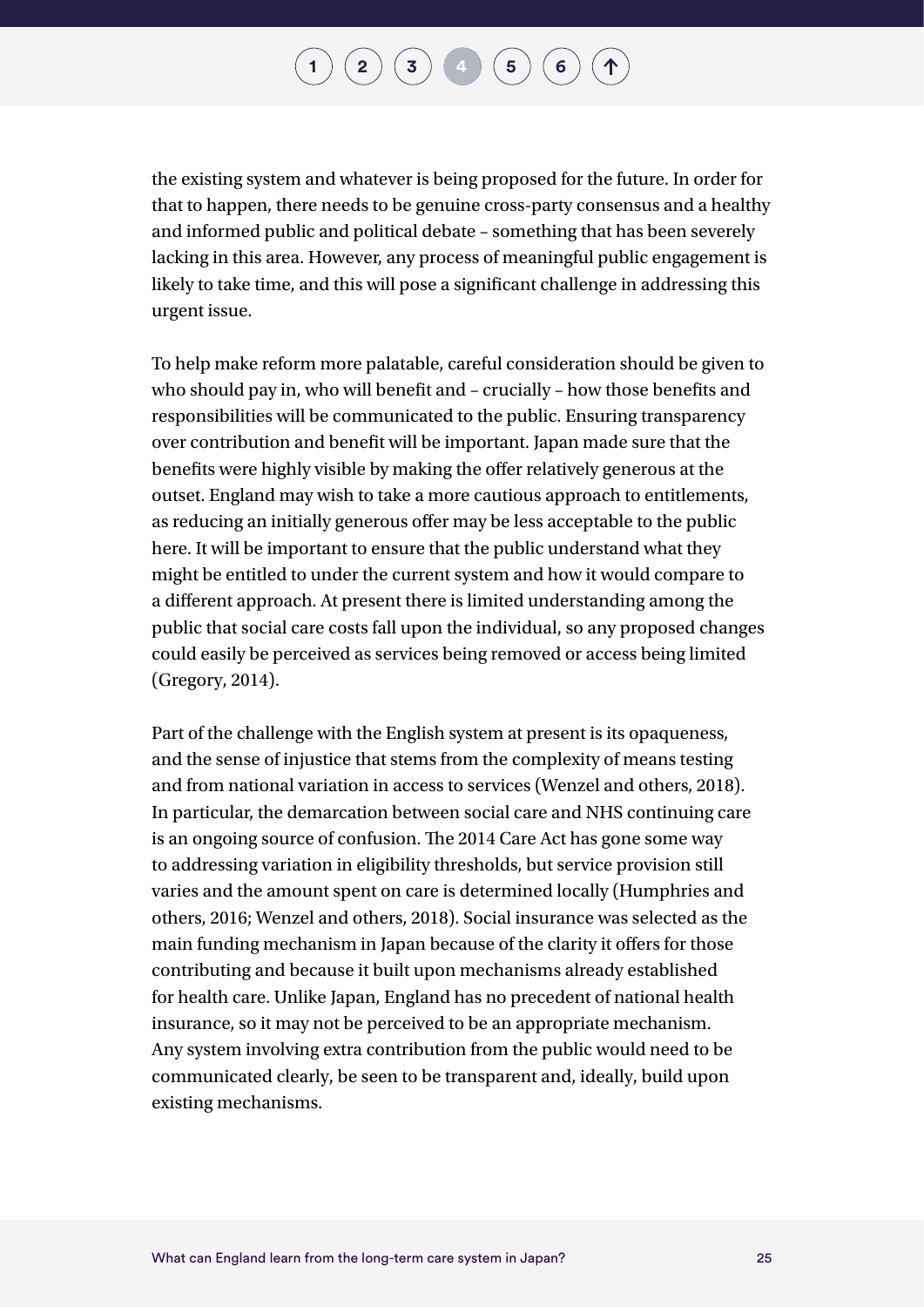### **2 Controlling demand: embedding flexibility**

Following the implementation of LTCI, demand for services increased sharply – leading to annual expenditure that was roughly 20% higher than originally forecast (Tamiya and others, 2011). The rise in expenditure was mainly because more people were eligible for services than originally anticipated. It was originally expected that 12% of the 65-and-over population would eventually be eligible, but by 2005, 16% were eligible. In absolute terms, the number certified had nearly doubled by 2005 (Ikegami, 2007). In those early years, the fastest rate of growth was among those with low levels of assessed need – this group increased by 138% by 2005, while those with higher levels of need increased by 60% over the same period (Hayashi, 2015). Between 2000 (the year of implementation) and 2017, the number of people in receipt of services increased by approximately 3.3 times (Ministry of Health, Labour and Welfare, 2017). What's more, the cost of the system increased from 3.6 trillion yen to 10.7 trillion yen (see Figure 3). Using contemporaneous exchange rates, the approximate cost of the system was £21 billion in 2000 and £71 billion in 2017.

When the system was designed, there was an explicit acknowledgement that it would have to adapt and evolve as the population changed, so a degree of flexibility was embedded and change was anticipated. Every three years, the system is reviewed and reforms are made. The health system undergoes a similar process every two years which means that every six years, both systems are reviewed in tandem. As a result, despite the significant demographic and financial pressures, Japan has managed to sustain the health and care systems. Given the challenging demographic projections, there are questions about how sustainable the Japanese system is in the long term. However, significant structural changes in 2005 (see below in 'Adjusting eligibility' and 'Raising co-payments') appear to have helped to contain rising expenditure.

So far, reforms have focused on adjusting eligibility, raising co-payments and changing insurance premiums. Below we look at each of them in turn, and draw out learning for the social care system in England.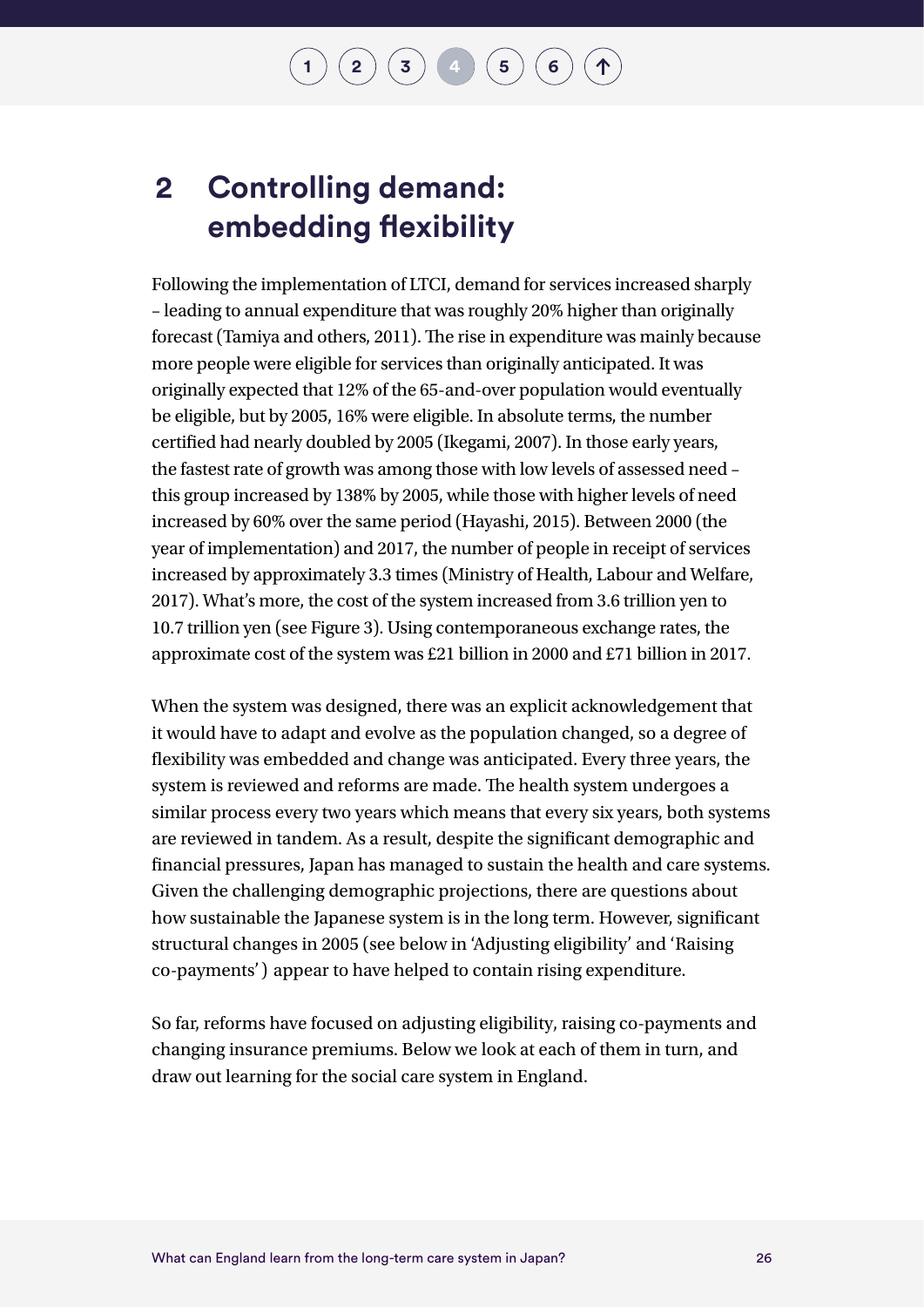**[1](#page-4-0) [2](#page-8-0) [3](#page-16-0) [4](#page-23-0) [5](#page-45-0) [6](#page-49-0)**

2000 ¥5,514 ¥4,972 ¥4,160 ¥4,090 ¥3,293 2001 ¥2,911 4.6 trillion 2002 2003 2004 2005 2006 2007 2008 2009 2010 2011 2012 2013 2014 2015 2016 2017 3.6 trillion 5.2 trillion 5.7 trillion 6.2 trillion 6.4 trillion 6.4 trillion 6.7 trillion 6.9 trillion 7.4 trillion 7.8 trillion 8.2 trillion 8.8 trillion 9.2 trillion 9.6 trillion 10.1 trillion 10.4 trillion 10.7 trillion Operation period Benefits (Total cost,  $\angle$ ) Insurance premiums national average per month phase 1 phase 2 phase 3 phase 4 phase 5 phase 6

Figure 3: The changing cost of the LTCI system in Japan

Source: Ministry of Health, Labour and Welfare (2017)

#### **Adjusting eligibility**

Strict eligibility criteria in Japan ensure that only those with genuine needs are able to access services. Setting these criteria nationally has enabled the government to alter funded provision relatively easily whenever the system is over-stretched. The sharp rise in service users with low levels of need led to the government redefining and reducing their level of entitlement in 2005 (Fernandez and Forder, 2012). Those eligible for the lowest two levels of care were, from that point, limited to accessing preventative care only and the entitlement of people with families who could care for them was further restricted (Bernabei and others, 2009; Hayashi, 2015). As a result, 25% of those in the lowest categories of need were put into preventative care programmes, which meant that they were not pushed out of the system altogether but their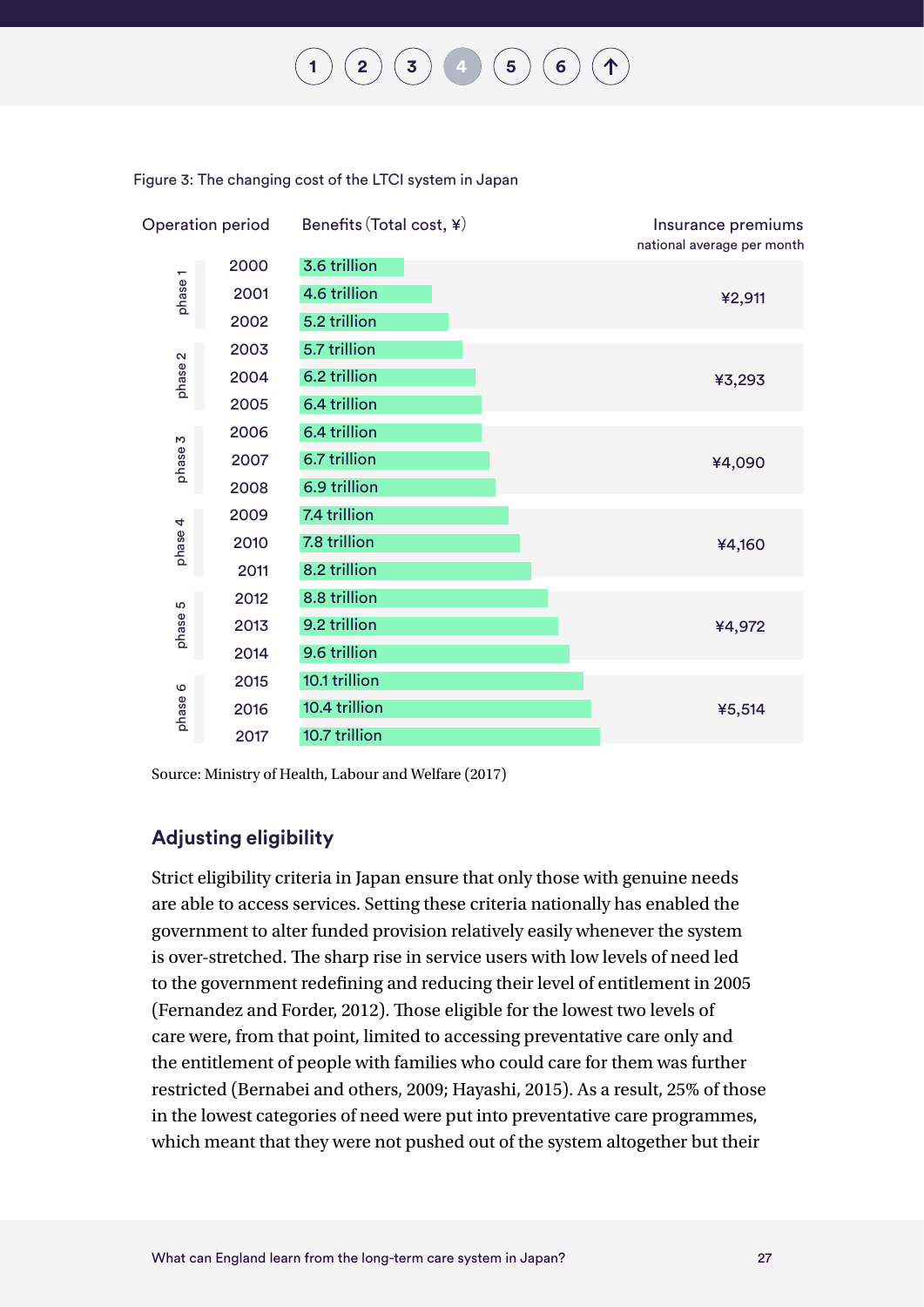$\binom{1}{2}\binom{3}{4}\binom{4}{5}\binom{6}{6}$  $\binom{1}{2}\binom{3}{4}\binom{4}{5}\binom{6}{6}$  $\binom{1}{2}\binom{3}{4}\binom{4}{5}\binom{6}{6}$  $\binom{1}{2}\binom{3}{4}\binom{4}{5}\binom{6}{6}$  $\binom{1}{2}\binom{3}{4}\binom{4}{5}\binom{6}{6}$  $\binom{1}{2}\binom{3}{4}\binom{4}{5}\binom{6}{6}$  $\binom{1}{2}\binom{3}{4}\binom{4}{5}\binom{6}{6}$  $\binom{1}{2}\binom{3}{4}\binom{4}{5}\binom{6}{6}$  $\binom{1}{2}\binom{3}{4}\binom{4}{5}\binom{6}{6}$  $\binom{1}{2}\binom{3}{4}\binom{4}{5}\binom{6}{6}$  $\binom{1}{2}\binom{3}{4}\binom{4}{5}\binom{6}{6}$  $\binom{1}{2}\binom{3}{4}\binom{4}{5}\binom{6}{6}$  $\binom{1}{2}\binom{3}{4}\binom{4}{5}\binom{6}{6}$ 

cost to the system was reduced (Campbell and others, 2016) (see 'Mobilising community assets: focusing on prevention' below). To reduce expenditure among those with higher levels of needs, the government capped residential care home places at 3% of the population over 65. The 2005 reforms succeeded in reducing expenditure in 2006 and have since stabilised growth in costs (Hayashi, 2015). However, public discontent about changes to entitlement for those with families resulted in those restrictions being eased (Hayashi, 2015).

#### **Raising co-payments**

The co-payment acts as a mechanism in controlling demand by discouraging individuals from overusing services. Co-payments for health services existed prior to LTCI, so the public were accepting of them and the administrative mechanisms for collecting them were already established. Once a person's monthly allowance is spent, they are liable to pay 100% of costs. Although those on very low incomes are exempt from co-payments, there seems to be an impact on uptake of services from this: it is estimated that Japanese people only take up around half the services they are entitled to (Campbell and others, 2016).

The government has made several changes to co-payments over time in order to sustain the system. In 2014, those in the high-income bracket were required to pay a 20% co-payment (as opposed to the blanket 10% required by others). This group makes up around 10% of people receiving long-term care. A second co-payments change was made as part of the 2017 reforms. Those with the highest income (those receiving 3.4 million yen – around £22,500 – or more from pension and other income sources) will now pay a 30% co-payment. This applies to 3% of people receiving services (roughly 120,000 people) and will take effect in August 2018.

In addition to co-payments, service users of residential care must pay a means-tested room-and-board charge, which was introduced in 2005. The introduction of these extra charges was unpopular with the public and there was concern that they accentuated inequalities between service users, with poorer residents only able to afford cheaper, multi-bed rooms (Hayashi, 2015). Raising co-payments for those with greater wealth was, in part, an attempt to try and rebalance that inequality.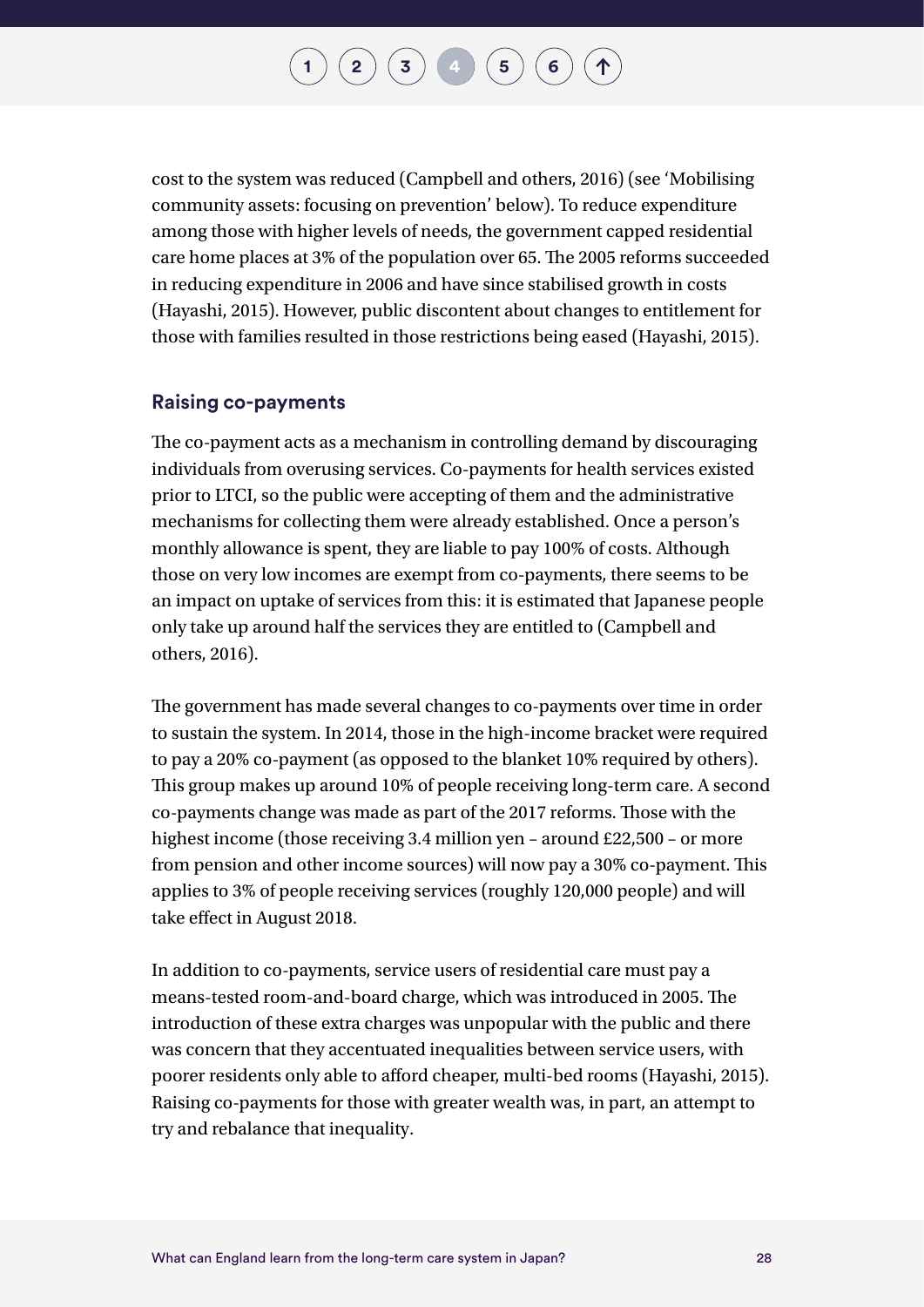$\binom{1}{2}\binom{3}{4}\binom{4}{5}$  $\binom{1}{2}\binom{3}{4}\binom{4}{5}$  $\binom{1}{2}\binom{3}{4}\binom{4}{5}$  $\binom{1}{2}\binom{3}{4}\binom{4}{5}$  $\binom{1}{2}\binom{3}{4}\binom{4}{5}$  $\binom{1}{2}\binom{3}{4}\binom{4}{5}$  $\binom{1}{2}\binom{3}{4}\binom{4}{5}$  $\binom{1}{2}\binom{3}{4}\binom{4}{5}$  $\binom{1}{2}\binom{3}{4}\binom{4}{5}$  $\binom{1}{2}\binom{3}{4}\binom{4}{5}$  $\binom{1}{2}\binom{3}{4}\binom{4}{5}$ 

#### **Changing premiums**

Insurance premiums have been increased at every service review. Average monthly contributions, taking into account taxation and insurance premiums, doubled by 2006 (Ministry of Health, Labour and Welfare, 2017), although average insurance contributions still remain below 2% of average income. To keep pace with rising demand, premiums are expected to continue to rise in future. In 2005, the government also attempted to reduce the age at which people start paying premiums – although employers' associations vehemently opposed the change as much of the cost would fall on employers, and most groups representing physically disabled people were also opposed, for fear of losing their existing level of benefits. The move was subsequently abandoned (Ikegami, 2007).

In addition to increases in the amount paid, changes have been made to the structure of premiums in an attempt to make the system more equitable. For example, in 2017, the government announced a move from fixed insurance premiums for employers to premiums based on income for people aged 40–64 who are not receiving care. This was partly an attempt to rebalance the burden among employers so that those companies making most profit – and therefore able to pay higher wages – would shoulder more of the burden than less profitable organisations. In 2020, when those changes take effect, approximately 13 million people will be paying more and approximately 17 million people will be paying less, compared to 2017 rates – although it is estimated that the total amount collected will be the same (Ministry of Health, Labour and Welfare, 2017).

#### **Learning for England**

The social care system in England is means-tested and people are liable for large sums of money – something that often comes as a shock to people when they find they need care. At present, public funding is available only for those with assets below £23,250. Those with assets below £14,250 are not required to contribute to their care costs. Individuals face a low but meaningful risk of incurring substantial costs: it is estimated that around 10% of people will incur costs of £100,000 or more over their lifetime but it is difficult to predict who will need care and when (Dilnot, 2011). Unlike other insurance risks, it is not possible to buy insurance far in advance to protect against social care needs.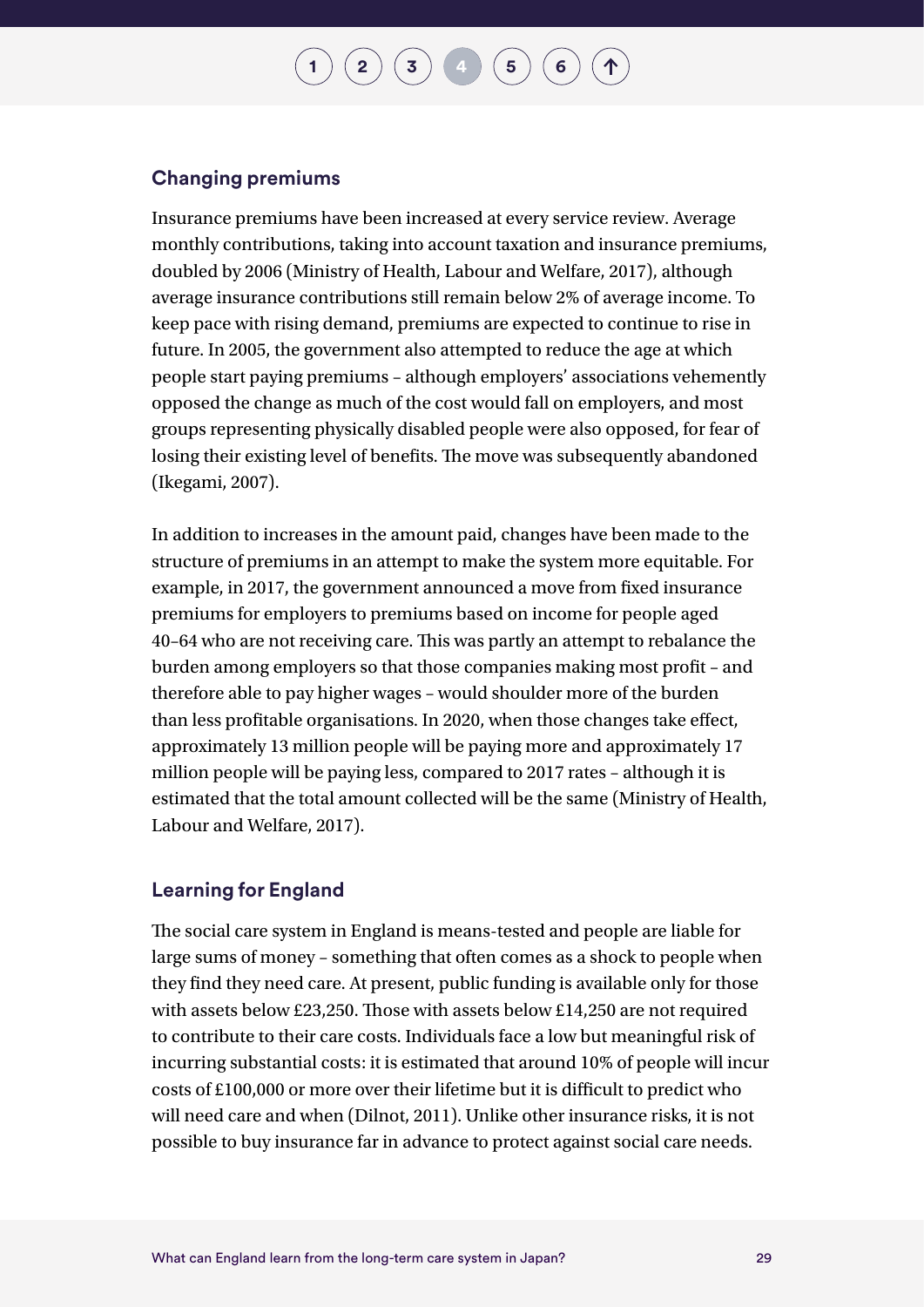$\begin{pmatrix} 2 \end{pmatrix}$  $\begin{pmatrix} 2 \end{pmatrix}$  $\begin{pmatrix} 2 \end{pmatrix}$   $\begin{pmatrix} 3 \end{pmatrix}$  $\begin{pmatrix} 3 \end{pmatrix}$  $\begin{pmatrix} 3 \end{pmatrix}$   $\begin{pmatrix} 4 \end{pmatrix}$  $\begin{pmatrix} 4 \end{pmatrix}$  $\begin{pmatrix} 4 \end{pmatrix}$   $\begin{pmatrix} 5 \end{pmatrix}$  $\begin{pmatrix} 5 \end{pmatrix}$  $\begin{pmatrix} 5 \end{pmatrix}$   $\begin{pmatrix} 6 \end{pmatrix}$  $\begin{pmatrix} 6 \end{pmatrix}$  $\begin{pmatrix} 6 \end{pmatrix}$ 

One cautionary tale to take away from Japan's experience is its underestimation of demand for services. In England, it is estimated that 1.2 million people have needs that are not currently being met – of them, nearly 700,000 receive no help at all (Age UK, 2017). Establishing an accurate measure of likely future demand should be high on the list of priorities for policy-makers in England considering next steps if realistic projections are to inform the design of a sustainable system.

One of the strengths of the Japanese system is the embedded mechanisms that allow the government to respond to demand. It was recognised at the outset that the system would most likely have to adapt to changing pressures and, as such, it was set up as a dynamic system. Appropriate levers for managing demand will be highly dependent on the design of the system and those embedded in the Japanese system may not be suitable for England. What the Japanese experience has shown is that building in an ability to shape the system at a national level can be beneficial. For instance, its nationally determined eligibility and entitlement framework offers a powerful mechanism for controlling expenditure. While the 2014 Care Act has gone some way to establishing some consistency in eligibility across England, these criteria simply set a minimum threshold for eligibility and do not go as far as the Japanese system, which clearly allocates set monthly budgets according to different levels of need. Of course, a centralised approach such as that in Japan would conflict with the autonomy that English local authorities have in determining local priorities and spending, so may not be politically palatable.

Like England, Japan has reduced the service offer to people in order to contain costs. However, rather than shifting people out of the system entirely, Japan has tried to replace care services with preventative programmes. This has reduced costs, but ensured that people were not left on their own, cut off from the system. Prevention now plays a significant role in Japanese long-term care (see 'Mobilising community assets: focusing on prevention').

### **3 Shaping provision**

The LTCI system was designed to create a market for provision, with different providers competing with each other on the grounds of quality (Campbell and Ikegami, 2003). By offering choice to service users, the focus became the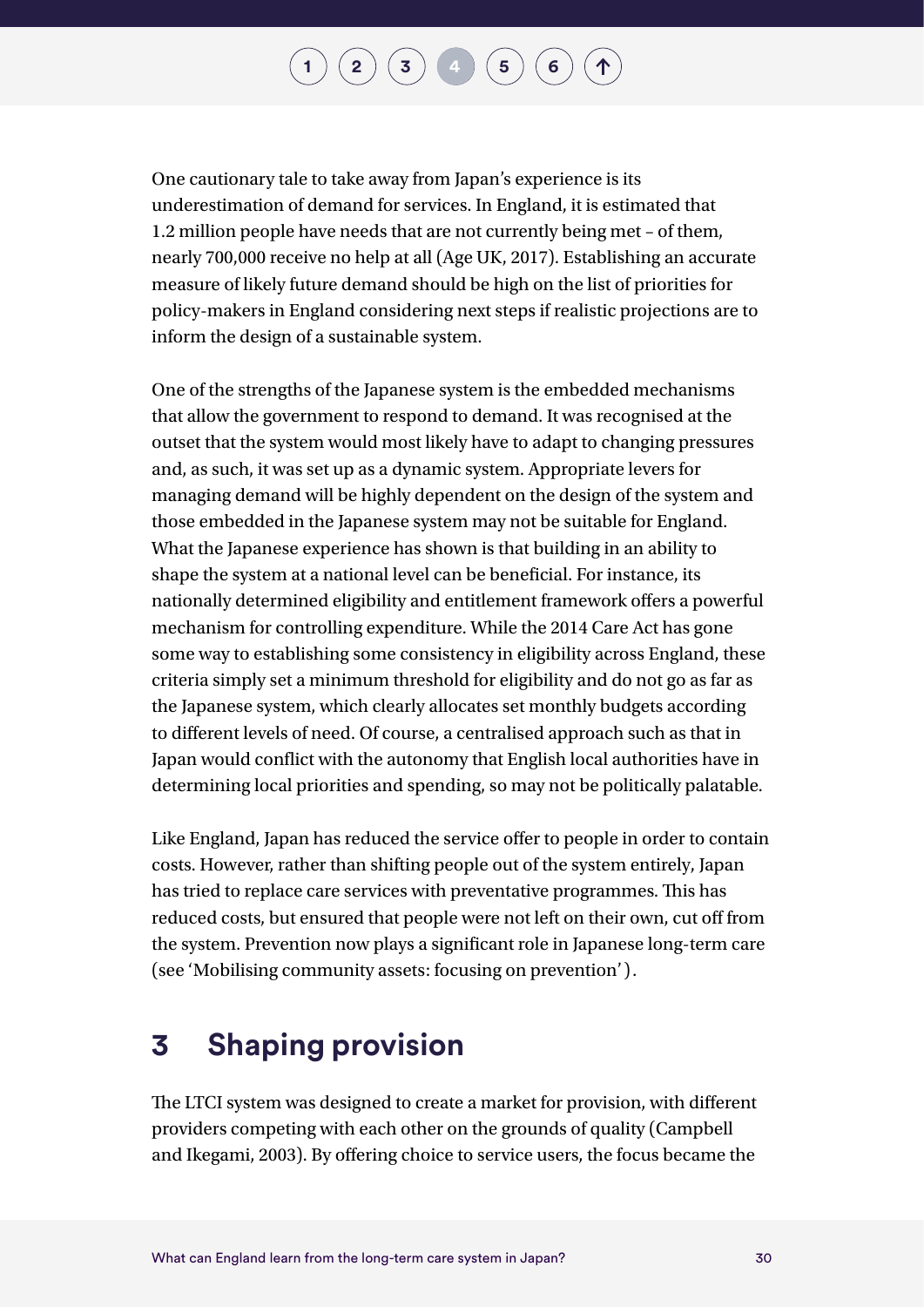for providers of institutional care except group homes) (Kubo, 2014).

direct contract between eligible people and providers (Hayashi, 2015). The government sought to entice providers into the market by allowing home and community-based providers to make profit (something not previously permitted for providers of social care and something that is still not permitted

Allowing free entry into a market has the potential to fuel supply-induced demand and, therefore, expenditure (Kubo, 2014). So, in addition to the demand-side levers that are discussed above, the system design included a mechanism to control the supply side, in the form of a national fee schedule. The schedule consists of seven unit-price levels which include an adjustment for cost of living, set according to local civil servant salaries. By tightly controlling what providers are paid for units of care, the government has an ability to both shape the type of provision and to control overall expenditure. For example, in order to stimulate the market in the early days of implementation, the fees available to hospitals were lowered and those available to long-term care providers were raised. This mechanism has been used on a number of occasions to encourage a shift of care out of institutional settings and into home-based services. The three-yearly reviews of the system provide a regular opportunity to review the provider market in order to identify any gaps or over-supply and to adjust the fee schedule accordingly.

While having a national fee schedule offers a degree of overall central control, there are some complex implications. For instance, municipality leaders told us there is sometimes tension between what the municipality and providers want and what service users want. Municipalities want to be designated as a high-level area to attract a higher schedule and therefore to make it easier to attract providers, but that means that the service user co-payment rises in proportion. Issues can also arise in terms of supply if neighbouring municipalities are pegged at different levels, making the one on the higher level more attractive to providers.

A further consequence of keeping the fee schedule low has been that social care providers make relatively little profit (see also 'Workforce' below). Average profits among long-term care providers are around 3.3%, compared to 4.7% across all businesses in Japan (Ministry of Economy, Trade and Industry, 2016). Profits among long-term care providers have fallen over the last two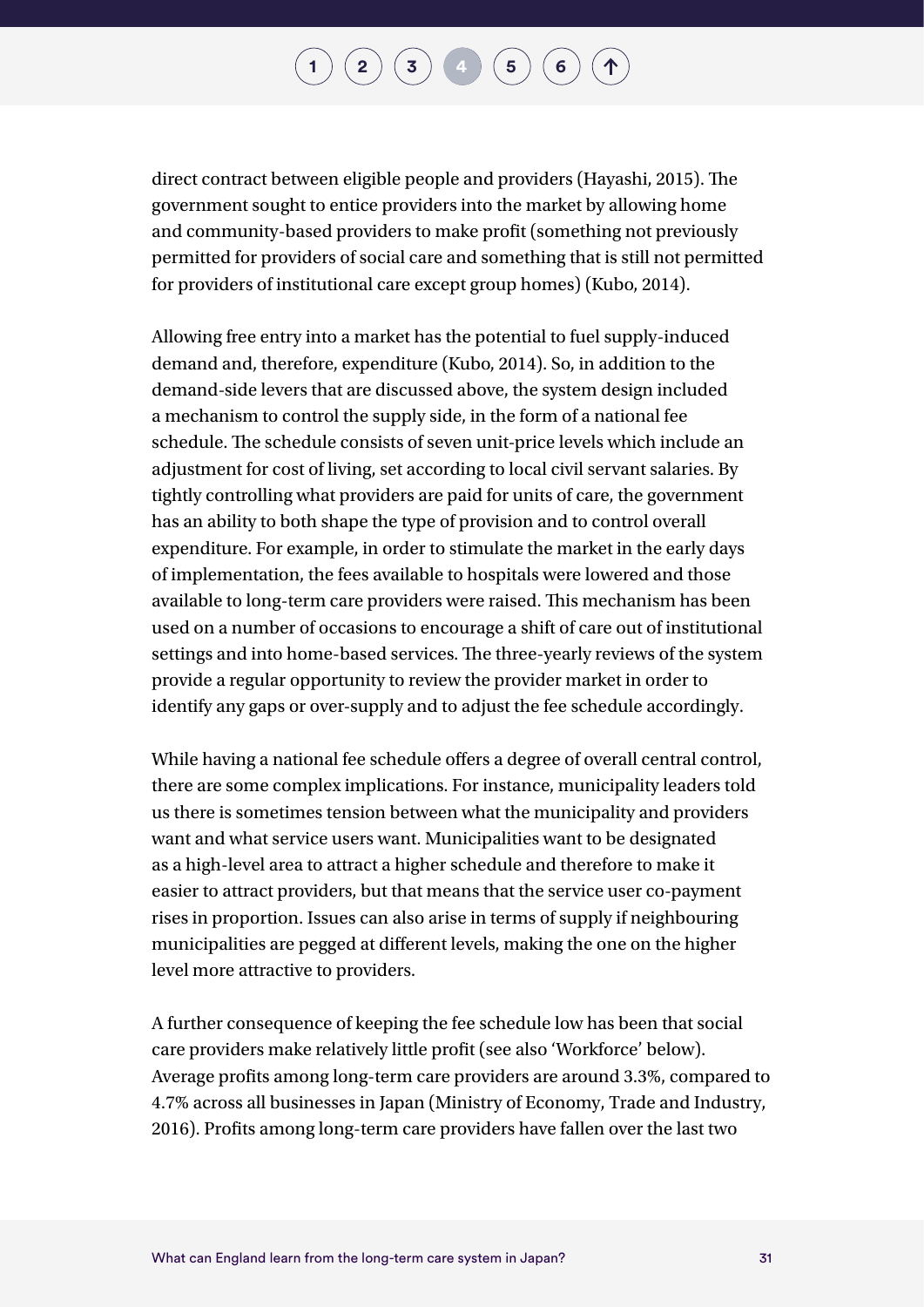years, largely as a result of rising labour costs, which have not been sufficiently reflected in the fee schedule. Ministers at the Ministry of Health, Labour and Welfare told us that the number of provider bankruptcies is increasing but has not yet reached a level that is concerning. When revising the LTCI fees, the financial conditions of each type of provider are taken into consideration. Types showing increased profits are likely to have their fees decreased, while the reverse will occur for those showing a deficit.

#### **Learning for England**

Pressures on local authority budgets mean that social care providers are often unable to provide services sustainably. Downward pressure on funding has begun to affect the largely-private-sector provider market, with 65% of councils reporting provider failure, as the result of financial unviability, by June 2016 (House of Commons Communities and Local Government Committee, 2017). In some areas (particularly rural ones), care home places are very limited and individuals have little choice over providers – either due to a lack of providers in the area, or lack of capacity in existing care homes. One fifth of postcode districts in England have two or fewer different nursing home providers within a 15-minute drive of the centre, and these are mostly in rural areas (Competition and Markets Authority, 2017). Recent rulings on the living wage and sleep-in fees are adding to the pressure that providers are feeling (Care Quality Commission, 2016; 2017b). Because the fees paid to providers by councils are often lower than the actual costs of providing care, providers often cross-subsidise, charging self-funders more for the same level, type and location of care in order to top up the funding they receive from local authorities (Humphries and others, 2016). Not only is this inequitable, it also has implications for the level of care that can be provided in deprived areas with lower numbers of self-funders.

Unlike the health sector, which uses tariffs for some services, there is no national unit price for social care provision in England, allowing local authorities to set or negotiate prices with local providers. While this allows for local shaping of the market, it runs the risk that the most cash-strapped local authorities will attract fewer providers. Budget cuts to local authorities have disproportionately affected providers in more deprived areas with fewer selffunders. A combination of falling fees and pressures arising from the National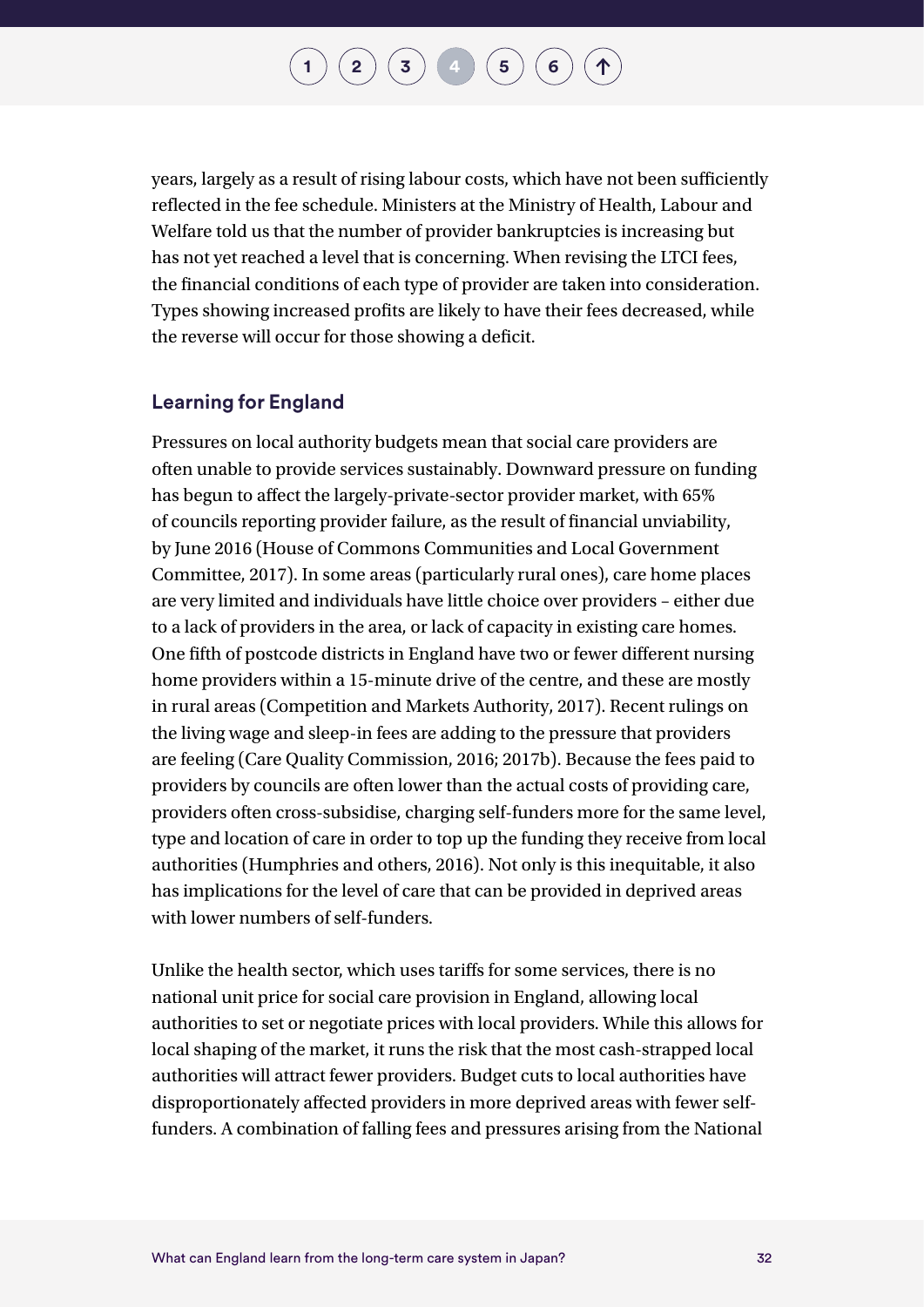

Living Wage means that provider failure is of growing concern in the industry (Care Quality Commission, 2016). The recent ruling on 'sleep-in shift pay' is likely to have further consequences for providers (Department of Health and Social Care, HM Revenue & Customs, and Department for Business, Energy & Industrial Strategy 2017). In Japan, provider stability appears to be less of a concern, perhaps because the provider fee can be increased if one part of the sector is struggling.

Implementing a blanket national fee schedule (adjusted for local cost of living), as in Japan, has the advantage of offering greater transparency and a level of certainty for providers. It also offers a level of central control to prevent spiralling costs and means that providers compete on the basis of quality and user experience, not price. However, the advantage of that must be carefully weighed against the potential risks: the Japanese experience has demonstrated that depressing the fee schedule offers little opportunity to make profit and has exacerbated the workforce shortage (see section on 'Workforce' below). That in turn can limit a provider's ability to invest in facilities and to take advantage of economies of scale.

Furthermore, taking a national approach would signal a significant shift away from local control and flexibility and may reduce local authorities' autonomy in identifying and addressing needs. It is important that local authorities conduct accurate planning about future needs for care, and the likely types of care provision needed (whether this is domiciliary, residential or specific technologies), so that additional capacity is in place to meet the expected substantial increase in demand in the future (Competition and Markets Authority, 2017). If local authorities are to succeed in meeting needs, they will require some flexibility to shape provision, so any national initiative would need to allow for some local variation.

### **4 Workforce**

When asked what the greatest challenge facing the LTCI system in Japan is at present, providers, ministers and municipalities alike all replied that the workforce was by far the biggest concern, outstripping affordability. As set out on page 8, the demographic pressures are such that the ageing population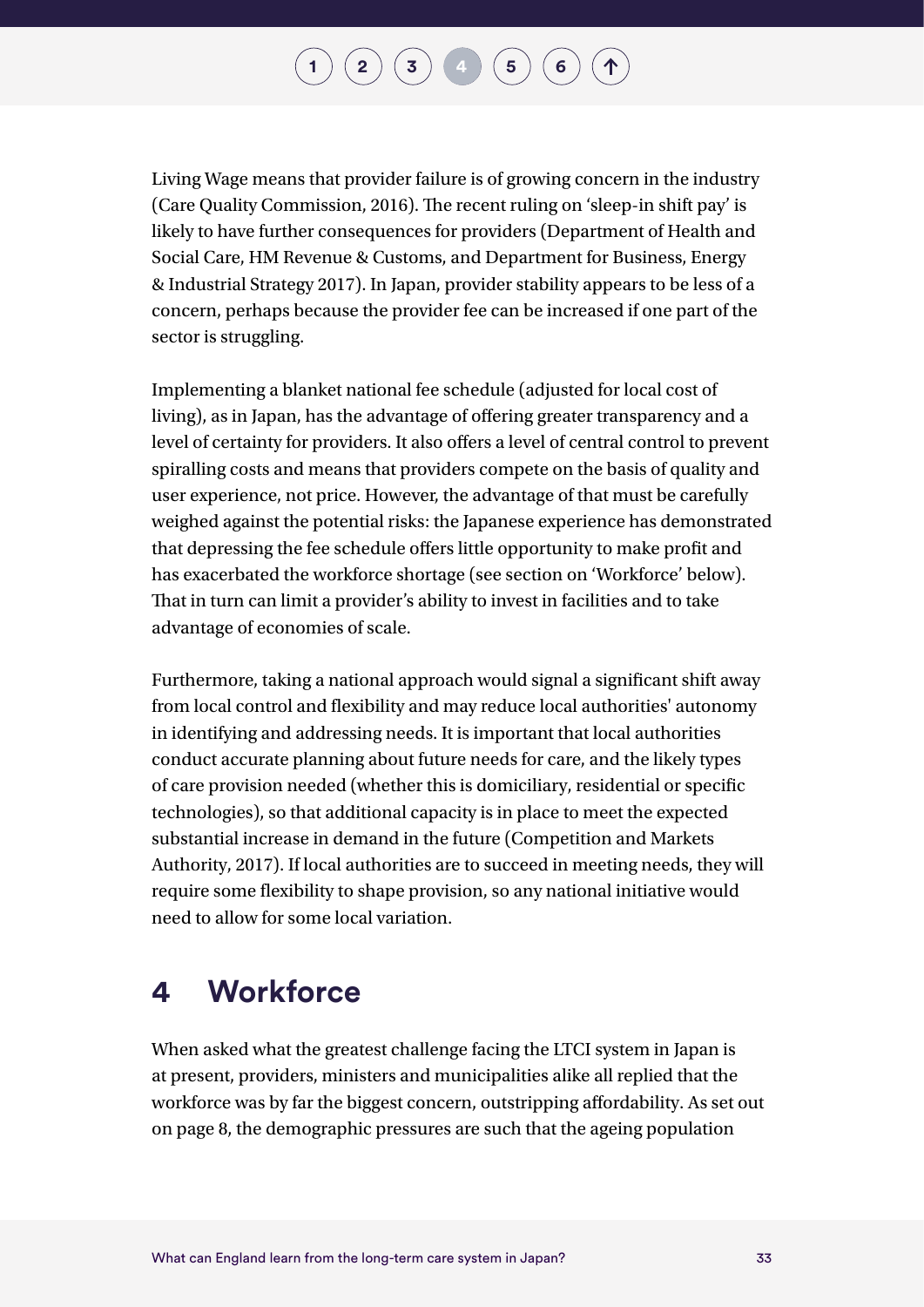combined with a shrinking working-age population is creating a workforce crisis across all industries. However, workforce pressures are particularly acute in the long-term care sector.

Depressing the fee schedule over a number of years, as described above, has had a knock-on effect on wages in the sector, which now lag behind those in other service industries such as retail. As a result, Japan is facing a shortage of care workers in the order of 300,000 in the next 10 years. With no strong history of immigration, compounded by a significant language barrier, initiatives to attract carers from other countries have progressed slowly. At the time of our visit, there were discussions about the potential for rises in consumption tax to be used for increasing wages in the care sector, although it is not clear how likely that change would be.

Various other initiatives are also being trialled to boost the workforce; for example, offering student loans for new entrants and free refresher training for those who have left the profession. Offering permanent residency to foreign workers who have obtained the national carer qualification has been another solution. It is striking, given the scale of the projected workforce shortages, that the existing schemes are small-scale and there appears to be no long-term strategy in this area.

#### **Learning for England**

Workforce pressures are similar in England to those in Japan, with relatively low wages and low status leading to care workers leaving the sector in favour of other industries, such as retail (National Audit Office, 2018). Pressure on fees paid by local authorities have depressed wages. The care sector had a vacancy rate of 6.6% in 2016/17 and the turnover rate for all care jobs in the same year was 27.8% (National Audit Office, 2018).

Currently, England's local authority adult social care workforce totals around 1.3 million workers. What is different to Japan is that a large proportion of England's workforce is from overseas. An estimated 83% of the social care workforce are British; 7% (95,000 jobs) are from other EU countries (up from 5% three years ago); and 9% (125,000 jobs) are from outside the EU (Skills for Care, 2016; 2017). The UK's imminent departure from the EU is likely to exacerbate the shortages in the care workforce. It is estimated that social care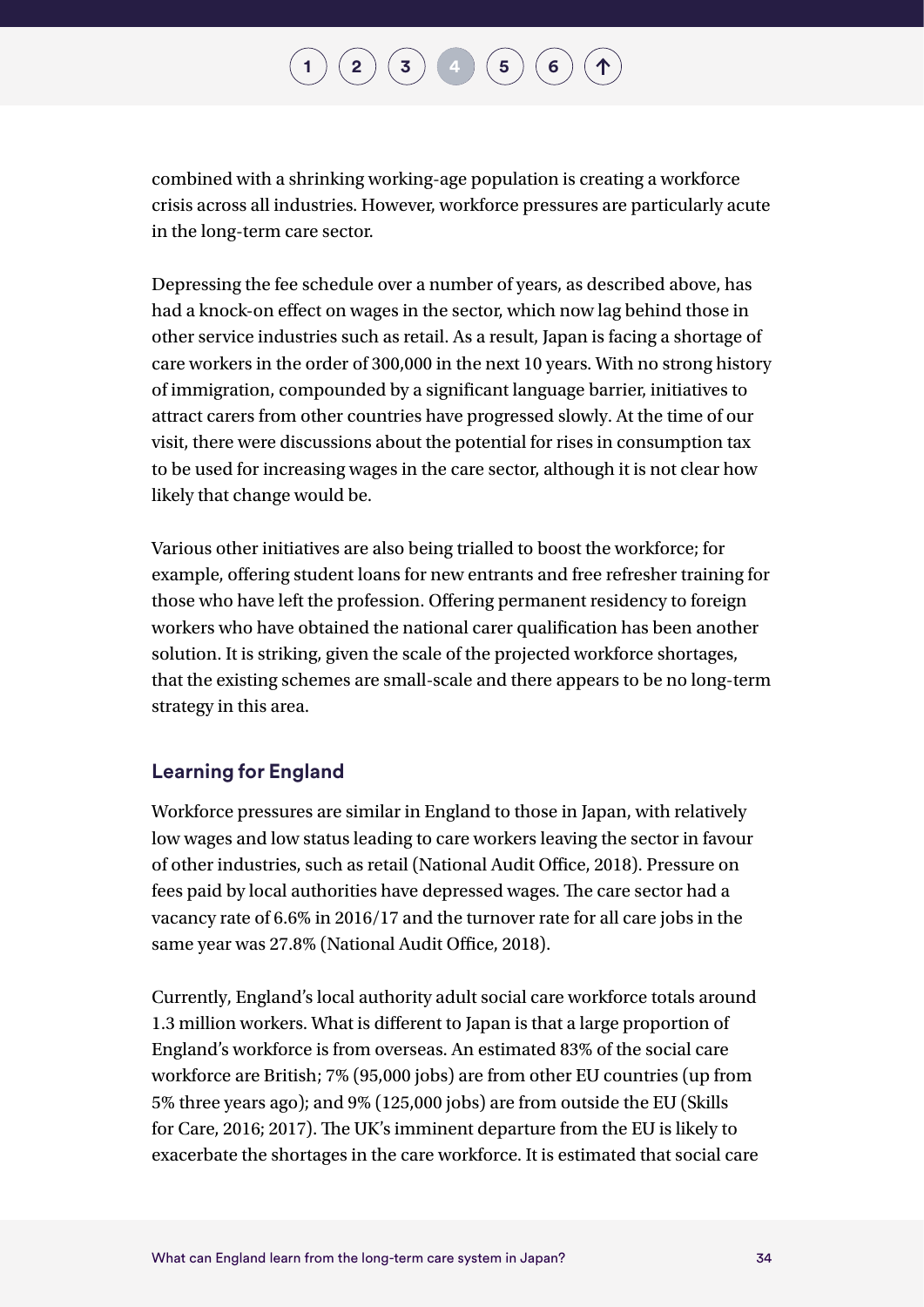### $\binom{1}{2}\binom{3}{4}\binom{4}{5}\binom{6}{6}$  $\binom{1}{2}\binom{3}{4}\binom{4}{5}\binom{6}{6}$  $\binom{1}{2}\binom{3}{4}\binom{4}{5}\binom{6}{6}$  $\binom{1}{2}\binom{3}{4}\binom{4}{5}\binom{6}{6}$  $\binom{1}{2}\binom{3}{4}\binom{4}{5}\binom{6}{6}$  $\binom{1}{2}\binom{3}{4}\binom{4}{5}\binom{6}{6}$  $\binom{1}{2}\binom{3}{4}\binom{4}{5}\binom{6}{6}$  $\binom{1}{2}\binom{3}{4}\binom{4}{5}\binom{6}{6}$  $\binom{1}{2}\binom{3}{4}\binom{4}{5}\binom{6}{6}$  $\binom{1}{2}\binom{3}{4}\binom{4}{5}\binom{6}{6}$  $\binom{1}{2}\binom{3}{4}\binom{4}{5}\binom{6}{6}$  $\binom{1}{2}\binom{3}{4}\binom{4}{5}\binom{6}{6}$  $\binom{1}{2}\binom{3}{4}\binom{4}{5}\binom{6}{6}$

faces a shortfall of around 70,000 workers by 2025/26 if net migration is halted post-Brexit (Dayan, 2017). The International Longevity Centre projects that by 2037, in a worst-case scenario where levels of net migration equal zero, a social care workforce gap of just over 1.1 million social care workers could arise (International Longevity Centre and Independent Age, 2016).

Care workers generally have low salaries and require limited formal qualifications, so there is a risk that future immigration of care professionals will be further restricted under a system that is geared towards highly skilled migration (Dayan, 2017). There is a strong case for care workers to be given special dispensation under such a system. If the immigrant workforce does shrink as expected, there may be a need for wages to rise in order to attract staff – the implications for the affordability of the system would be significant as wage costs already account for almost half of social care spending (Skills for Care, 2016).

A further implication of a shrinking workforce is that (as is already happening), informal carers are increasingly required to step in to fill gaps in provision. Between 2001 and 2015, the informal carer population grew by 16.5% to 6.8 million and the number of people providing 20–49 hours of care per week increased by 43% (Yeandle and Buckner, 2015). The value of these contributions cannot be overlooked, with estimates of the value of informal care being put at between £57 billion and £100 billion (National Audit Office, 2018). This reliance on family provision is unlikely to be sustainable given the projected levels of demand for care, the growing complexity of people's needs and the widening 'family care gap' (McNeil and Hunter, 2014). We also know from Japan's experience pre-2000 that tying up a large proportion of a country's potential workforce in unpaid domestic caring duties has implications for the economy. It will be essential that any reform of social care funding and delivery has, as an integral part, a strong and realistic workforce strategy.

### **5 Navigating the system**

Like in England, Japan's health service operates separately to the long-term care service, with different funding streams and delivery mechanisms. Despite this, the fragmentation of health and long-term care appears to be of less concern and, although some sources in Japan acknowledged the potential for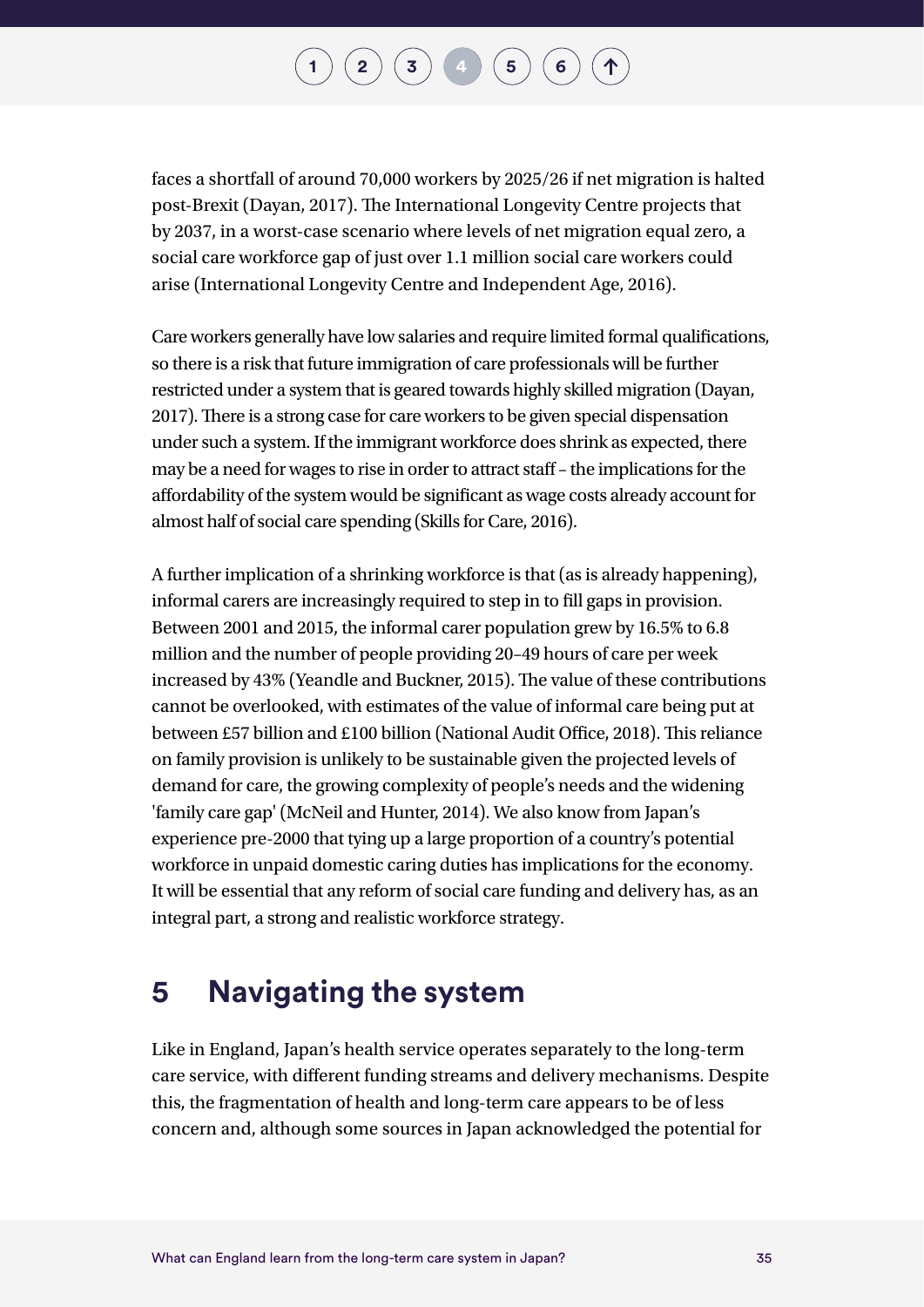a lack of coordinated care, most described a largely seamless system. This is for two main reasons.

First, the scope of long-term care is wider than just personal care. The system was established as a wellness service that seeks to maintain independence, rather than just providing care once independence is compromised. Furthermore, most nursing services for those over 65 – other than those in acute settings – fall under long-term care so the tension between services and funding streams is minimal.

Second, the system has embedded at its heart the care manager. The care manager role was created in order to give a stronger voice to individual users – this was seen as particularly important in the creation of a competitive market where user choice is intended to maintain standards. The care manager is identified at the point at which a person has been deemed eligible for longterm care. This can happen in any setting and appointment of a care manager is swift. So, if an older person has had an acute episode and requires long-term care, the eligibility assessment takes place in hospital and a care manager is assigned (although it should be acknowledged that average lengths of stay in Japan are significantly longer than in the UK (OECD, 2017a)). From that point, the care manager assumes responsibility for supporting the individual to create a care plan, for identifying suitable providers and for coordinating between carers, the individual and the family. Once a care manager is assigned, they generally oversee the individual's care plan for the long term, carrying out regular reviews to ensure that any change in need is reflected in their eligibility level and in their care plan. The care plan is a living document that seeks to knit together a holistic package of care from a choice of providers.

As the holder of the notional budget, the care manager has the power to create a care package that is suitable for the individual, in collaboration with the recipient. The main strength of the Japanese model is that the care manager role is consistently applied across the nation and is therefore well understood by users, families and service providers alike. A weakness of the arrangement is that the majority of care managers are employed by long-term care providers. Although care managers are penalised financially if the proportion of care commissioned from a single agency exceeds a certain level (usually 80%), there is an in-built conflict of interest that, according to some of our sources, has been problematic at times.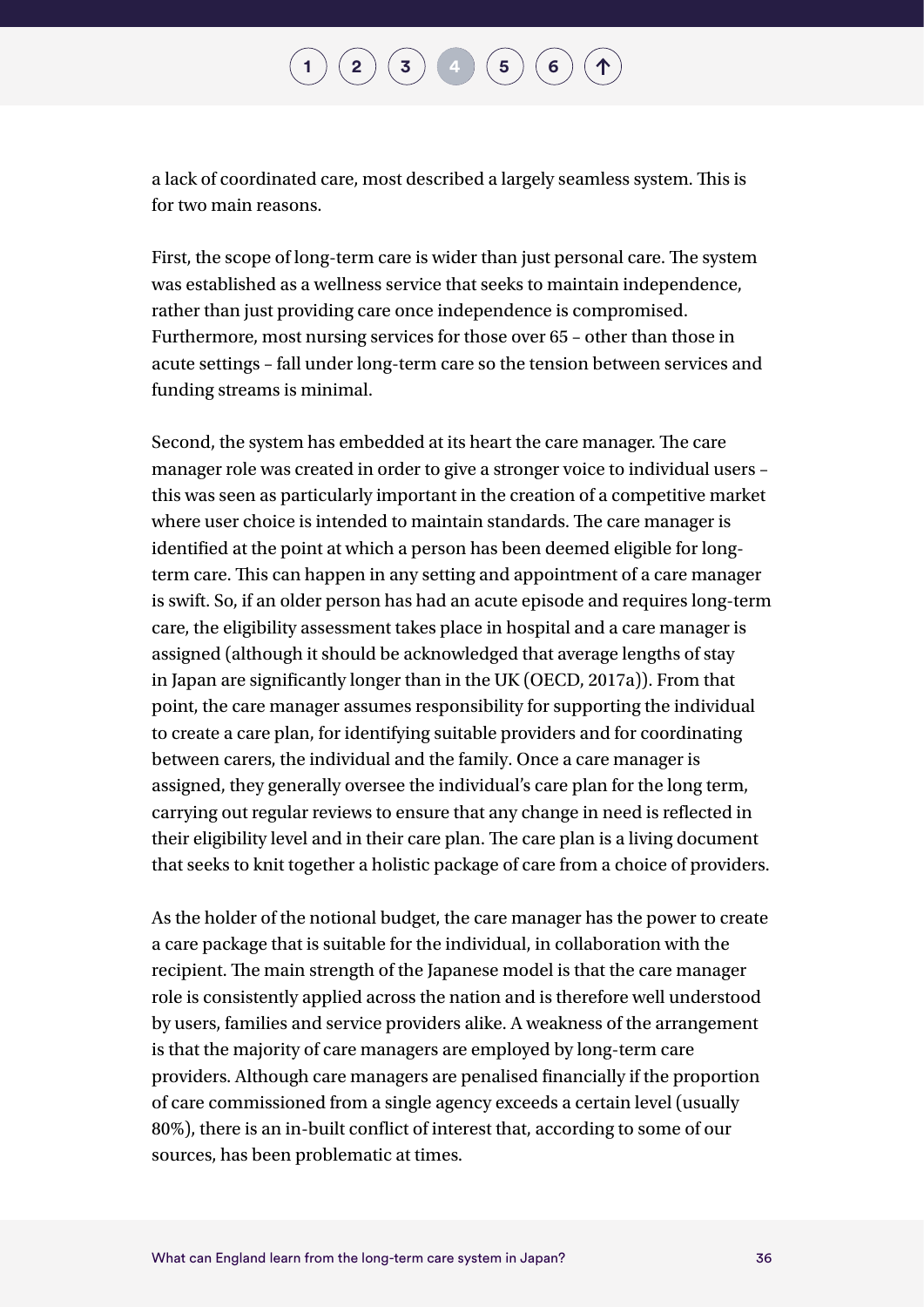#### **Learning for England**

Fragmentation between health and social care services continues to be an issue in England, despite continued efforts to overcome it. Although delayed transfers of care are a complex issue with multiple causes, a lack of coordination between health and social care is a significant factor (Edwards, 2017). Tensions between hospitals and the social care sector are increasing at a time when collaboration is more essential than ever (Holder and others, 2018). Ongoing coordination between different parts of the health and social care systems outside hospital is also often problematic for many people with complex multi-morbidity.

The relative complexity of the social care system in England is a compounding factor, with many users and their families reporting difficulties in understanding how and where to seek help (Care Quality Commission, 2017a). This is a particular issue for those choosing care homes – a decision often taken at a point of vulnerability in a person's life – and people require a high degree of support to make an informed choice (Competition and Markets Authority, 2017). Japan's LTCI system is seemingly much more widely understood by the public, yet there is evidently a consensus that the care manager role is still required to give people a voice and to help them navigate the system.

Care or case managers are not a new idea. They are established in a number of community health settings in the UK (particularly in mental health), as well as in social care (Ross and others, 2011). The evidence for case management is fairly mixed and there is a lack of evaluation and research regarding the effectiveness of care coordination programmes (Goodwin and others, 2013). Unlike in Japan, there is no single definition of a care/case manager and the terminology is varied and used interchangeably. There is no standard role and individuals with the job title of care/case manager are deployed in different ways.

Despite the existence of care and case managers in the UK, consumer research has found that many people feel they receive little support when navigating the system and making decisions about their care (Competition and Markets Authority, 2017). Many feel rushed when choosing a care home place and there is very little clarity about routes through the system. Many have commented that care managers could have provided more help than they did (Competition and Markets Authority, 2017).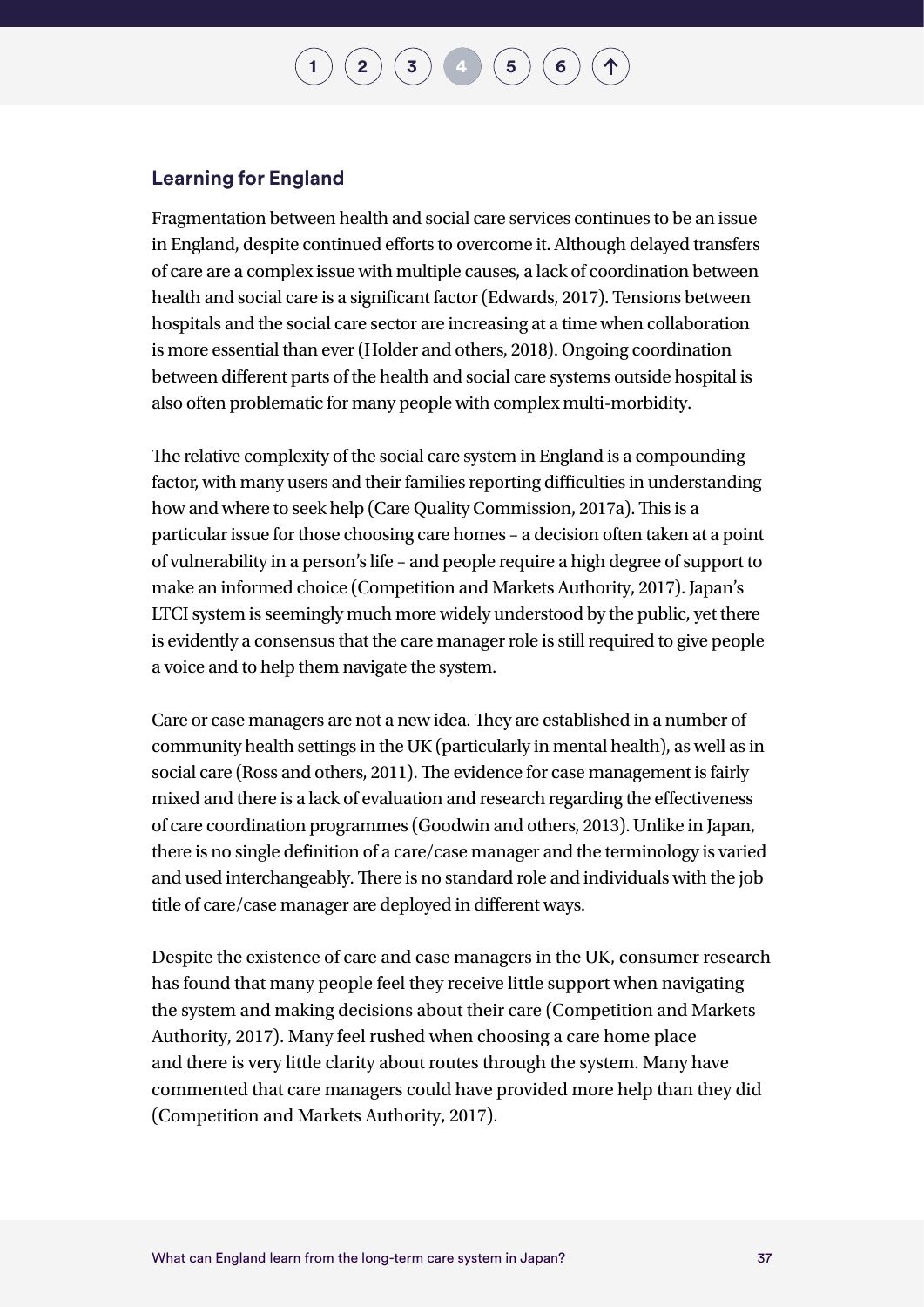Given the complexity of the English system and the division between health and social care, there is a need for a more consistent coordination role – including for self-funders who are weighing up options for their care – which is defined nationally and better understood by users and providers alike. Having clarity over the role, what powers it has and what an individual can expect from a care manager/coordinator would go some way to helping new entrants and existing users feel they have more control over their decisions. There are many different models of care navigation that have been trialled and evaluated over the years. For instance, a 2014 report by the Institute for Public Policy Research highlighted the potential of 'local area coordinators' in Australia, who are based in the community and provide information and support to everyone, across health and social care, regardless of their needs or financial eligibility (McNeil and Hunter, 2014). This is one of many potential models worthy of consideration.

### **6 Mobilising community assets: focusing on prevention**

005 reforms in Japan, which restricted access to services to those with low levels of need in order to control demand, there was concern that there would be large numbers of people left vulnerable and without support. These people, it was feared, would be more likely to become socially isolated and develop greater levels of need in the long term, with associated consequences for expenditure. In the intervening years, prevention has increasingly become part of the Japanese government's narrative around LTCI.

The Japanese government developed a vision for 2025 that aims to put prevention at the heart of society. So-called 'community-based integrated care systems' were envisaged that are not only about organising service delivery across health, LTCI and wider welfare services but also about initiating a social movement that seeks to create communities based on the principle of mutual support. The vision is that whole communities are designed to support older people, including those with dementia. Municipalities are given a share of a ring-fenced budget (3% of the total LTCI budget) in order to deliver a locally focused total care strategy for the entire older population (Hayashi, 2015), including those who are not eligible for care. As such, access to services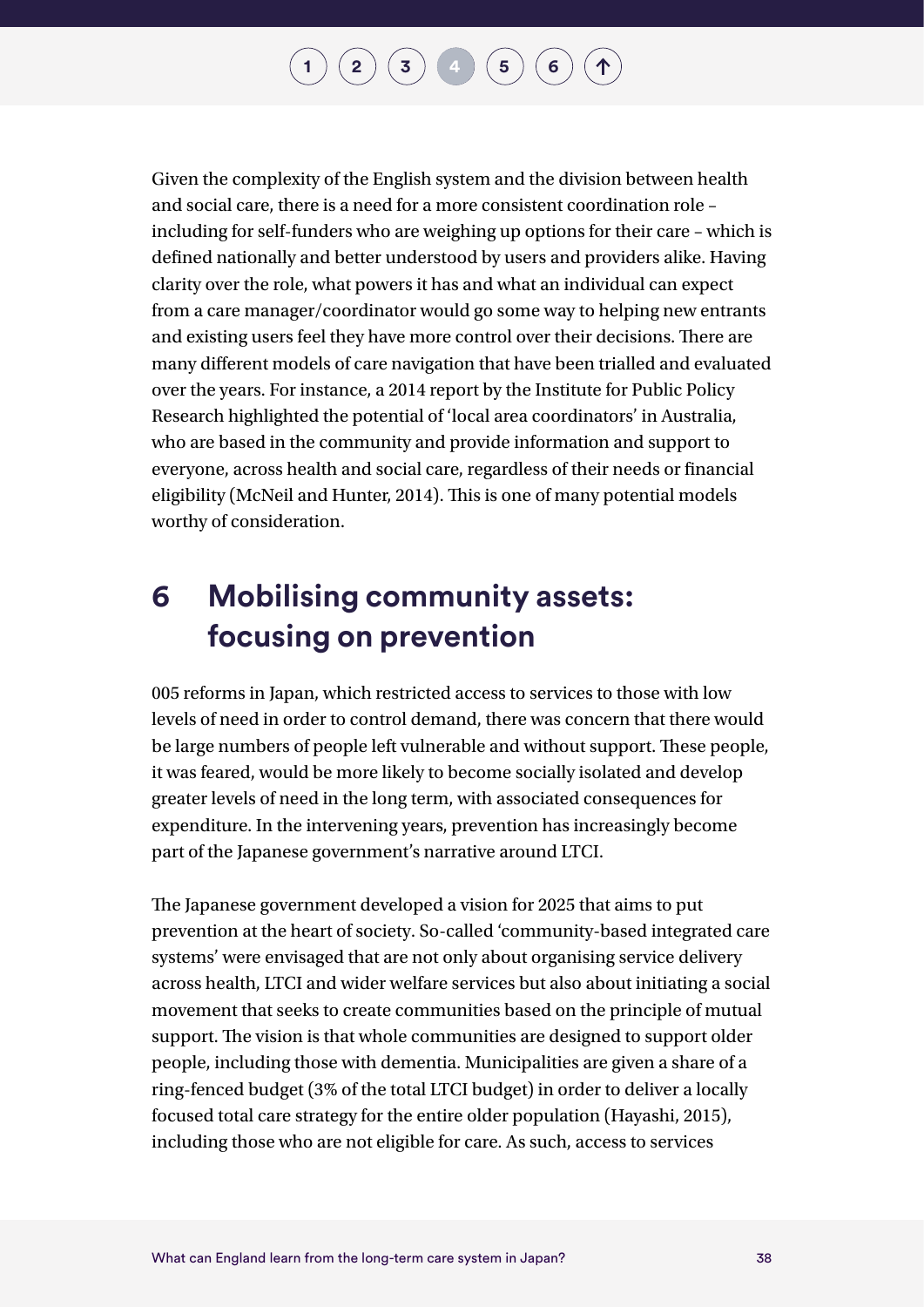$\binom{2}{\frac{3}{4}}\binom{4}{4}\binom{5}{6}$  $\binom{2}{\frac{3}{4}}\binom{4}{4}\binom{5}{6}$  $\binom{2}{\frac{3}{4}}\binom{4}{4}\binom{5}{6}$  $\binom{2}{\frac{3}{4}}\binom{4}{4}\binom{5}{6}$  $\binom{2}{\frac{3}{4}}\binom{4}{4}\binom{5}{6}$  $\binom{2}{\frac{3}{4}}\binom{4}{4}\binom{5}{6}$  $\binom{2}{\frac{3}{4}}\binom{4}{4}\binom{5}{6}$  $\binom{2}{\frac{3}{4}}\binom{4}{4}\binom{5}{6}$  $\binom{2}{\frac{3}{4}}\binom{4}{4}\binom{5}{6}$  $\binom{2}{\frac{3}{4}}\binom{4}{4}\binom{5}{6}$  $\binom{2}{\frac{3}{4}}\binom{4}{4}\binom{5}{6}$ 

funded by this budget is open to those deemed ineligible for one of the LTCI care and support levels. In doing so, the government has encouraged over-65s with no care needs to engage in community activities to reduce isolation and deterioration.

Municipalities have begun to invest in communities to help them establish support groups and volunteer-run activities such as exercise or calligraphy classes. They have also offered small grants to renovate empty buildings to transform them into community hubs providing support and advice. One example of this is the 'Ten Million House' – see Box 3.

As part of this overall strategy, Japan is seeking to mobilise the 'well' older population (i.e. those just over 65 who are in good health) to act as peer supporters to the older, frailer population. The initiative is designed to ensure that the frail elderly receive additional support and the younger group are kept active, engaged in society and independent for longer (Hayashi, 2015).

#### **Box 3: 'Ten Million House', Mushashino Ward**

The Ten Million House – so named because it was established with a grant of 10 million yen (approximately £66,000) – is located in the ground floor of a local resident's house. The 90-year-old resident donated the space to the municipality. The 'house' offers an informal meeting space along with various activities such as a lunch club, tai chi classes and craft workshops. Most service users are fit and mobile. To use the centre, the only criteria are that you are over 65 and able to get there yourself.

Resources are directed towards this group of people because they generally live alone, far from family and are at risk of becoming isolated. By looping them into the community network before they deteriorate, they are able to create an informal network on which they can rely when their care needs increase.

The centre is well placed to identify issues early, and to ensure that people are enabled to access the formal care system while they can still be supported to live at home.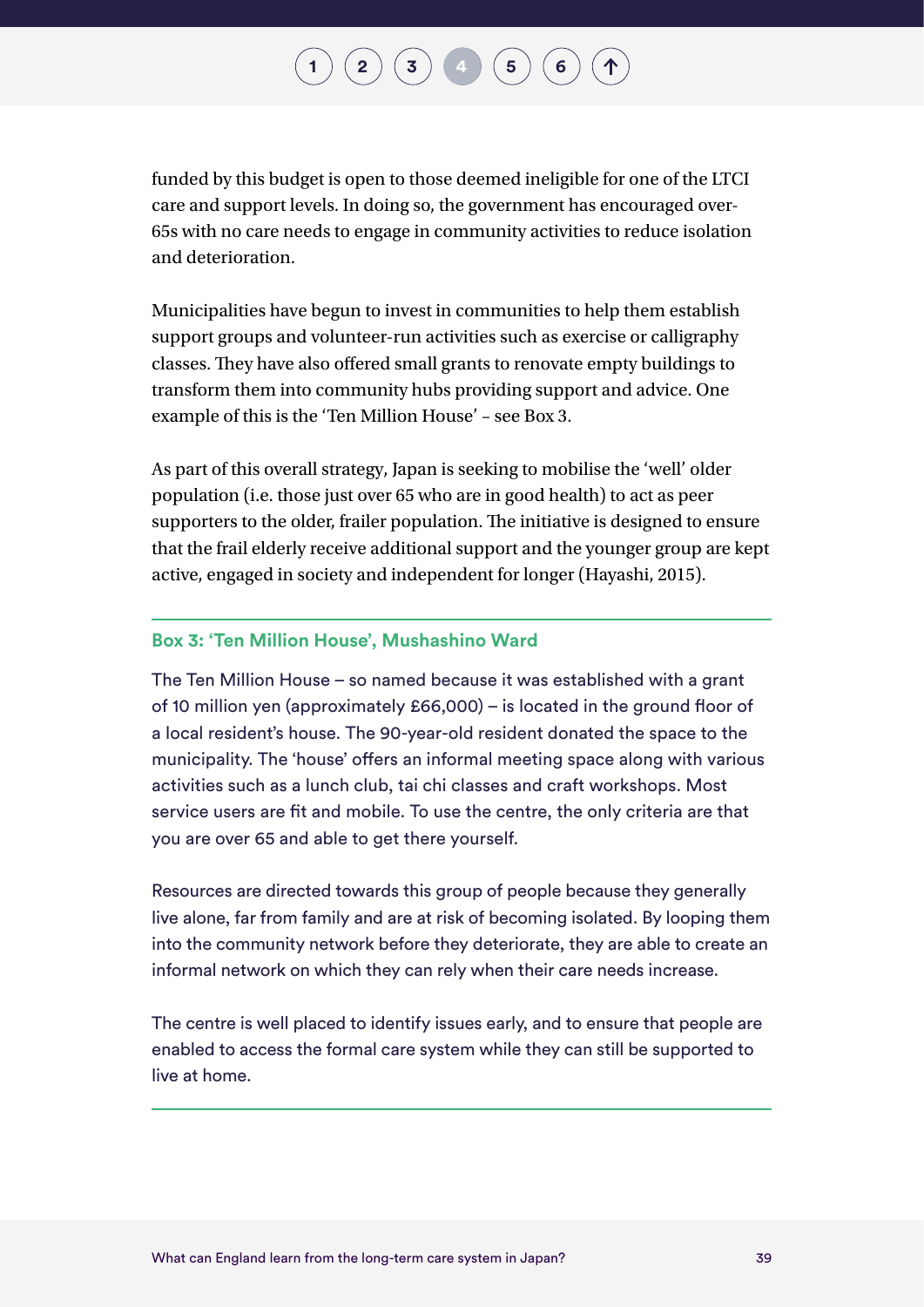$\binom{1}{2}$  $\binom{1}{2}$  $\binom{1}{2}$  $\binom{1}{2}$  $\binom{1}{2}$   $\binom{3}{4}$  $\binom{3}{4}$  $\binom{3}{4}$  $\binom{3}{4}$  $\binom{3}{4}$   $\binom{4}{5}$  $\binom{4}{5}$  $\binom{4}{5}$   $\binom{6}{6}$  $\binom{6}{6}$  $\binom{6}{6}$ 

Despite changes to eligibility in 2005, the Japanese system still offers more services to individuals with lower-level needs than Germany (Campbell and others, 2016). There are high levels of provision of day care services which can be used regardless of whether someone has family support or lives alone: 6.5% of the eligible Japanese population attend a day service, compared with under 1% in Germany and Sweden (Tamiya and others, 2011). As well as shifting caring duties from informal carers to LTCI-funded services, these day care services ensure that those who are most prone to social isolation and deterioration have a support network and do not prematurely lose their independence. One particularly outstanding example (although we understand it is not representative of all facilities in Japan) is described in Box 4 on the next page. Typically, day care services offer activities such as calligraphy, gardening and tai chi alongside lunch and bathing.

Many LTCI facilities have multiple uses, with some space for day care services, space for a nursery and rooms that can be rented by community groups for various activities. Because most providers are very small (some only operating a single small day centre), they are very embedded within the local community and able to build up strong networks of volunteers. Strict staffing ratios mean that volunteers are not able to fill staff vacancies but they enable providers to extend the number of activities on offer.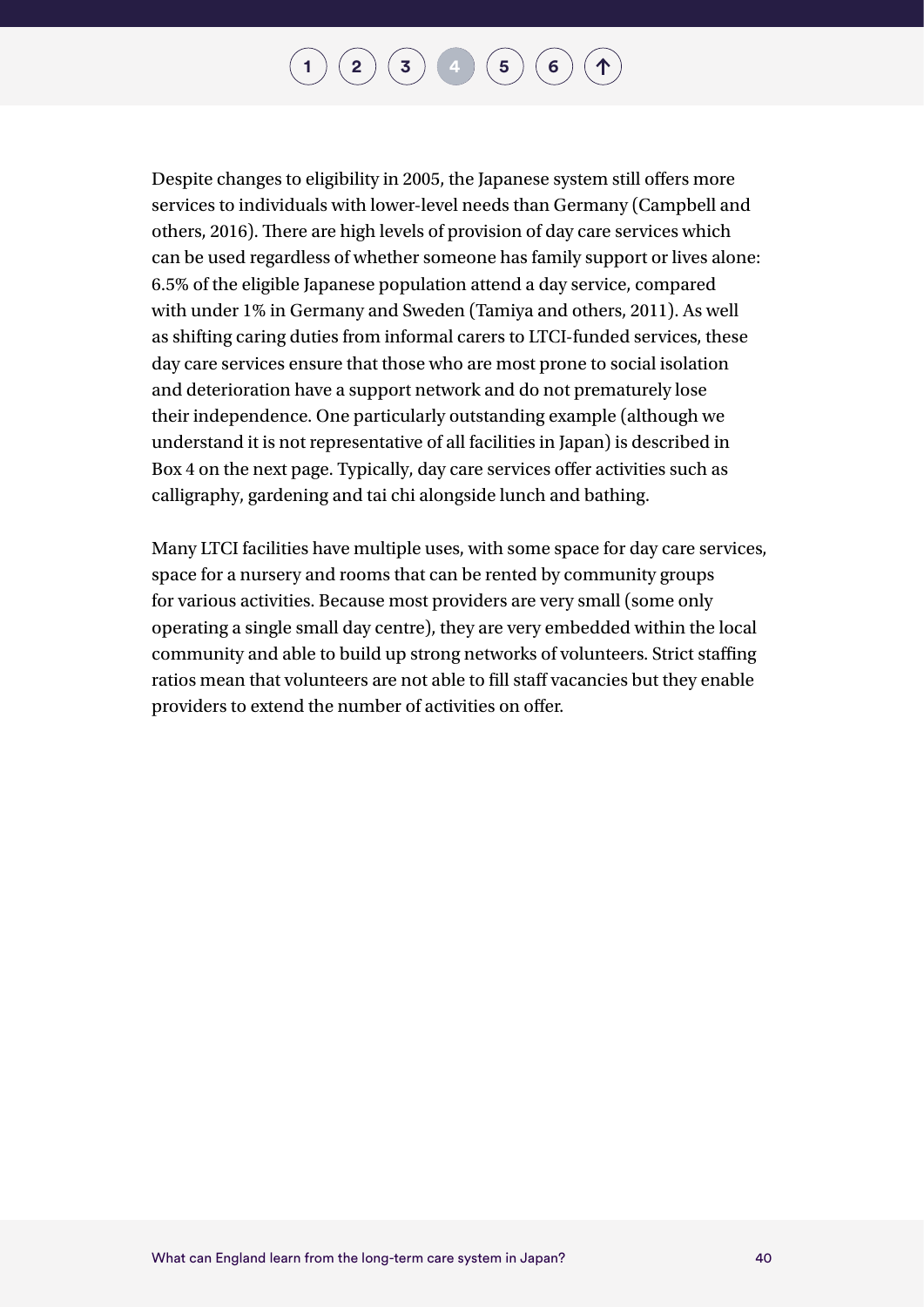**[2](#page-8-0)**  $(\mathbf{3})$  $(\mathbf{3})$  $(\mathbf{3})$   $(\mathbf{4})$  $(\mathbf{4})$  $(\mathbf{4})$   $(\mathbf{5})$  $(\mathbf{5})$  $(\mathbf{5})$ 

#### **Box 4: An example of a day centre**

#### **Dream Lake Village, Setagaya Ward**

In this centre, users (many of whom have dementia) arrive for the day transported by a fleet of minibuses. On arrival, they have to find their name on a board and then pick activities that are displayed on magnetic cards – they use these to design their timetable for the day.

Each person designs their own plan. The only thing they all do at the same time is eat lunch. Staff are present but they are very hands off. The philosophy is that the staff don't do things for people that they can do for themselves.

Once activities are chosen, users have to walk to the opposite side of the sizeable building to put their belongings in lockers. Along the way are games – word games, number games, picture games – and taking part in them earns the users 'currency' that they stow in a purse that they hang from their neck. They need this currency to 'pay' for activities. They also earn currency by setting goals for themselves – perhaps walking upstairs instead of taking a lift – and they earn even more if they achieve those goals.

Some service users also run their own activities, such as painting nails or leading an origami class. Or they can help out with chores – matching up pairs of chopsticks and putting them together with the same colour bowl, for example. Such activities are carefully designed to improve the short-term memory of those with dementia. 'Currency' is then spent on activities like baking, pottery, craft and even woodwork. Or they can spend it on a session in the in-house gym, or watching a film on the large projector screen.

This text is an excerpt from a blog first published on the Nuffield Trust's website (Curry, 2017).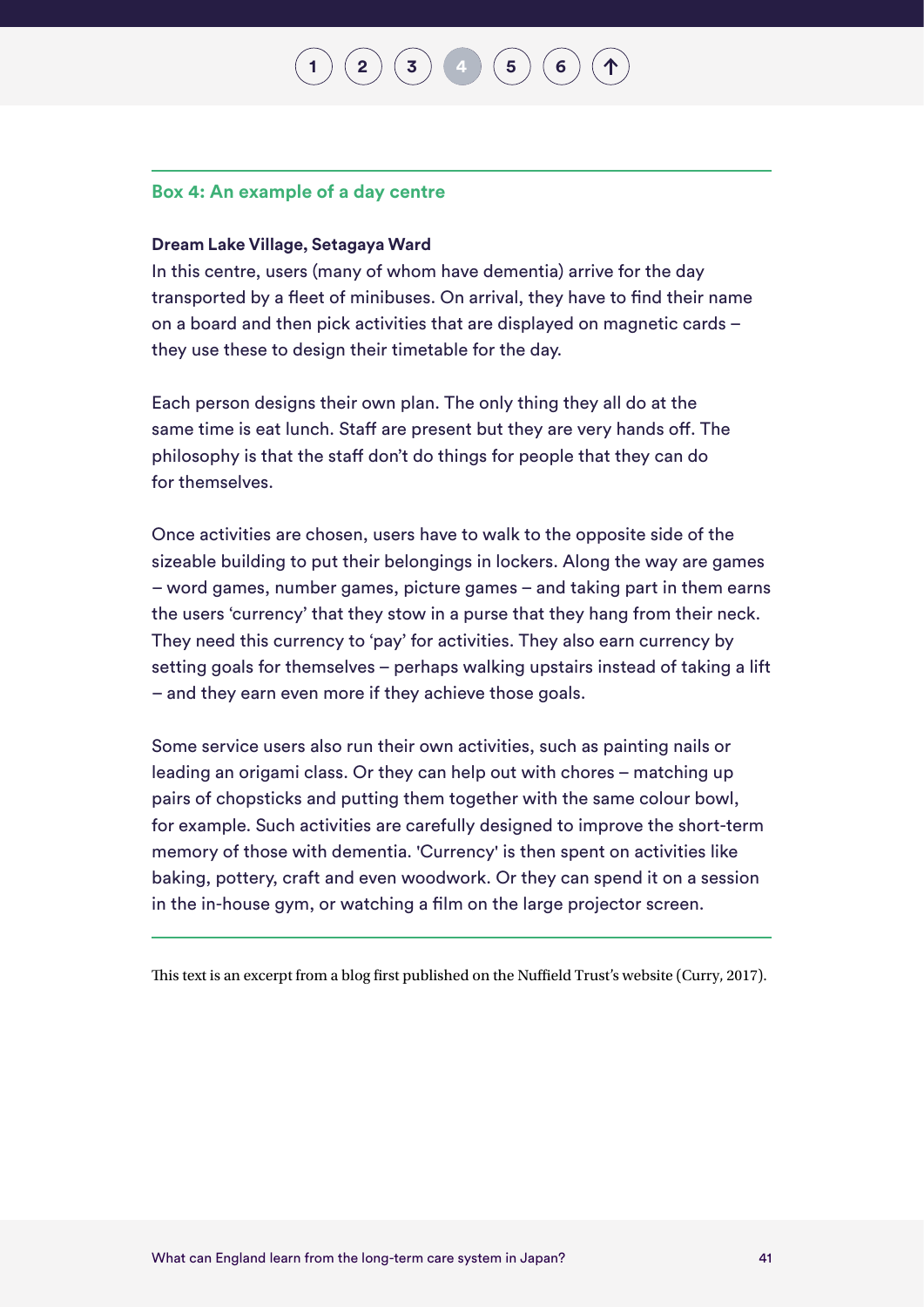#### **Learning for England**

Japan's approach to ageing contrasts with that of England. Although both countries have reduced their state-funded service offer, Japan remains at pains to fill in, through other means, those services that have been restricted to people with only high-level needs. Despite the 2014 Care Act redefining social care as a 'duty to promote wellbeing across a population', the last eight years of austerity in England have resulted in many upstream preventative services and public health initiatives being reduced or abolished as increasingly shrinking budgets are targeted towards those with the most severe needs. Eligibility for social care services has been raised so that only those most in need can now access services (Humphries and others, 2016). Loneliness and social isolation are growing problems with far-reaching implications (Holt-Lunstad and others, 2015). Although there is an active voluntary and community sector providing services in this space, overall budget cuts have led to them struggling to secure funding.

Japan is investing heavily in communities and voluntary sector initiatives as it has concluded that the provision of formal services is unlikely to be able to keep up with demand in the long term. They are seeking to embed a different vision and approach to ageing and are 'pump-priming' initiatives that drive that vision. Prevention is one of its strategies for keeping the LTCI system sustainable, by reducing and delaying the need for long-term care services. There is international evidence that early public health interventions can reduce downstream costs (World Health Organization, 2014) but with no formal evaluation of Japan's preventative interventions, it is not possible to assess the extent to which they will deliver on expectations. However, England's approach of stripping back low-level services to meet short-term budgetary constraints is likely to be merely shifting higher costs into the future as people are more likely to be in higher need, and potentially more socially isolated, when they do come to access services. Any investment in low-level preventative services will need to be weighed against the likely return on investment in the long term. The green paper will need to clearly define social care and, if it is to be conceptualised as a system that promotes wellness, sufficient funding to invest in preventative measures will be required.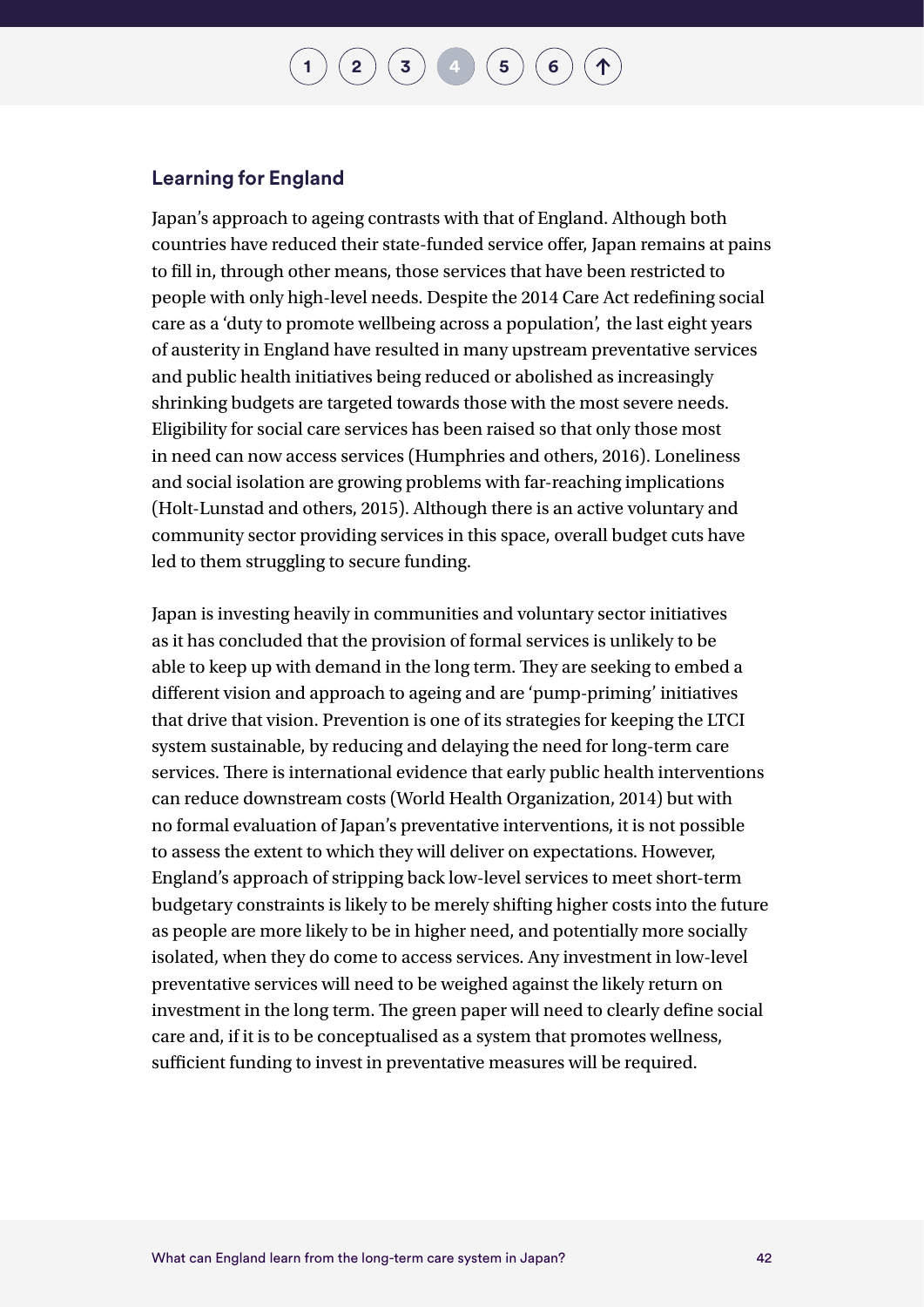$\begin{pmatrix} 2 \end{pmatrix} \begin{pmatrix} 3 \end{pmatrix} \begin{pmatrix} 4 \end{pmatrix} \begin{pmatrix} 5 \end{pmatrix} \begin{pmatrix} 6 \end{pmatrix}$  $\begin{pmatrix} 2 \end{pmatrix} \begin{pmatrix} 3 \end{pmatrix} \begin{pmatrix} 4 \end{pmatrix} \begin{pmatrix} 5 \end{pmatrix} \begin{pmatrix} 6 \end{pmatrix}$  $\begin{pmatrix} 2 \end{pmatrix} \begin{pmatrix} 3 \end{pmatrix} \begin{pmatrix} 4 \end{pmatrix} \begin{pmatrix} 5 \end{pmatrix} \begin{pmatrix} 6 \end{pmatrix}$  $\begin{pmatrix} 2 \end{pmatrix} \begin{pmatrix} 3 \end{pmatrix} \begin{pmatrix} 4 \end{pmatrix} \begin{pmatrix} 5 \end{pmatrix} \begin{pmatrix} 6 \end{pmatrix}$  $\begin{pmatrix} 2 \end{pmatrix} \begin{pmatrix} 3 \end{pmatrix} \begin{pmatrix} 4 \end{pmatrix} \begin{pmatrix} 5 \end{pmatrix} \begin{pmatrix} 6 \end{pmatrix}$  $\begin{pmatrix} 2 \end{pmatrix} \begin{pmatrix} 3 \end{pmatrix} \begin{pmatrix} 4 \end{pmatrix} \begin{pmatrix} 5 \end{pmatrix} \begin{pmatrix} 6 \end{pmatrix}$  $\begin{pmatrix} 2 \end{pmatrix} \begin{pmatrix} 3 \end{pmatrix} \begin{pmatrix} 4 \end{pmatrix} \begin{pmatrix} 5 \end{pmatrix} \begin{pmatrix} 6 \end{pmatrix}$  $\begin{pmatrix} 2 \end{pmatrix} \begin{pmatrix} 3 \end{pmatrix} \begin{pmatrix} 4 \end{pmatrix} \begin{pmatrix} 5 \end{pmatrix} \begin{pmatrix} 6 \end{pmatrix}$  $\begin{pmatrix} 2 \end{pmatrix} \begin{pmatrix} 3 \end{pmatrix} \begin{pmatrix} 4 \end{pmatrix} \begin{pmatrix} 5 \end{pmatrix} \begin{pmatrix} 6 \end{pmatrix}$ 

#### <span id="page-45-0"></span>**Discussion 5**

Japan's implementation of a national comprehensive care service has much to be admired. In less than 20 years, the country has transformed the sector from one of variable state provision and a heavy reliance on informal care to one with a very active provider market that provides a range of comprehensive services to almost 6 million eligible people, underpinned by a flexible and clear funding mechanism. Importantly, its set of reforms were not narrowly focused on the funding mechanism but on creating a whole-systems approach to caring for an ageing society. Although not without its challenges, some of which are ongoing, Japan's experience provides a wealth of learning – and cautionary tales – for England as it yet again embarks upon a review of social care for older people.

Firstly, its key success, where England has repeatedly failed, has been in garnering public support through a commitment to transparency and consistency. Secondly, the design of the system, with numerous levers to control demand and supply – and with built-in reviews every three years – has offered a level of control over expenditure with mechanisms to respond to changing circumstances. Thirdly, its strong focus on prevention and investment in the long term has led to a broad vision of ageing, with older people supported by wider communities. Fourthly, Japan has successfully created a highly competitive provider market where providers have clarity over fees, which can be adjusted to influence supply. Lastly, having the care manager embedded at the heart of the system ensures that people are supported to navigate the system and enabled to access care that is personalised, coordinated and regularly reviewed.

The mix of funding sources – part social insurance, part taxation, part direct co-payments – provides a relatively stable and flexible income with an element of transparency. This complex blend of funding mechanisms is unlike any of the proposals suggested by previous reviews of social care in England, which largely focus on lifetime caps and contribution thresholds. There are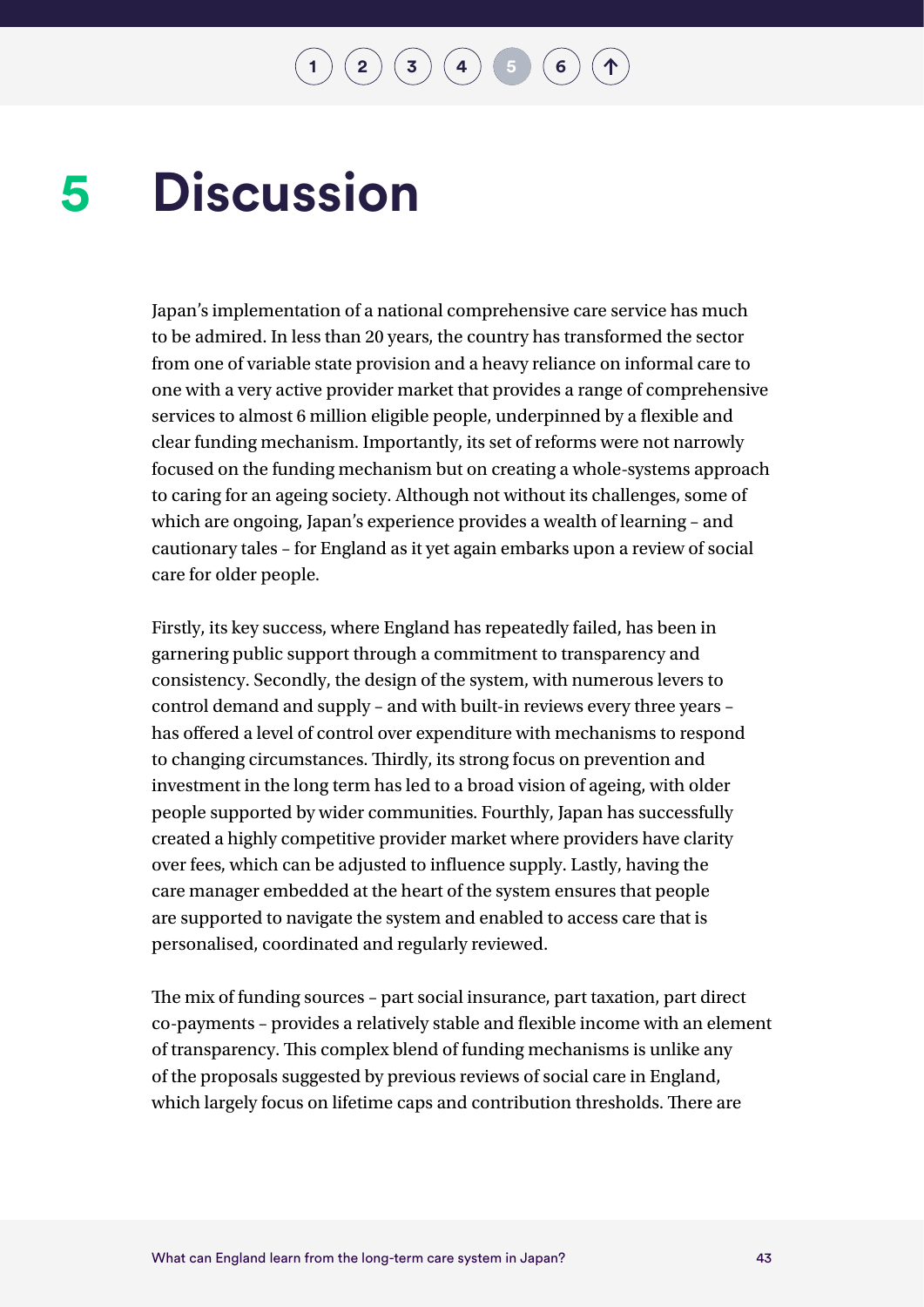$\binom{2}{\frac{3}{4}}\binom{4}{4}\binom{5}{6}$  $\binom{2}{\frac{3}{4}}\binom{4}{4}\binom{5}{6}$  $\binom{2}{\frac{3}{4}}\binom{4}{4}\binom{5}{6}$  $\binom{2}{\frac{3}{4}}\binom{4}{4}\binom{5}{6}$  $\binom{2}{\frac{3}{4}}\binom{4}{4}\binom{5}{6}$  $\binom{2}{\frac{3}{4}}\binom{4}{4}\binom{5}{6}$  $\binom{2}{\frac{3}{4}}\binom{4}{4}\binom{5}{6}$  $\binom{2}{\frac{3}{4}}\binom{4}{4}\binom{5}{6}$  $\binom{2}{\frac{3}{4}}\binom{4}{4}\binom{5}{6}$  $\binom{2}{\frac{3}{4}}\binom{4}{4}\binom{5}{6}$  $\binom{2}{\frac{3}{4}}\binom{4}{4}\binom{5}{6}$ 

advantages and disadvantages to all these different approaches (Rhee and others, 2015). While the Japanese system may provide England with ideas, it is important to note that the particular mix of mechanisms was carefully designed and suited to the context in which it was intended. As such, the suitability of any ideas would have to be carefully considered and adapted to the English context. Although the specific funding mechanisms may not be directly transferable, the pertinent point for England to take away is that the Japanese system is a 'living system' and continues to evolve and adapt as circumstances require.

As is often the case, it is the challenges and struggles that provide the most valuable learning for us. One of the main lessons emerging from Japan's experience is the importance of estimating future demand for services. A question remains about whether Japan failed to correctly estimate future demand or whether it was simply politically infeasible to talk about future potential service reductions when launching the programme (Ikegami, 2007). With the introduction of any expanded service offer in England, demand could rise quickly, so having a realistic idea of the extent of need will be critical. England should be careful not to underestimate the level and value of informal support and care that is currently in place. Regular reviews could be built into any newly designed system to offer flexibility, but any consequent withdrawal of services would need to be handled with great care so as not to jeopardise public buy-in. While demographic change and workforce supply will inevitably drive costs up, social care is not as vulnerable to the inflationary pressures experienced by health care, where rapid developments in treatments and technologies are key drivers. Therefore, projecting social care costs into the future should be comparatively straightforward as long as they are underpinned by accurate estimates of existing levels of unmet need.

Where Japan struggles most is in staffing its services. Its strict staff–user ratios are intended to uphold standards but are putting huge pressure on providers. It is striking that there appears to be no clear strategy beyond a limited number of small-scale schemes. England's workforce pressures are also increasing and it is vital that we are not complacent about the risks being faced and that we start to create a long-term strategy for the care workforce. With our imminent departure from the EU and likely introduction of minimum income requirements, there is a significant risk that what feels like a very pressured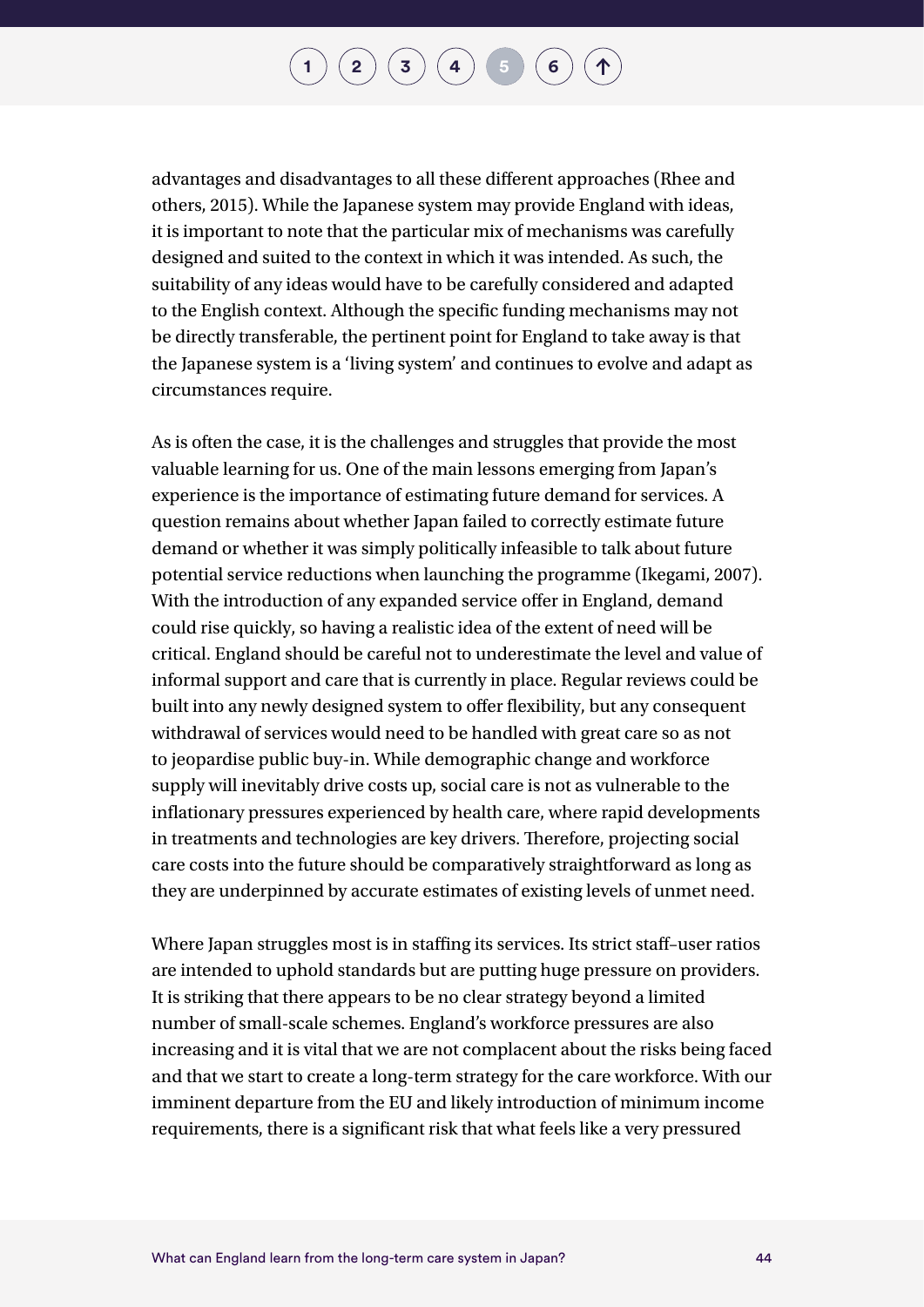situation will tip over into a crisis. It is essential that workforce considerations are fully embedded in any plans to reform the funding and delivery system.

Japan's provider market, characterised by large numbers of very small organisations, offers local flexibility and a sense of embeddedness within communities. That can offer potential for them to be more responsive to local needs, but the small scale of providers does mean that they cannot take advantage of economies of scale. It also means that they are less able to withstand reductions in fee schedules. The English market is not altogether different, but does have more larger providers which are more able to operate at scale. However, the fragility of England's care provider market is apparent and policy-makers need to ensure that any changes to the funding and delivery system do not further destabilise the market.

One of the most interesting things about the Japanese approach is its investment in long-term preventative care in the hope that keeping people well will reduce need overall. This is in contrast to our own approach to service planning, which is very much rooted in short-termist annual budget cycles, often leading to the decommissioning of services that don't deliver demonstrable savings in the immediate or short term. In recent years, local authorities have faced a stark choice between investing in prevention and protecting services for those with the highest needs. Although it could be argued that Japan is overly optimistic regarding the impact of prevention on service use – and indeed, there is little evaluation evidence of the Japanese schemes available to demonstrate their impact – its approach is more akin to a social movement aiming to create entire communities based around a positive vision of ageing and less about the narrower activity of service planning.

As the country with the most challenging demographic projections in the world, it is appropriate that we look to Japan for inspiration and lessons. Its government made a bold move in 2000 in implementing an entirely new longterm care system, and in many ways it has been a success. But its challenges should not be overlooked and, as the next decade progresses, the pressures will continue to build.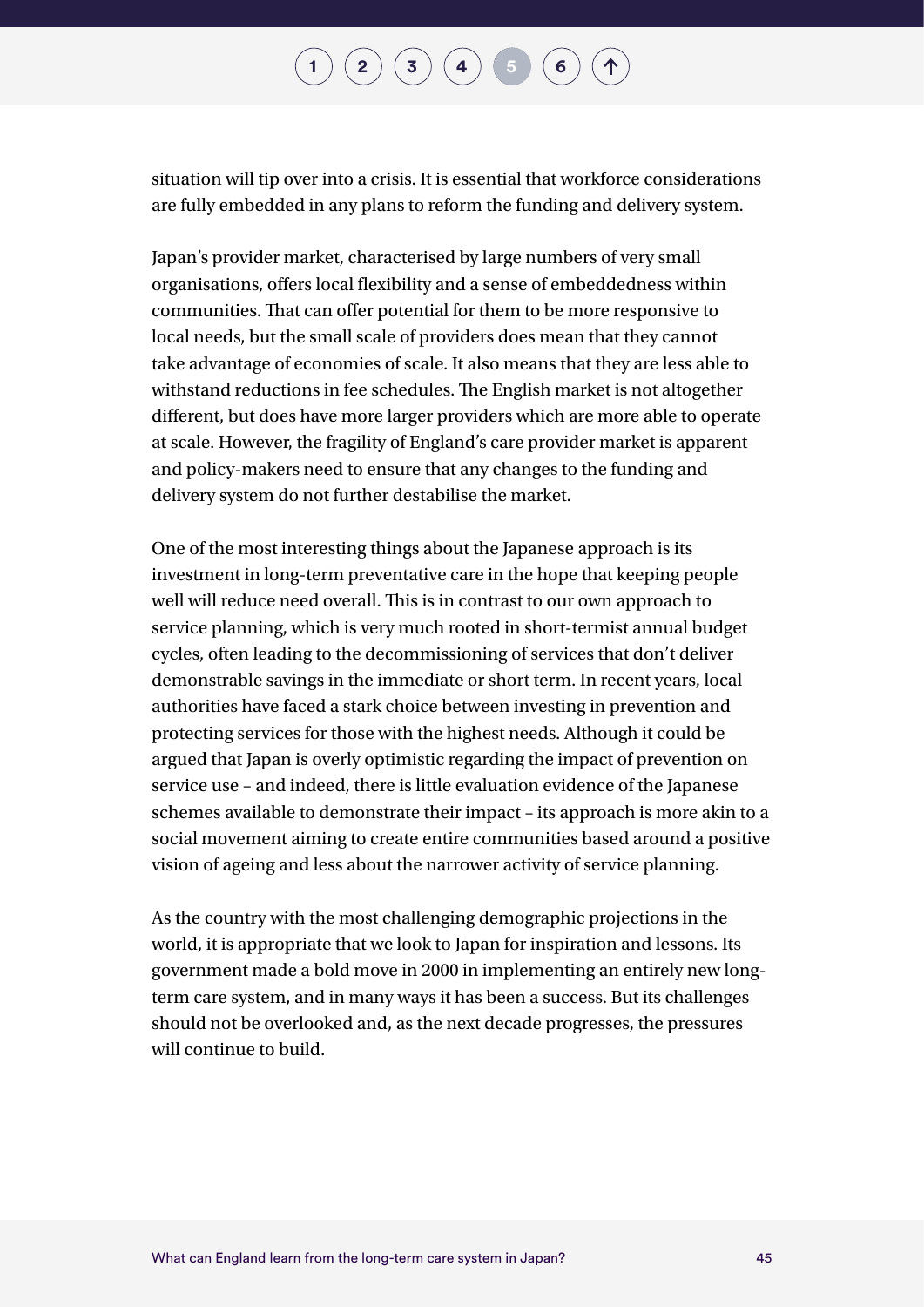$\binom{2}{\phantom{1}}\binom{3}{\phantom{1}}\binom{4}{\phantom{1}}\binom{5}{\phantom{1}}\binom{6}{\phantom{1}}$  $\binom{2}{\phantom{1}}\binom{3}{\phantom{1}}\binom{4}{\phantom{1}}\binom{5}{\phantom{1}}\binom{6}{\phantom{1}}$  $\binom{2}{\phantom{1}}\binom{3}{\phantom{1}}\binom{4}{\phantom{1}}\binom{5}{\phantom{1}}\binom{6}{\phantom{1}}$  $\binom{2}{\phantom{1}}\binom{3}{\phantom{1}}\binom{4}{\phantom{1}}\binom{5}{\phantom{1}}\binom{6}{\phantom{1}}$  $\binom{2}{\phantom{1}}\binom{3}{\phantom{1}}\binom{4}{\phantom{1}}\binom{5}{\phantom{1}}\binom{6}{\phantom{1}}$  $\binom{2}{\phantom{1}}\binom{3}{\phantom{1}}\binom{4}{\phantom{1}}\binom{5}{\phantom{1}}\binom{6}{\phantom{1}}$  $\binom{2}{\phantom{1}}\binom{3}{\phantom{1}}\binom{4}{\phantom{1}}\binom{5}{\phantom{1}}\binom{6}{\phantom{1}}$  $\binom{2}{\phantom{1}}\binom{3}{\phantom{1}}\binom{4}{\phantom{1}}\binom{5}{\phantom{1}}\binom{6}{\phantom{1}}$  $\binom{2}{\phantom{1}}\binom{3}{\phantom{1}}\binom{4}{\phantom{1}}\binom{5}{\phantom{1}}\binom{6}{\phantom{1}}$  $\binom{2}{\phantom{1}}\binom{3}{\phantom{1}}\binom{4}{\phantom{1}}\binom{5}{\phantom{1}}\binom{6}{\phantom{1}}$  $\binom{2}{\phantom{1}}\binom{3}{\phantom{1}}\binom{4}{\phantom{1}}\binom{5}{\phantom{1}}\binom{6}{\phantom{1}}$ 

### **Our future**

England, like Japan, faces a very challenging future as both countries grapple with the growing needs of a rapidly expanding older population. It could be argued that England is currently in the situation Japan was in in the mid-1990s, where there was growing consensus that radical reform was necessary. The 2018 green paper represents an opportunity to grasp the thorny issue of social care and to design a viable solution that has so far proved elusive. It will be important that all avenues are explored in arriving at a solution and that, importantly, the debate is taken out of the febrile political environment to allow for informed and genuine public discourse. It will also be essential that the green paper doesn't look at funding options in isolation but that it also considers the wider delivery system and how it interacts with the NHS, and that it has a particular focus on workforce.

As our government embarks upon its next attempt to grapple with the issues within our own system, it will be of utmost importance that we continue to study the experiences and lessons of those countries that are a few steps ahead. Japan is one of a number of countries that have demonstrated that it is possible to achieve fundamental reform. It is our hope that, through consultation and engagement, the green paper will be a significant step on the journey to a solution that is clear, appropriate, equitable and sustainable.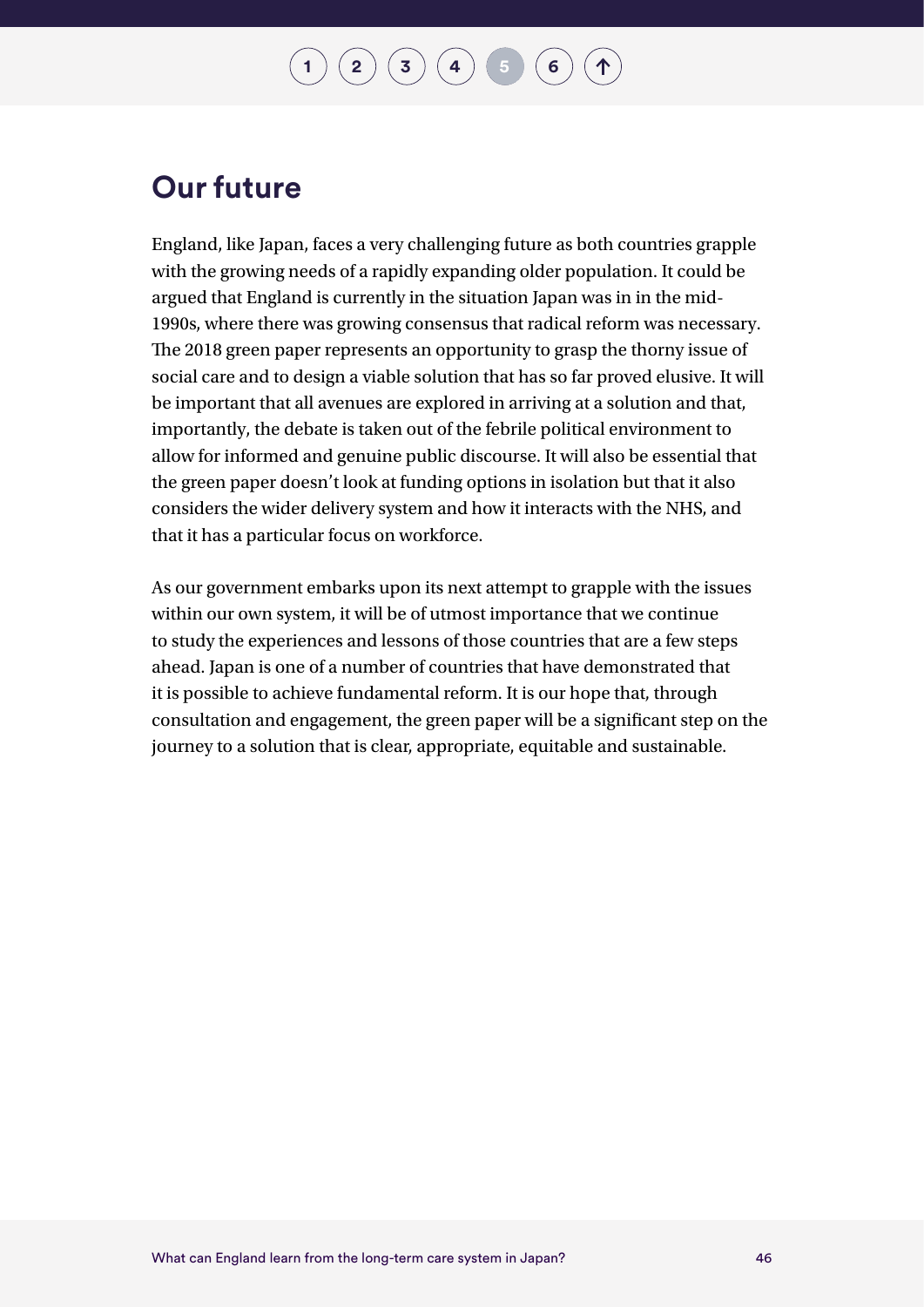#### <span id="page-49-0"></span>**References 6**

- Age UK (2017) 1.2m older people don't get the social care they need. News, Age UK. [www.ageuk.org.uk/latest-news/](http://www.ageuk.org.uk/latest-news/archive/12m-older-people-dont-get-the-social-care-they-need/) [archive/12m-older-people-dont-get-the-social-care-they-need/](http://www.ageuk.org.uk/latest-news/archive/12m-older-people-dont-get-the-social-care-they-need/)
- Age UK (2018) Later life in the United Kingdom. Factsheet. [https://www.](https://www.ageuk.org.uk/globalassets/age-uk/documents/reports-and-publications/later_life_uk_factsheet.pdf) [ageuk.org.uk/globalassets/age-uk/documents/reports-and](https://www.ageuk.org.uk/globalassets/age-uk/documents/reports-and-publications/later_life_uk_factsheet.pdf)[publications/later\\_life\\_uk\\_factsheet.pdf](https://www.ageuk.org.uk/globalassets/age-uk/documents/reports-and-publications/later_life_uk_factsheet.pdf)
- Ahmad A, Bhugra D, Bosanquet N, Bubb S, Carter P, Gerada C, Kemp R, McCrone P, Murphy K and Nicholson D (2018) Health and social care: delivering a secure funding future. [https://d3n8a8pro7vhmx.cloudfront.](https://d3n8a8pro7vhmx.cloudfront.net/libdems/pages/42341/attachments/original/1517573190/Health_and_Social_Care_report.pdf?1517573190
) [net/libdems/pages/42341/attachments/original/1517573190/Health\\_](https://d3n8a8pro7vhmx.cloudfront.net/libdems/pages/42341/attachments/original/1517573190/Health_and_Social_Care_report.pdf?1517573190
) [and\\_Social\\_Care\\_report.pdf?1517573190](https://d3n8a8pro7vhmx.cloudfront.net/libdems/pages/42341/attachments/original/1517573190/Health_and_Social_Care_report.pdf?1517573190
)
- Barker K, Alltimes G, Lord Bichard, Greengross S, and Le Grand J (2014) A new settlement for health and social care: final report. The King's Fund, London. [https://www.kingsfund.org.uk/sites/default/files/field/](https://www.kingsfund.org.uk/sites/default/files/field/field_publication_file/Commission%20Final%20%20interactive.pdf
) [field\\_publication\\_file/Commission%20Final%20%20interactive.pdf](https://www.kingsfund.org.uk/sites/default/files/field/field_publication_file/Commission%20Final%20%20interactive.pdf
)
- Bernabei R, Gray L, Hirdes J, Pei X, Henrard JC, Jonsson PV, Onder G and others (2009) 'International gerontology Asia: Japan' in *Hazzard's Geriatric Medicine and Gerontology* (6th edn), ed Halter JB, Ouslander JG, Tinetti ME, Studenski S, High KP and Asthana S, pp. 85–87. McGraw-Hill.
- Cabinet Office, Government of Japan (2011) White paper on the ageing society 2012-2013. [http://www8.cao.go.jp/kourei/whitepaper/w-2011/zenbun/](http://www8.cao.go.jp/kourei/whitepaper/w-2011/zenbun/pdf/1s2s_1_3.pdf
) [pdf/1s2s\\_1\\_3.pdf](http://www8.cao.go.jp/kourei/whitepaper/w-2011/zenbun/pdf/1s2s_1_3.pdf
)
- Campbell JC, and Ikegami N (2003) 'Japan's radical reform of long-term care', *Social Policy and Administration* 37 (1), 21–34.
- Campbell JC and Saito Y (2014) *Eldercare Policies in Japan and Scandinavia: Ageing Societies East and West*. Palgrave Macmillan.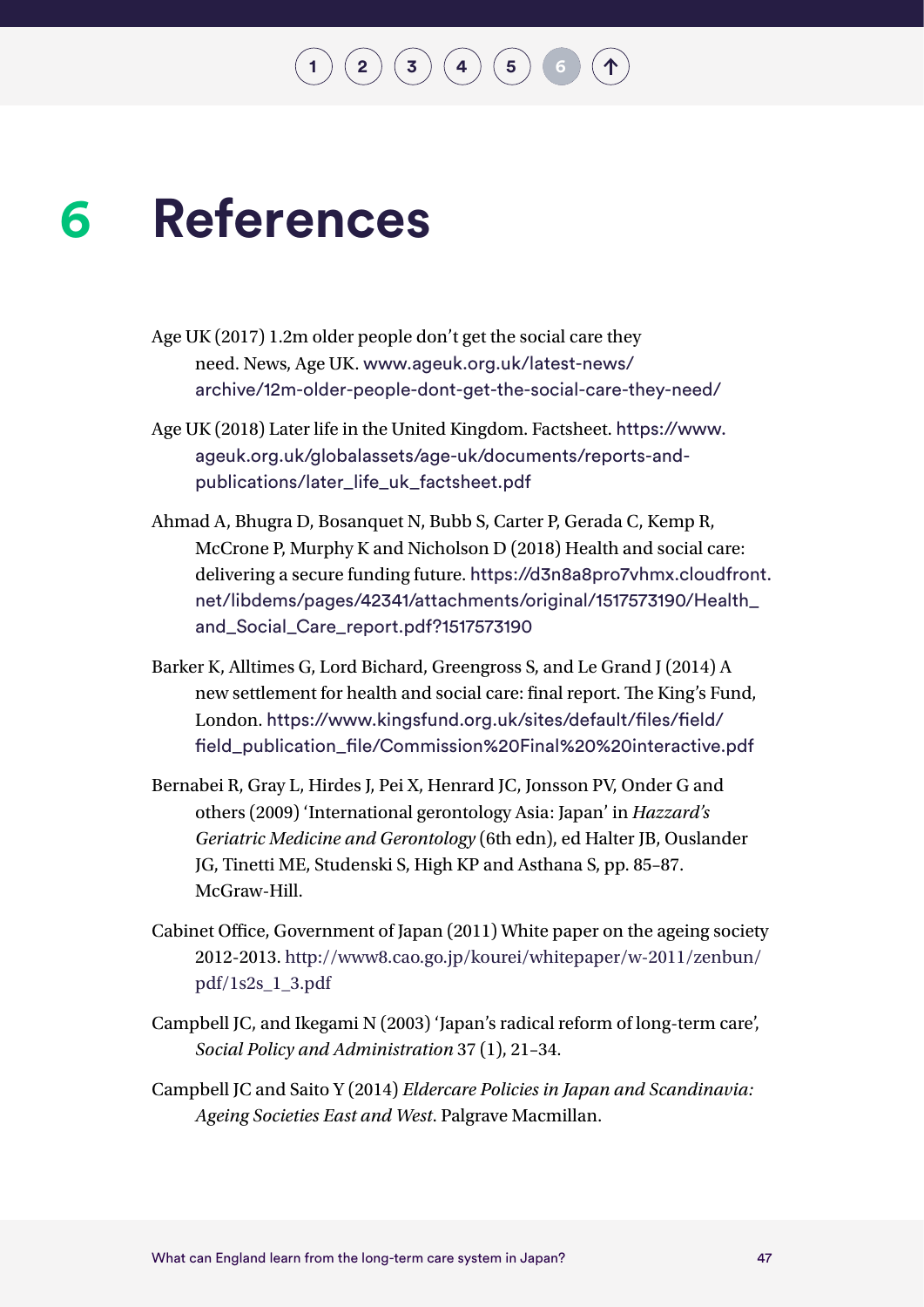#### Campbell J, Ikegami C, Gori F, Barbabella R, Chomik, F d'Amico, Holder H and others (2016) How different countries allocate long-term care benefits to users: a comparative snapshot. In: *Long-Term Care Reforms in OECD Countries: Successes and Failures*. Policy Press, London.

 $\mathbf{2} \left( \mathbf{2} \right) \left( \mathbf{3} \right) \left( \mathbf{4} \right) \left( \mathbf{5} \right)$  $\mathbf{2} \left( \mathbf{2} \right) \left( \mathbf{3} \right) \left( \mathbf{4} \right) \left( \mathbf{5} \right)$  $\mathbf{2} \left( \mathbf{2} \right) \left( \mathbf{3} \right) \left( \mathbf{4} \right) \left( \mathbf{5} \right)$  $\mathbf{2} \left( \mathbf{2} \right) \left( \mathbf{3} \right) \left( \mathbf{4} \right) \left( \mathbf{5} \right)$  $\mathbf{2} \left( \mathbf{2} \right) \left( \mathbf{3} \right) \left( \mathbf{4} \right) \left( \mathbf{5} \right)$  $\mathbf{2} \left( \mathbf{2} \right) \left( \mathbf{3} \right) \left( \mathbf{4} \right) \left( \mathbf{5} \right)$  $\mathbf{2} \left( \mathbf{2} \right) \left( \mathbf{3} \right) \left( \mathbf{4} \right) \left( \mathbf{5} \right)$  $\mathbf{2} \left( \mathbf{2} \right) \left( \mathbf{3} \right) \left( \mathbf{4} \right) \left( \mathbf{5} \right)$  $\mathbf{2} \left( \mathbf{2} \right) \left( \mathbf{3} \right) \left( \mathbf{4} \right) \left( \mathbf{5} \right)$ 

- Care Quality Commission (2016) The state of health care and adult social care in England 2015/16. [http://www.cqc.org.uk/sites/default/](http://www.cqc.org.uk/sites/default/files/20161019_stateofcare1516_web.pdf
) [files/20161019\\_stateofcare1516\\_web.pdf](http://www.cqc.org.uk/sites/default/files/20161019_stateofcare1516_web.pdf
)
- Care Quality Commission (2017a) Local system reviews: interim report. [www.cqc.org.uk/sites/default/files/20171219\\_local\\_system\\_review\\_](http://www.cqc.org.uk/sites/default/files/20171219_local_system_review_interim_report.pdf) [interim\\_report.pdf](http://www.cqc.org.uk/sites/default/files/20171219_local_system_review_interim_report.pdf)
- Care Quality Commission (2017b) The state of health care and adult social care in England 2016/17. [https://www.cqc.org.uk/sites/default/](https://www.cqc.org.uk/sites/default/files/20171123_stateofcare1617_report.pdf
) [files/20171123\\_stateofcare1617\\_report.pdf](https://www.cqc.org.uk/sites/default/files/20171123_stateofcare1617_report.pdf
)
- Competition and Markets Authority (2017) Care homes market study: final report. [https://www.gov.uk/cma-cases/](https://www.gov.uk/cma-cases/care-homes-market-study#final-report) [care-homes-market-study#final-report](https://www.gov.uk/cma-cases/care-homes-market-study#final-report)
- Conservative Party (2017) *Forward Together: Our Plan for a Stronger Britain and a Prosperous Future. The Conservative and Unionist Party Manifesto*.
- Curry N (2017) Looking to the long term: the Japanese approach. Blog, Nuffield Trust. [www.nuffieldtrust.org.uk/news-item/](http://www.nuffieldtrust.org.uk/news-item/looking-to-the-long-term-the-japanese-approach
) [looking-to-the-long-term-the-japanese-approach](http://www.nuffieldtrust.org.uk/news-item/looking-to-the-long-term-the-japanese-approach
)
- Curry N, Holder H and Patterson L (2013) Caring for an ageing population: points to consider from reform in Japan. Research report, Nuffield Trust. [www.nuffieldtrust.org.uk/files/2017-01/caring-for-ageing-population](http://www.nuffieldtrust.org.uk/files/2017-01/caring-for-ageing-population-web-final.pdf)[web-final.pdf](http://www.nuffieldtrust.org.uk/files/2017-01/caring-for-ageing-population-web-final.pdf)
- Dayan M (2017) General Election 2017: getting a Brexit deal that works for the NHS. Nuffield Trust, London. [www.nuffieldtrust.org.uk/files/2017-05/](http://www.nuffieldtrust.org.uk/files/2017-05/getting-brexit-deal-for-nhs-web-final.pdf
) [getting-brexit-deal-for-nhs-web-final.pdf](http://www.nuffieldtrust.org.uk/files/2017-05/getting-brexit-deal-for-nhs-web-final.pdf
)
- Department of Health and Social Care (2018) 'We need to do better on social care'. Speech, Rt Hon Jeremy Hunt MP. [www.gov.uk/government/](http://www.gov.uk/government/speeches/we-need-to-do-better-on-social-care ) [speeches/we-need-to-do-better-on-social-care](http://www.gov.uk/government/speeches/we-need-to-do-better-on-social-care )
- Dilnot A (2011) Adult social care activity and finance report, England 2016-17. NHS Digital. [http://digital.nhs.uk/catalogue/PUB30121](http://digital.nhs.uk/catalogue/PUB30121 )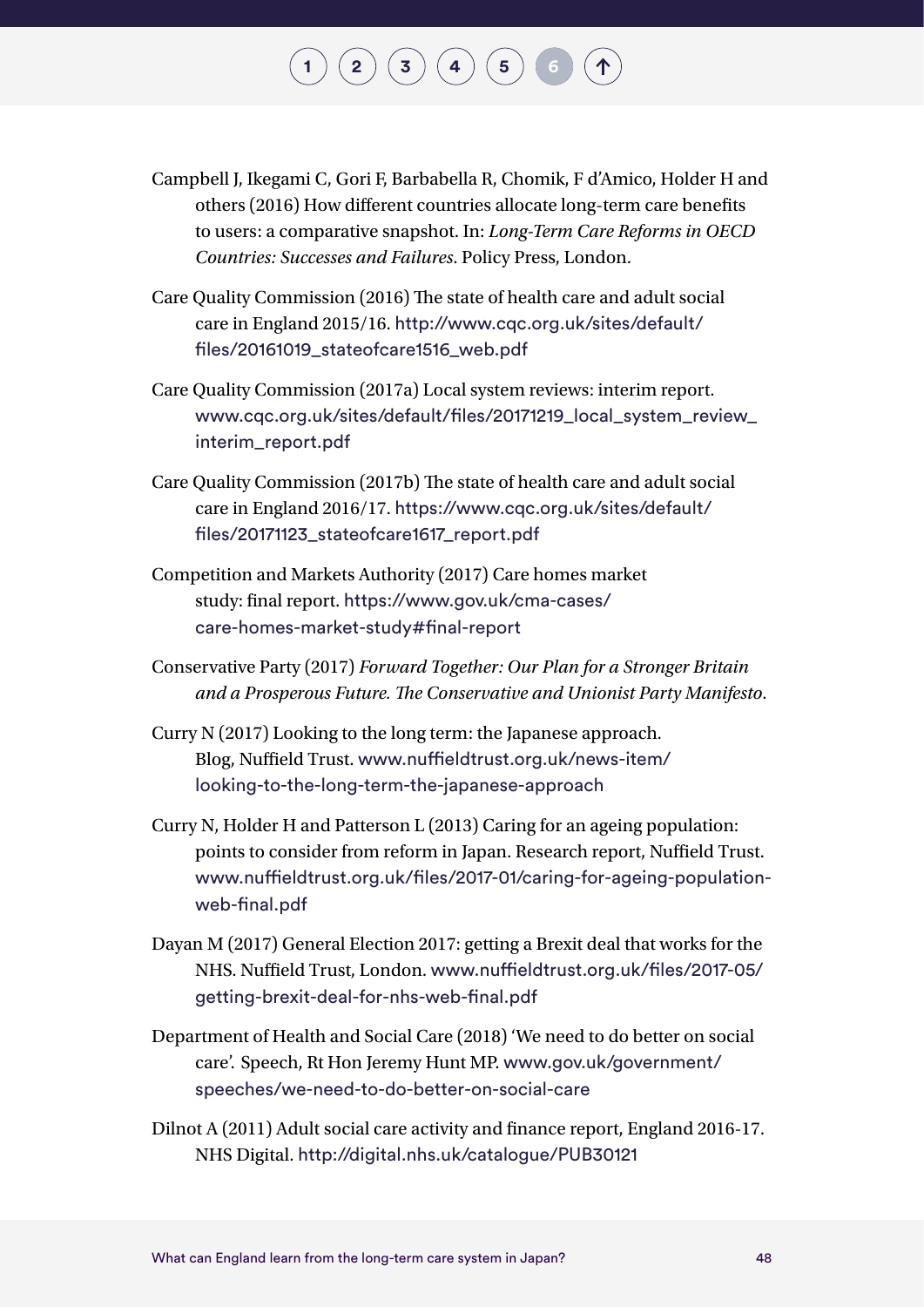Edwards N (2017) What's behind delayed transfers of care? Blog, Nuffield Trust. February 8. [https://www.nuffieldtrust.org.uk/resource/](https://www.nuffieldtrust.org.uk/resource/what-s-behind-delayed-transfers-of-care
) [what-s-behind-delayed-transfers-of-care](https://www.nuffieldtrust.org.uk/resource/what-s-behind-delayed-transfers-of-care
)

 $\binom{2}{\frac{3}{4}} \binom{4}{5}$  $\binom{2}{\frac{3}{4}} \binom{4}{5}$  $\binom{2}{\frac{3}{4}} \binom{4}{5}$  $\binom{2}{\frac{3}{4}} \binom{4}{5}$  $\binom{2}{\frac{3}{4}} \binom{4}{5}$  $\binom{2}{\frac{3}{4}} \binom{4}{5}$  $\binom{2}{\frac{3}{4}} \binom{4}{5}$  $\binom{2}{\frac{3}{4}} \binom{4}{5}$  $\binom{2}{\frac{3}{4}} \binom{4}{5}$ 

- Fernandez JL and Forder J (2012) 'Reforming long-term care funding arrangements in England: international lessons', *Applied Economic Perspectives and Policy* 34(2), 346–62. [https://doi.org/10.1093/aepp/](https://doi.org/10.1093/aepp/pps020 ) [pps020](https://doi.org/10.1093/aepp/pps020 )
- Goodwin N, Sonola L, Thiel V and Kodner D (2013) Co-ordinated care for people with complex chronic conditions: key lessons and markers for success. The King's Fund.[www.kingsfund.org.uk/sites/default/files/](http://www.kingsfund.org.uk/sites/default/files/field/field_publication_file/co-ordinated-care-for-people-with-complex-chronic-conditions-kingsfund-oct13.pdf
) [field/field\\_publication\\_file/co-ordinated-care-for-people-with](http://www.kingsfund.org.uk/sites/default/files/field/field_publication_file/co-ordinated-care-for-people-with-complex-chronic-conditions-kingsfund-oct13.pdf
)[complex-chronic-conditions-kingsfund-oct13.pdf](http://www.kingsfund.org.uk/sites/default/files/field/field_publication_file/co-ordinated-care-for-people-with-complex-chronic-conditions-kingsfund-oct13.pdf
)
- Gregory S (2014) Attitudes to health and social care: review of existing research. Report, The King's Fund. [www.kingsfund.org.uk/sites/](http://www.kingsfund.org.uk/sites/default/files/media/commission-background-paper-attitudes-health-social-care.pdf
) [default/files/media/commission-background-paper-attitudes-health](http://www.kingsfund.org.uk/sites/default/files/media/commission-background-paper-attitudes-health-social-care.pdf
)[social-care.pdf](http://www.kingsfund.org.uk/sites/default/files/media/commission-background-paper-attitudes-health-social-care.pdf
)
- Hayashi M (2011) The care of older people in Japan: myths and realities of family 'care'. *History & Policy,* 3 June. [www.](http://www.historyandpolicy.org/index.php/policy-papers/papers/the-care-of-older-people-in-japan-myths-and-realities-of-family-care
) [historyandpolicy.org/index.php/policy-papers/papers/](http://www.historyandpolicy.org/index.php/policy-papers/papers/the-care-of-older-people-in-japan-myths-and-realities-of-family-care
) [the-care-of-older-people-in-japan-myths-and-realities-of-family-care](http://www.historyandpolicy.org/index.php/policy-papers/papers/the-care-of-older-people-in-japan-myths-and-realities-of-family-care
)
- Hayashi M (2015) 'Japan's long-term care policy for older people: the emergence of innovative 'mobilisation' initiatives following the 2005 reforms. *Journal of Aging Studies* 33, 11–21. [https://doi.org/10.1016/j.](https://doi.org/10.1016/j.jaging.2015.02.004 ) [jaging.2015.02.004](https://doi.org/10.1016/j.jaging.2015.02.004 )
- Hiraoka K (2014) 'Quality of care services in the Japanese system of long term care', in *Eldercare Policies in Japan and Scandinavia: Ageing Societies East and West*, ed. Saito Y and Edvardsen U. Palgrave.
- Holder H, Kumpunen S, Castle-Clarke S and Lombardo S (2018) Managing the hospital and social care interface: interventions targeting older adults. Research report, Nuffield Trust. [www.nuffieldtrust.org.uk/files/2018-](http://www.nuffieldtrust.org.uk/files/2018-03/hospital-and-social-care-interface-final-web.pdf ) [03/hospital-and-social-care-interface-final-web.pdf](http://www.nuffieldtrust.org.uk/files/2018-03/hospital-and-social-care-interface-final-web.pdf )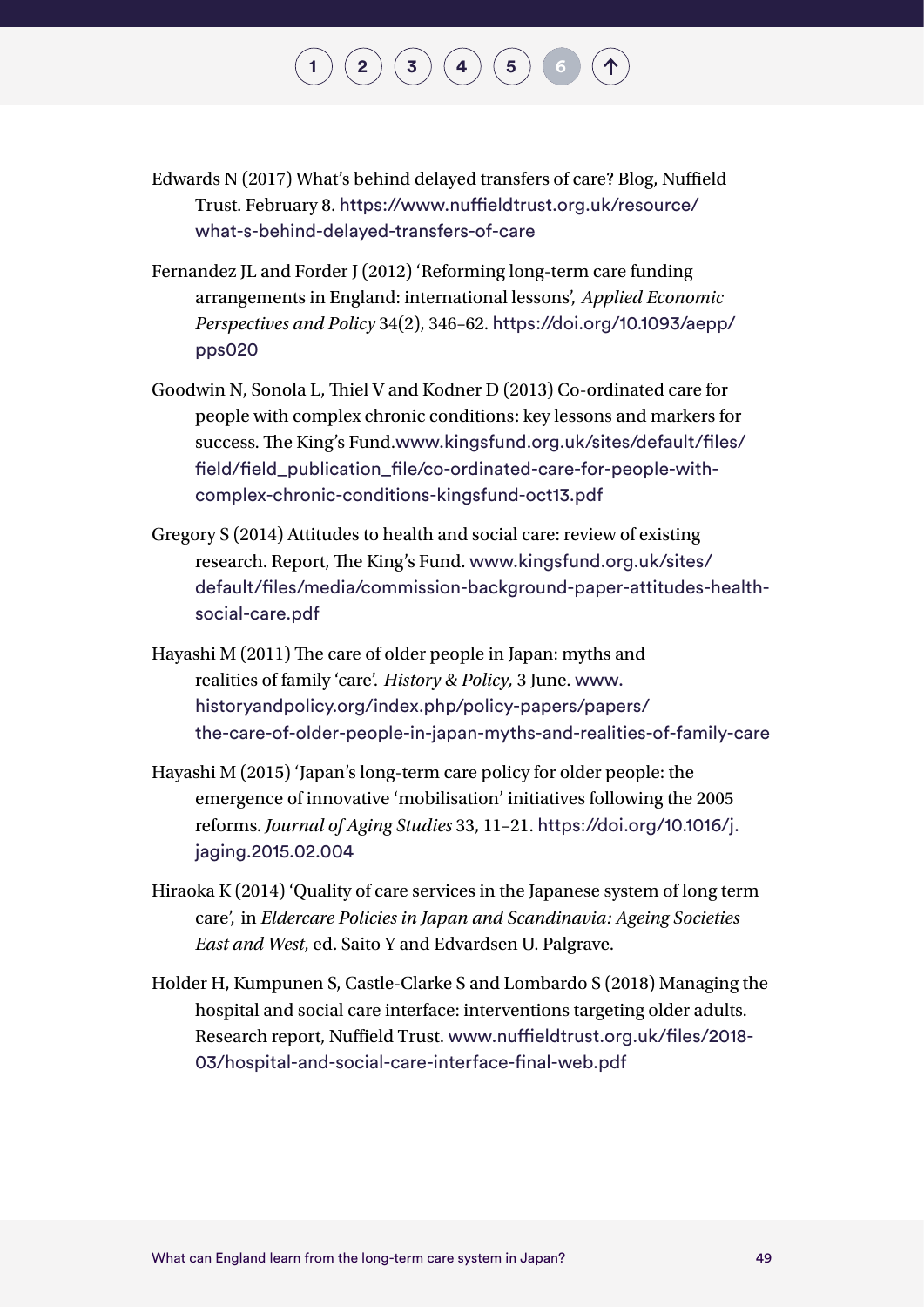#### Holt-Lunstad J, Smith TB, Baker M, Harris T and Stephenson D (2015) 'Loneliness and social isolation as risk factors for mortality', *Perspectives on Psychological Science* 10 (2), 227–37.

 $\mathbf{2} \left( \mathbf{2} \right) \left( \mathbf{3} \right) \left( \mathbf{4} \right) \left( \mathbf{5} \right)$  $\mathbf{2} \left( \mathbf{2} \right) \left( \mathbf{3} \right) \left( \mathbf{4} \right) \left( \mathbf{5} \right)$  $\mathbf{2} \left( \mathbf{2} \right) \left( \mathbf{3} \right) \left( \mathbf{4} \right) \left( \mathbf{5} \right)$  $\mathbf{2} \left( \mathbf{2} \right) \left( \mathbf{3} \right) \left( \mathbf{4} \right) \left( \mathbf{5} \right)$  $\mathbf{2} \left( \mathbf{2} \right) \left( \mathbf{3} \right) \left( \mathbf{4} \right) \left( \mathbf{5} \right)$  $\mathbf{2} \left( \mathbf{2} \right) \left( \mathbf{3} \right) \left( \mathbf{4} \right) \left( \mathbf{5} \right)$  $\mathbf{2} \left( \mathbf{2} \right) \left( \mathbf{3} \right) \left( \mathbf{4} \right) \left( \mathbf{5} \right)$  $\mathbf{2} \left( \mathbf{2} \right) \left( \mathbf{3} \right) \left( \mathbf{4} \right) \left( \mathbf{5} \right)$  $\mathbf{2} \left( \mathbf{2} \right) \left( \mathbf{3} \right) \left( \mathbf{4} \right) \left( \mathbf{5} \right)$ 

- Houde SC, Gautam R and Kai I (2007) 'Long-term care insurance in Japan: implications for US long-term care policy', *Journal of Gerontological Nursing* 33 (1), 7–13.
- House of Commons Communities and Local Government Committee (2017) Adult Social Care: Ninth Report of Session 2016-17. [https://publications.](https://publications.parliament.uk/pa/cm201617/cmselect/cmcomloc/1103/1103.pdf ) [parliament.uk/pa/cm201617/cmselect/cmcomloc/1103/1103.pdf](https://publications.parliament.uk/pa/cm201617/cmselect/cmcomloc/1103/1103.pdf )
- Humphries R, Thorlby R, Holder H, Hall P and Charles A (2016) Social care for older people. Research report, The King's Fund and Nuffield Trust. [www.](http://www.kingsfund.org.uk/publications/social-care-older-people
) [kingsfund.org.uk/publications/social-care-older-people](http://www.kingsfund.org.uk/publications/social-care-older-people
)
- Ihara K (n.d.) Japan's policies on long-term care for the aged: the Gold Plan and the long-term care insurance program. Working paper. [http://](http://unpan1.un.org/intradoc/groups/public/documents/APCITY/UNPAN023659.pdf ) [unpan1.un.org/intradoc/groups/public/documents/APCITY/](http://unpan1.un.org/intradoc/groups/public/documents/APCITY/UNPAN023659.pdf ) [UNPAN023659.pdf](http://unpan1.un.org/intradoc/groups/public/documents/APCITY/UNPAN023659.pdf )
- Ikegami N (2007) 'Rationale, design and sustainability of long-term care insurance in Japan – in retrospect', *Social Policy and Society* 6 (3), 423–34.
- Ikegami N, Yoo BK, Hashimoto H, Matsumoto M, Ogata H, Babazono A, Watanabe R and others (2011) 'Japanese universal health coverage: evolution, achievements and challenges' *The Lancet* 378(9796), 1106-15. doi: 10.1016/S0140-6736(11)60828-3.
- International Longevity Centre and Independent Age (2016) Brexit and the future of the migrant social care workforce. [www.](http://www.ilcuk.org.uk/index.php/publications/publication_details/brexit_and_the_future_of_the_migrant_social_care_workforce
) [ilcuk.org.uk/index.php/publications/publication\\_details/](http://www.ilcuk.org.uk/index.php/publications/publication_details/brexit_and_the_future_of_the_migrant_social_care_workforce
) [brexit\\_and\\_the\\_future\\_of\\_the\\_migrant\\_social\\_care\\_workforce](http://www.ilcuk.org.uk/index.php/publications/publication_details/brexit_and_the_future_of_the_migrant_social_care_workforce
)
- Jarrett T (2018) Social care: the forthcoming green paper on older people (England). Research briefing, House of Commons Library. [https://](https://researchbriefings.parliament.uk/ResearchBriefing/Summary/CBP-8002 ) [researchbriefings.parliament.uk/ResearchBriefing/Summary/](https://researchbriefings.parliament.uk/ResearchBriefing/Summary/CBP-8002 ) [CBP-8002](https://researchbriefings.parliament.uk/ResearchBriefing/Summary/CBP-8002 )
- Kubo M (2014) 'Long-term care insurance and market for aged care in Japan: focusing on the status of care service providers by locality and organisational nature based on survey results', *Australasian Journal on Ageing* 33 (3), 153–57. [https://doi.org/10.1111/ajag.12038](https://doi.org/10.1111/ajag.12038 )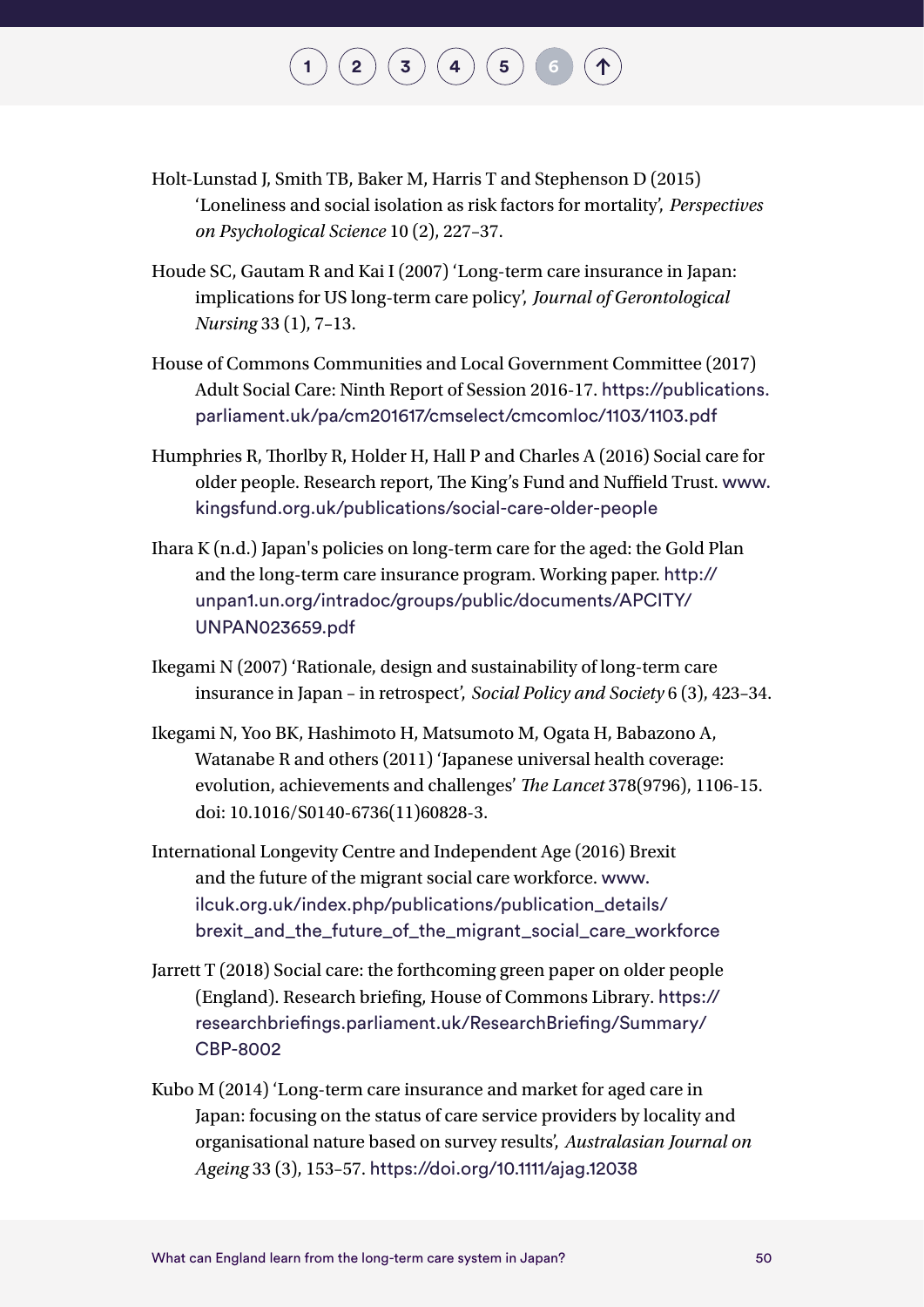Matsuda R (n.d.) The Japanese health care system. Commonwealth Fund, New York. [http://international.commonwealthfund.org/countries/japan/](http://international.commonwealthfund.org/countries/japan/ )

 $\left( \begin{array}{c} 2 \end{array} \right) \left( \begin{array}{c} 3 \end{array} \right) \left( \begin{array}{c} 4 \end{array} \right) \left( \begin{array}{c} 5 \end{array} \right)$  $\left( \begin{array}{c} 2 \end{array} \right) \left( \begin{array}{c} 3 \end{array} \right) \left( \begin{array}{c} 4 \end{array} \right) \left( \begin{array}{c} 5 \end{array} \right)$  $\left( \begin{array}{c} 2 \end{array} \right) \left( \begin{array}{c} 3 \end{array} \right) \left( \begin{array}{c} 4 \end{array} \right) \left( \begin{array}{c} 5 \end{array} \right)$  $\left( \begin{array}{c} 2 \end{array} \right) \left( \begin{array}{c} 3 \end{array} \right) \left( \begin{array}{c} 4 \end{array} \right) \left( \begin{array}{c} 5 \end{array} \right)$  $\left( \begin{array}{c} 2 \end{array} \right) \left( \begin{array}{c} 3 \end{array} \right) \left( \begin{array}{c} 4 \end{array} \right) \left( \begin{array}{c} 5 \end{array} \right)$  $\left( \begin{array}{c} 2 \end{array} \right) \left( \begin{array}{c} 3 \end{array} \right) \left( \begin{array}{c} 4 \end{array} \right) \left( \begin{array}{c} 5 \end{array} \right)$  $\left( \begin{array}{c} 2 \end{array} \right) \left( \begin{array}{c} 3 \end{array} \right) \left( \begin{array}{c} 4 \end{array} \right) \left( \begin{array}{c} 5 \end{array} \right)$  $\left( \begin{array}{c} 2 \end{array} \right) \left( \begin{array}{c} 3 \end{array} \right) \left( \begin{array}{c} 4 \end{array} \right) \left( \begin{array}{c} 5 \end{array} \right)$  $\left( \begin{array}{c} 2 \end{array} \right) \left( \begin{array}{c} 3 \end{array} \right) \left( \begin{array}{c} 4 \end{array} \right) \left( \begin{array}{c} 5 \end{array} \right)$ 

- McNeil C and Hunter J (2014) The generation strain: collective solutions to care in an ageing society. Institute for Public Policy Research. [www.ippr.](http://www.ippr.org/publications/the-generation-strain-collective-solutions-to-care-in-an-ageing-society ) [org/publications/the-generation-strain-collective-solutions-to-care](http://www.ippr.org/publications/the-generation-strain-collective-solutions-to-care-in-an-ageing-society )[in-an-ageing-society](http://www.ippr.org/publications/the-generation-strain-collective-solutions-to-care-in-an-ageing-society )
- Ministry of Economy, Trade and Industry (2016) 2016 white paper on small and medium enterprises in Japan (outline). [www.meti.go.jp/english/](http://www.meti.go.jp/english/press/2016/pdf/0422_04a.pdf ) [press/2016/pdf/0422\\_04a.pdf](http://www.meti.go.jp/english/press/2016/pdf/0422_04a.pdf )
- Ministry of Health, Labour and Welfare (2011) Implementation status of long-term care insurance system. [http://www.mhlw.go.jp/english/wp/](http://www.mhlw.go.jp/english/wp/wp-hw5/dl/23011003e.pdf ) [wp-hw5/dl/23011003e.pdf](http://www.mhlw.go.jp/english/wp/wp-hw5/dl/23011003e.pdf )
- Ministry of Health, Labour and Welfare (2017) Long-term care insurance system of Japan. Presentation, November.
- National Audit Office (2018) The adult social care workforce in England. Report by the Comptroller and auditor general, House of Commons, London. [www.nao.org.uk/wp-content/uploads/2018/02/The-adult](http://www.nao.org.uk/wp-content/uploads/2018/02/The-adult-social-care-workforce-in-England.pdf )[social-care-workforce-in-England.pdf](http://www.nao.org.uk/wp-content/uploads/2018/02/The-adult-social-care-workforce-in-England.pdf )
- NHS Digital (2017) Adult social care activity and finance report: detailed analysis, England 2016-17. [http://digital.nhs.uk/catalogue/PUB30121](http://digital.nhs.uk/catalogue/PUB30121 )
- Nuffield Trust, The Health Foundation and The King's Fund (2017) The Autumn Budget: joint statement on health and social care. [https://www.](https://www.nuffieldtrust.org.uk/research/autumn-budget-2017 ) [nuffieldtrust.org.uk/research/autumn-budget-2017](https://www.nuffieldtrust.org.uk/research/autumn-budget-2017 )
- [OECD \(1990\) Health care utilisation statistics.](https://www.nuffieldtrust.org.uk/research/autumn-budget-2017 ) http://stats.oecd.org/Index. [aspx?DatasetCode=HEALTH\\_STAT](https://www.nuffieldtrust.org.uk/research/autumn-budget-2017 )
- OECD (2016) *OECD Territorial Reviews: Japan 2016*. OECD, Paris. [http://](http://dx.doi.org/10.1787/9789264250543-en ) [dx.doi.org/10.1787/9789264250543-en](http://dx.doi.org/10.1787/9789264250543-en )
- OECD (2017a) OECD Health Statistics 2017. Organisation for Economic Co-operation and Development. [www.oecd.org/els/health-systems/](http://www.oecd.org/els/health-systems/health-data.htm ) [health-data.htm](http://www.oecd.org/els/health-systems/health-data.htm )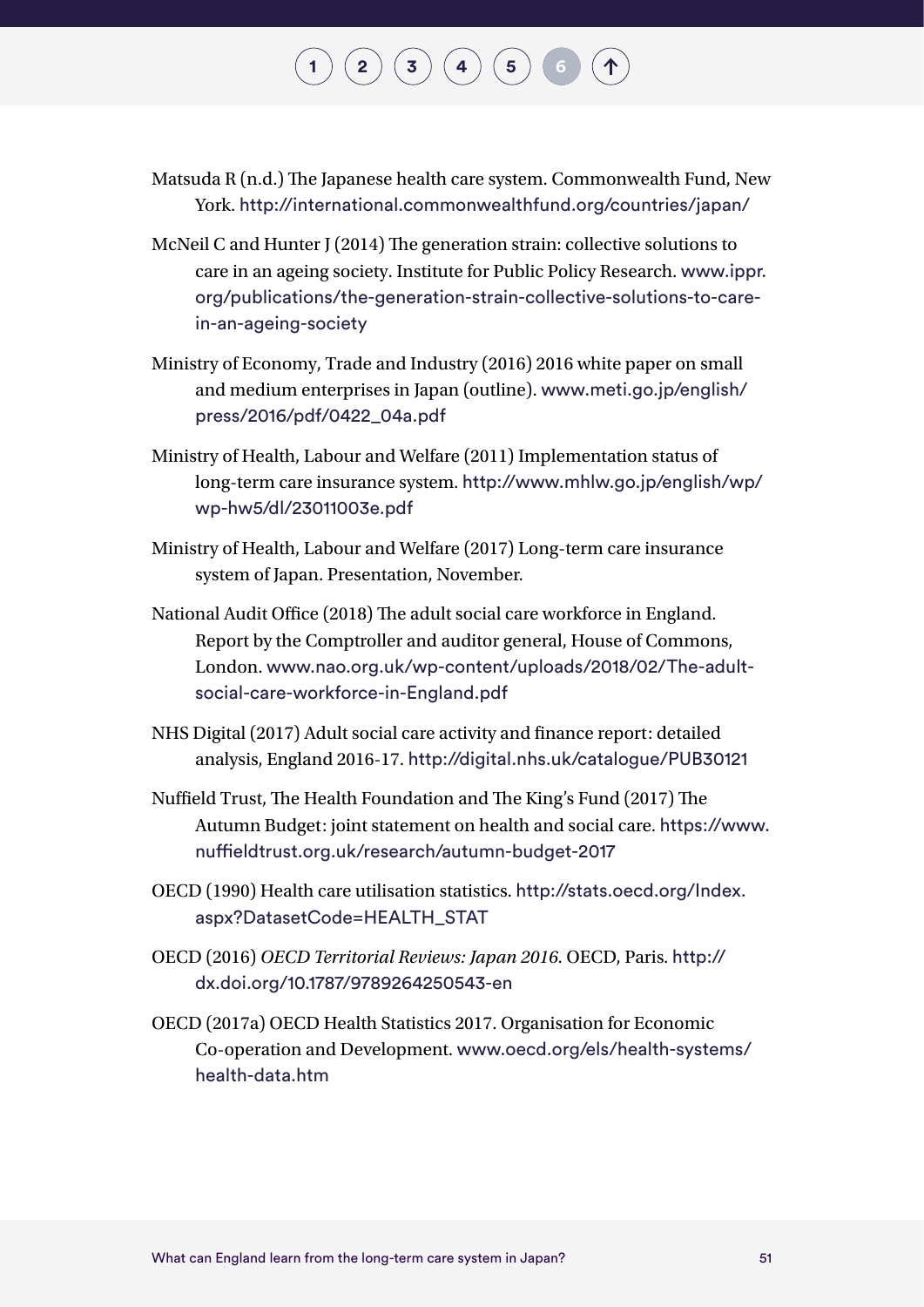OECD (2017b) 'Old-age dependency ratio', in *Pensions at a Glance 2017: OECD and G20 Indicators*. OECD, Paris. [http://dx.doi.org/10.1787/](http://dx.doi.org/10.1787/pension_glance-2017-22-en ) [pension\\_glance-2017-22-en](http://dx.doi.org/10.1787/pension_glance-2017-22-en )

 $\left( \begin{array}{c} 2 \end{array} \right) \left( \begin{array}{c} 3 \end{array} \right) \left( \begin{array}{c} 4 \end{array} \right) \left( \begin{array}{c} 5 \end{array} \right)$  $\left( \begin{array}{c} 2 \end{array} \right) \left( \begin{array}{c} 3 \end{array} \right) \left( \begin{array}{c} 4 \end{array} \right) \left( \begin{array}{c} 5 \end{array} \right)$  $\left( \begin{array}{c} 2 \end{array} \right) \left( \begin{array}{c} 3 \end{array} \right) \left( \begin{array}{c} 4 \end{array} \right) \left( \begin{array}{c} 5 \end{array} \right)$  $\left( \begin{array}{c} 2 \end{array} \right) \left( \begin{array}{c} 3 \end{array} \right) \left( \begin{array}{c} 4 \end{array} \right) \left( \begin{array}{c} 5 \end{array} \right)$  $\left( \begin{array}{c} 2 \end{array} \right) \left( \begin{array}{c} 3 \end{array} \right) \left( \begin{array}{c} 4 \end{array} \right) \left( \begin{array}{c} 5 \end{array} \right)$  $\left( \begin{array}{c} 2 \end{array} \right) \left( \begin{array}{c} 3 \end{array} \right) \left( \begin{array}{c} 4 \end{array} \right) \left( \begin{array}{c} 5 \end{array} \right)$  $\left( \begin{array}{c} 2 \end{array} \right) \left( \begin{array}{c} 3 \end{array} \right) \left( \begin{array}{c} 4 \end{array} \right) \left( \begin{array}{c} 5 \end{array} \right)$  $\left( \begin{array}{c} 2 \end{array} \right) \left( \begin{array}{c} 3 \end{array} \right) \left( \begin{array}{c} 4 \end{array} \right) \left( \begin{array}{c} 5 \end{array} \right)$  $\left( \begin{array}{c} 2 \end{array} \right) \left( \begin{array}{c} 3 \end{array} \right) \left( \begin{array}{c} 4 \end{array} \right) \left( \begin{array}{c} 5 \end{array} \right)$ 

- OECD (2018a) Life expectancy at birth (indicator). doi: 10.1787/27e0fc9d-en
- OECD (2018b) General government debt (indicator). doi: 10.1787/ a0528cc2-en
- ONS (2017) Population estimates for UK, England and Wales, Scotland and Northern Ireland: mid-2016. Office for National Statistics. [www.ons.](http://www.ons.gov.uk/peoplepopulationandcommunity/populationandmigration/populationestimates/bulletins/annualmidyearpopulationestimates/mid2016
) [gov.uk/peoplepopulationandcommunity/populationandmigration/](http://www.ons.gov.uk/peoplepopulationandcommunity/populationandmigration/populationestimates/bulletins/annualmidyearpopulationestimates/mid2016
) [populationestimates/bulletins/annualmidyearpopulationestimates/](http://www.ons.gov.uk/peoplepopulationandcommunity/populationandmigration/populationestimates/bulletins/annualmidyearpopulationestimates/mid2016
) [mid2016](http://www.ons.gov.uk/peoplepopulationandcommunity/populationandmigration/populationestimates/bulletins/annualmidyearpopulationestimates/mid2016
)
- Rhee JC, Done N and Anderson GF (2015) 'Considering long-term care insurance for middle-income countries: comparing South Korea with Japan and Germany', *Health Policy* (Amsterdam, Netherlands) 119 (10): 1319–29. [https://doi.org/10.1016/j.healthpol.2015.06.001](https://doi.org/10.1016/j.healthpol.2015.06.001
)
- Ross S, Curry N and Goodwin N (2011) Case management: what it is and how it can best be implemented. The King's Fund. [www.kingsfund.org.uk/](http://www.kingsfund.org.uk/sites/default/files/Case-Management-paper-The-Kings-Fund-Paper-November-2011_0.pdf
) [sites/default/files/Case-Management-paper-The-Kings-Fund-Paper-](http://www.kingsfund.org.uk/sites/default/files/Case-Management-paper-The-Kings-Fund-Paper-November-2011_0.pdf
)[November-2011\\_0.pdf](http://www.kingsfund.org.uk/sites/default/files/Case-Management-paper-The-Kings-Fund-Paper-November-2011_0.pdf
)
- Skills for Care (2016) The state of the adult social care sector and workforce in England. [www.nmds-sc-online.org.uk/Get.aspx?id=980099](http://www.nmds-sc-online.org.uk/Get.aspx?id=980099 )
- Skills for Care (2017) The state of the adult social care sector and workforce in England. [www.skillsforcare.org.uk/Documents/NMDS-](http://www.skillsforcare.org.uk/Documents/NMDS-SC-and-intelligence/NMDS-SC/Analysis-pages/State-of-17/State-of-the-adult-social-care-sector-and-workforce-2017.pdf
)[SC-and-intelligence/NMDS-SC/Analysis-pages/State-of-17/](http://www.skillsforcare.org.uk/Documents/NMDS-SC-and-intelligence/NMDS-SC/Analysis-pages/State-of-17/State-of-the-adult-social-care-sector-and-workforce-2017.pdf
) [State-of-the-adult-social-care-sector-and-workforce-2017.pdf](http://www.skillsforcare.org.uk/Documents/NMDS-SC-and-intelligence/NMDS-SC/Analysis-pages/State-of-17/State-of-the-adult-social-care-sector-and-workforce-2017.pdf
)
- Tamiya N, Noguchi H, Nishi A, Reich MR, Ikegami N, Hashimoto H, Shibuya K, Kawachi I and Campbell JC (2011) 'Population ageing and wellbeing: lessons from Japan's long-term care insurance policy', *The Lancet* 378 (9797): 1183–92. [https://doi.org/10.1016/S0140-6736\(11\)61176-8](https://doi.org/10.1016/S0140-6736(11)61176-8 )
- Traphagan JW and Nagasawa T (2008) 'Group homes for elders with dementia in Japan', *Journal of Case Management: The Journal of Long Term Home Health Care* 9 (2), 89–96.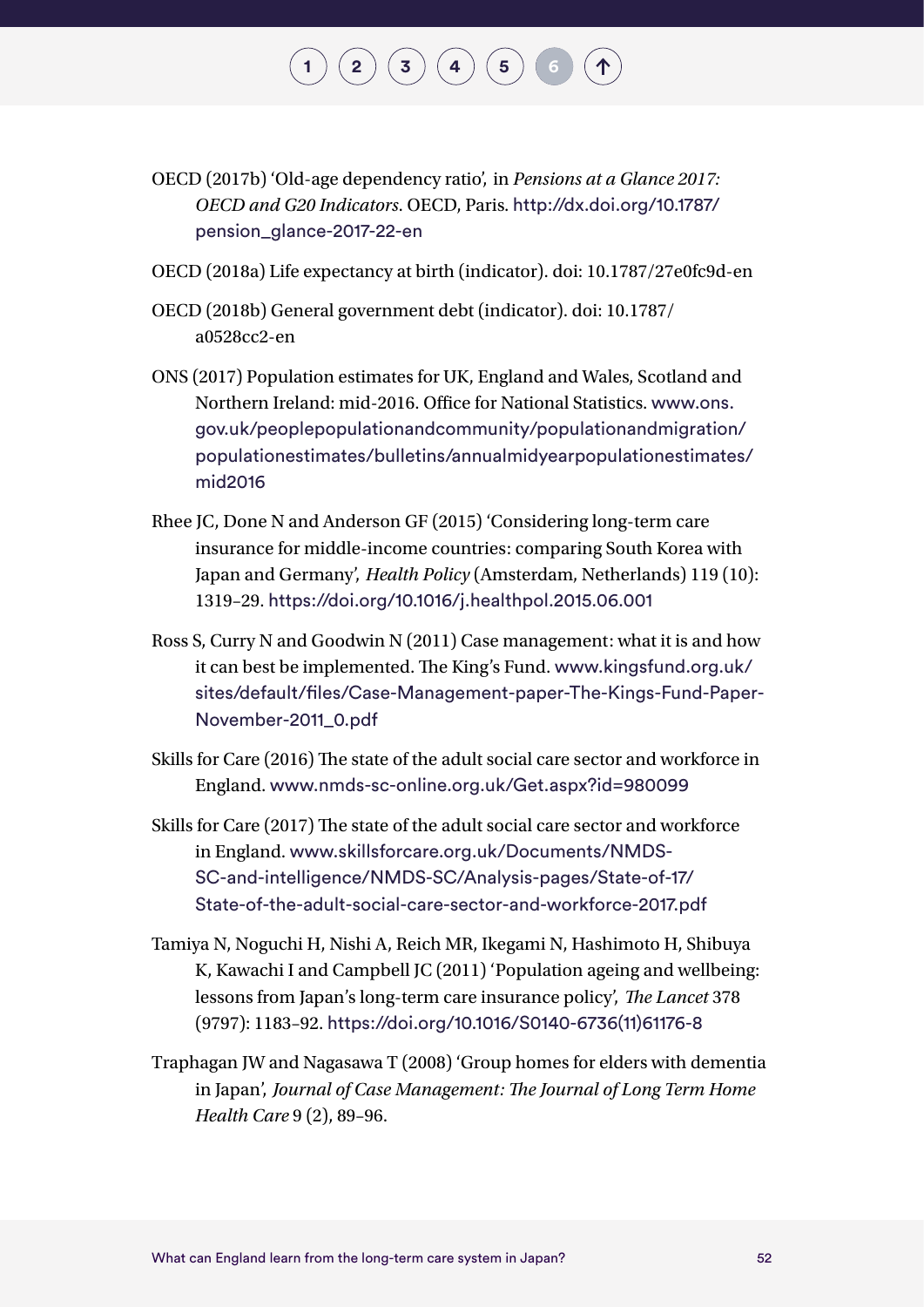Umegaki H, Yanagawa M, Nonogaki Z, Nakashima H, Kuzuya M and Endo H (2014) 'Burden reduction of caregivers for users of care services provided by the public long-term care insurance system in Japan', *Archives of Gerontology and Geriatrics* 58 (1), 130–33. [https://doi.org/10.1016/j.](https://doi.org/10.1016/j.archger.2013.08.010 ) [archger.2013.08.010](https://doi.org/10.1016/j.archger.2013.08.010 )

 $\binom{2}{\phantom{1}}\binom{3}{\phantom{1}}\binom{4}{\phantom{1}}\binom{5}{\phantom{1}}$  $\binom{2}{\phantom{1}}\binom{3}{\phantom{1}}\binom{4}{\phantom{1}}\binom{5}{\phantom{1}}$  $\binom{2}{\phantom{1}}\binom{3}{\phantom{1}}\binom{4}{\phantom{1}}\binom{5}{\phantom{1}}$  $\binom{2}{\phantom{1}}\binom{3}{\phantom{1}}\binom{4}{\phantom{1}}\binom{5}{\phantom{1}}$  $\binom{2}{\phantom{1}}\binom{3}{\phantom{1}}\binom{4}{\phantom{1}}\binom{5}{\phantom{1}}$  $\binom{2}{\phantom{1}}\binom{3}{\phantom{1}}\binom{4}{\phantom{1}}\binom{5}{\phantom{1}}$  $\binom{2}{\phantom{1}}\binom{3}{\phantom{1}}\binom{4}{\phantom{1}}\binom{5}{\phantom{1}}$  $\binom{2}{\phantom{1}}\binom{3}{\phantom{1}}\binom{4}{\phantom{1}}\binom{5}{\phantom{1}}$  $\binom{2}{\phantom{1}}\binom{3}{\phantom{1}}\binom{4}{\phantom{1}}\binom{5}{\phantom{1}}$ 

- UN (2017) World population prospects: the 2017 revision: custom data acquired via website. United Nations, Department of Economic and Social Affairs, Population Division. [https://esa.un.org/unpd/wpp/](https://esa.un.org/unpd/wpp/ )
- Wenzel L, Bennett L, Bottery S, Murray R and Sahib B (2018) Approaches to social care funding: social care funding options. The King's Fund, London. [www.kingsfund.org.uk/sites/default/files/2018-03/](http://www.kingsfund.org.uk/sites/default/files/2018-03/Approaches-to-social-care-funding.pdf ) [Approaches-to-social-care-funding.pdf](http://www.kingsfund.org.uk/sites/default/files/2018-03/Approaches-to-social-care-funding.pdf )
- World Health Organization (2014) The case for investing in public health: a public health summary report for EPHO 8. [www.euro.who.int/\\_\\_data/](http://www.euro.who.int/__data/assets/pdf_file/0009/278073/Case-Investing-Public-Health.pdf ) [assets/pdf\\_file/0009/278073/Case-Investing-Public-Health.pdf](http://www.euro.who.int/__data/assets/pdf_file/0009/278073/Case-Investing-Public-Health.pdf )
- Yeandle S and Buckner L (2015) Valuing carers 2015. Carers UK. [www.carersuk.org/for-professionals/policy/policy-library/](http://www.carersuk.org/for-professionals/policy/policy-library/valuing-carers-2015 ) [valuing-carers-2015](http://www.carersuk.org/for-professionals/policy/policy-library/valuing-carers-2015 )
- Yoshida R (2016) 'Japan census report shows surge in elderly population, many living alone', *Japan Times*, June 29. [www.japantimes.co.jp/](http://www.japantimes.co.jp/news/2016/06/29/national/japan-census-report-shows-surge-elderly-population-many-living-alone/#.WldwOE1FCUk) [news/2016/06/29/national/japan-census-report-shows-surge](http://www.japantimes.co.jp/news/2016/06/29/national/japan-census-report-shows-surge-elderly-population-many-living-alone/#.WldwOE1FCUk)[elderly-population-many-living-alone/#.WldwOE1FCUk](http://www.japantimes.co.jp/news/2016/06/29/national/japan-census-report-shows-surge-elderly-population-many-living-alone/#.WldwOE1FCUk)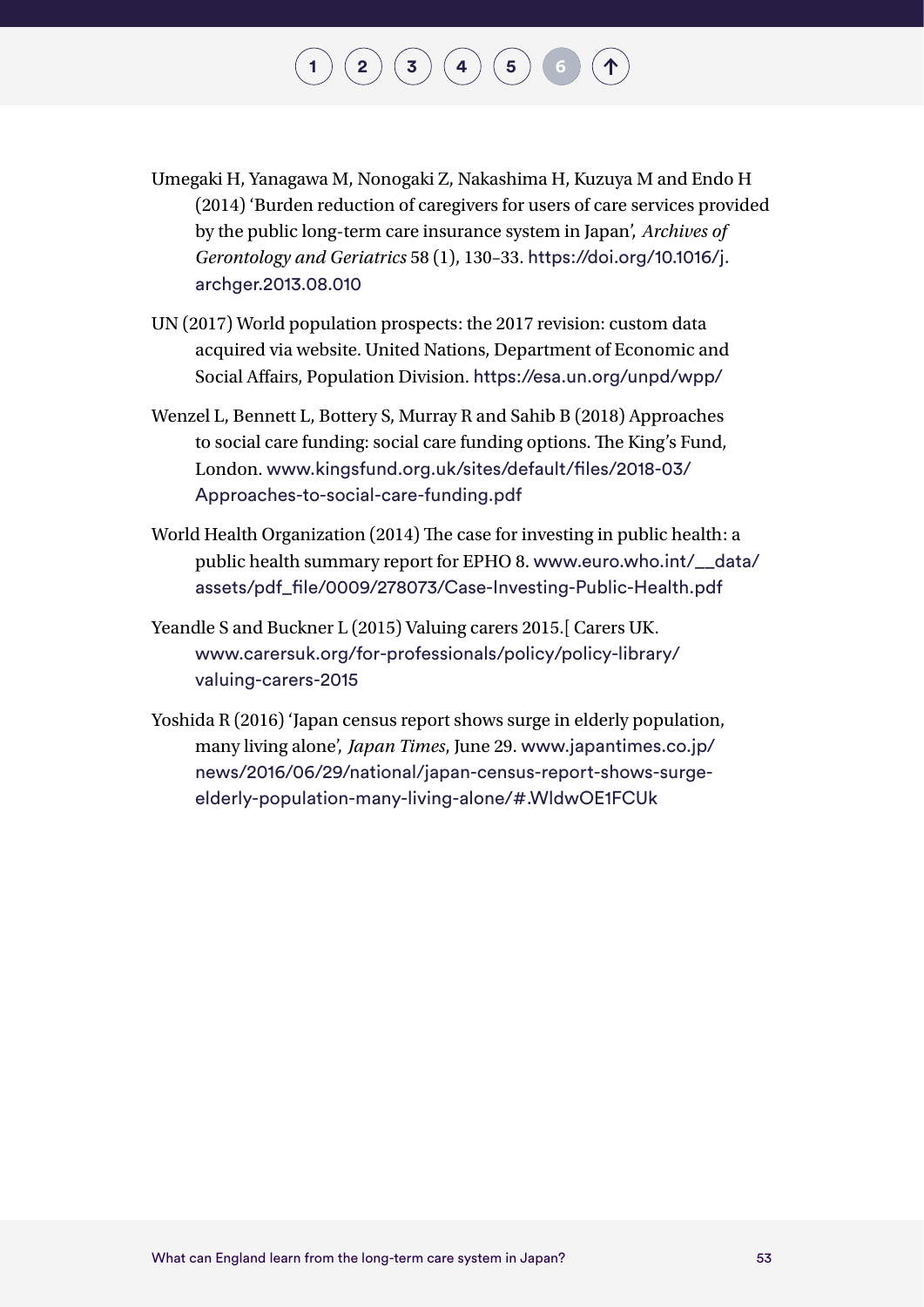### **Acknowledgements**

We would like to express our gratitude to the Great Britain Sasakawa Foundation for its generosity in awarding us a grant to cover part of our travel costs.

We thank all the people in the Ministry of Health, Labour and Welfare and the municipalities of Setagaya and Mushashino who took the time to meet us while we were in Tokyo. We thank all those who helped organise our visit – particularly Mr Reisuke Iwana and Mr Tetsuya Kishimoto who brokered meetings on our behalf.

Special thanks go to Professor John Campbell and Professor Naoki Ikegami for their advice and direction. Thanks also to our reviewers who took the time to give feedback on this paper.

Finally, thanks go to April McMullen for her excellent organisation skills and to Holly Holder for being instrumental in securing the grant for the visit.